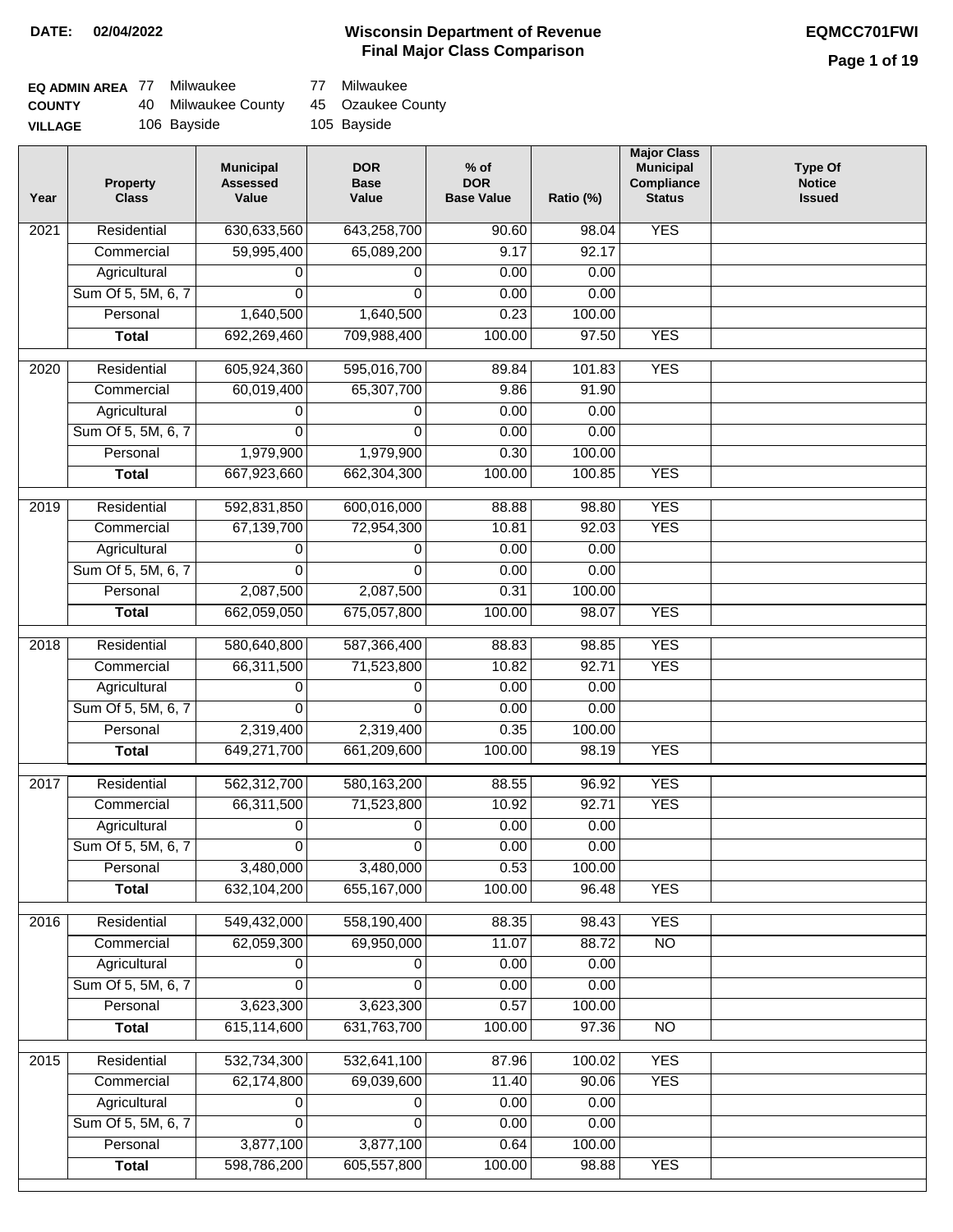### **EQ ADMIN AREA** 77 Milwaukee

**COUNTY** 40 Milwaukee County

| <b>VILLAGE</b> | 107 Brown Deer |
|----------------|----------------|
|                |                |

| Year              | <b>Property</b><br><b>Class</b>    | <b>Municipal</b><br><b>Assessed</b><br>Value | <b>DOR</b><br><b>Base</b><br>Value | % of<br><b>DOR</b><br><b>Base Value</b> | Ratio (%)       | <b>Major Class</b><br><b>Municipal</b><br>Compliance<br><b>Status</b> | <b>Type Of</b><br><b>Notice</b><br><b>Issued</b> |
|-------------------|------------------------------------|----------------------------------------------|------------------------------------|-----------------------------------------|-----------------|-----------------------------------------------------------------------|--------------------------------------------------|
| $\overline{202}1$ | Residential                        | 727,179,800                                  | 735,821,500                        | 66.32                                   | 98.83           | <b>YES</b>                                                            |                                                  |
|                   | Commercial                         | 359,210,100                                  | 358,668,300                        | 32.33                                   | 100.15          | <b>YES</b>                                                            |                                                  |
|                   | Agricultural                       | 1,900                                        | 1,900                              | 0.00                                    | 100.00          |                                                                       |                                                  |
|                   | Sum Of 5, 5M, 6, 7                 | $\Omega$                                     | $\Omega$                           | 0.00                                    | 0.00            |                                                                       |                                                  |
|                   | Personal                           | 14,930,800                                   | 14,930,800                         | 1.35                                    | 100.00          |                                                                       |                                                  |
|                   | <b>Total</b>                       | 1,101,322,600                                | 1,109,422,500                      | 100.00                                  | 99.27           | <b>YES</b>                                                            |                                                  |
| $\overline{2020}$ | Residential                        | 654,249,200                                  | 674,445,400                        | 66.15                                   | 97.01           | <b>YES</b>                                                            |                                                  |
|                   | Commercial                         | 331,546,100                                  | 329,469,900                        | 32.32                                   | 100.63          | <b>YES</b>                                                            |                                                  |
|                   | Agricultural                       | 1,900                                        | 1,800                              | 0.00                                    | 105.56          |                                                                       |                                                  |
|                   | Sum Of 5, 5M, 6, 7                 | 0                                            | $\Omega$                           | 0.00                                    | 0.00            |                                                                       |                                                  |
|                   | Personal                           | 15,582,000                                   | 15,582,000                         | 1.53                                    | 100.00          |                                                                       |                                                  |
|                   | <b>Total</b>                       | 1,001,379,200                                | 1,019,499,100                      | 100.00                                  | 98.22           | <b>YES</b>                                                            |                                                  |
| $\frac{1}{2019}$  | Residential                        | 536,825,200                                  | 630,139,300                        | 64.61                                   | 85.19           | $\overline{3}$                                                        |                                                  |
|                   | Commercial                         | 313,481,800                                  | 327,869,600                        | 33.62                                   | 95.61           | <b>YES</b>                                                            |                                                  |
|                   | Agricultural                       | 1,600                                        | 1,800                              | 0.00                                    | 88.89           |                                                                       |                                                  |
|                   | Sum Of 5, 5M, 6, 7                 | 0                                            | $\Omega$                           | 0.00                                    | 0.00            |                                                                       |                                                  |
|                   | Personal                           | 14,889,200                                   | 17,313,100                         | 1.78                                    | 86.00           |                                                                       |                                                  |
|                   | <b>Total</b>                       | 865,197,800                                  | 975,323,800                        | 100.00                                  | 88.71           | $\overline{NO}$                                                       |                                                  |
|                   |                                    |                                              |                                    |                                         |                 |                                                                       |                                                  |
| 2018              | Residential                        | 534,763,400<br>315,060,800                   | 609,625,500                        | 63.65                                   | 87.72           | $\overline{10}$<br><b>YES</b>                                         |                                                  |
|                   | Commercial                         | 1,700                                        | 327,605,800<br>1,700               | 34.21<br>0.00                           | 96.17<br>100.00 |                                                                       |                                                  |
|                   | Agricultural<br>Sum Of 5, 5M, 6, 7 | 0                                            | 0                                  | 0.00                                    | 0.00            |                                                                       |                                                  |
|                   | Personal                           | 18,428,200                                   | 20,475,800                         | 2.14                                    | 90.00           |                                                                       |                                                  |
|                   | <b>Total</b>                       | 868,254,100                                  | 957,708,800                        | 100.00                                  | 90.66           | $\overline{10}$                                                       |                                                  |
|                   |                                    |                                              |                                    |                                         |                 |                                                                       |                                                  |
| $\overline{2017}$ | Residential                        | 533,211,700                                  | 562,783,600                        | 61.98                                   | 94.75           | <b>YES</b>                                                            |                                                  |
|                   | Commercial                         | 313,198,200                                  | 321,049,600                        | 35.36                                   | 97.55           | <b>YES</b>                                                            |                                                  |
|                   | Agricultural                       | 1,700                                        | 1,700                              | 0.00                                    | 100.00          |                                                                       |                                                  |
|                   | Sum Of 5, 5M, 6, 7                 | $\overline{\mathsf{o}}$                      | $\overline{0}$                     | 0.00                                    | 0.00            |                                                                       |                                                  |
|                   | Personal                           | 23,500,300                                   | 24,227,100                         | 2.67                                    | 97.00           |                                                                       |                                                  |
|                   | <b>Total</b>                       | 869,911,900                                  | 908,062,000                        | 100.00                                  | 95.80           | <b>YES</b>                                                            |                                                  |
| 2016              | Residential                        | 532,629,200                                  | 540, 367, 500                      | 61.63                                   | 98.57           | <b>YES</b>                                                            |                                                  |
|                   | Commercial                         | 309,139,100                                  | 311,651,500                        | 35.55                                   | 99.19           | <b>YES</b>                                                            |                                                  |
|                   | Agricultural                       | 1,700                                        | 1,600                              | 0.00                                    | 106.25          |                                                                       |                                                  |
|                   | Sum Of 5, 5M, 6, 7                 | 0                                            | $\Omega$                           | 0.00                                    | 0.00            |                                                                       |                                                  |
|                   | Personal                           | 24,742,900                                   | 24,742,900                         | 2.82                                    | 100.00          |                                                                       |                                                  |
|                   | <b>Total</b>                       | 866,512,900                                  | 876,763,500                        | 100.00                                  | 98.83           | <b>YES</b>                                                            |                                                  |
| 2015              | Residential                        | 532,419,300                                  | 515, 107, 200                      | 59.28                                   | 103.36          | <b>YES</b>                                                            |                                                  |
|                   | Commercial                         | 306,068,900                                  | 325,975,600                        | 37.51                                   | 93.89           | <b>YES</b>                                                            |                                                  |
|                   | Agricultural                       | 1,700                                        | 1,600                              | 0.00                                    | 106.25          |                                                                       |                                                  |
|                   | Sum Of 5, 5M, 6, 7                 | 0                                            | 0                                  | 0.00                                    | 0.00            |                                                                       |                                                  |
|                   | Personal                           | 27,888,200                                   | 27,888,200                         | 3.21                                    | 100.00          |                                                                       |                                                  |
|                   | <b>Total</b>                       | 866,378,100                                  | 868,972,600                        | 100.00                                  | 99.70           | <b>YES</b>                                                            |                                                  |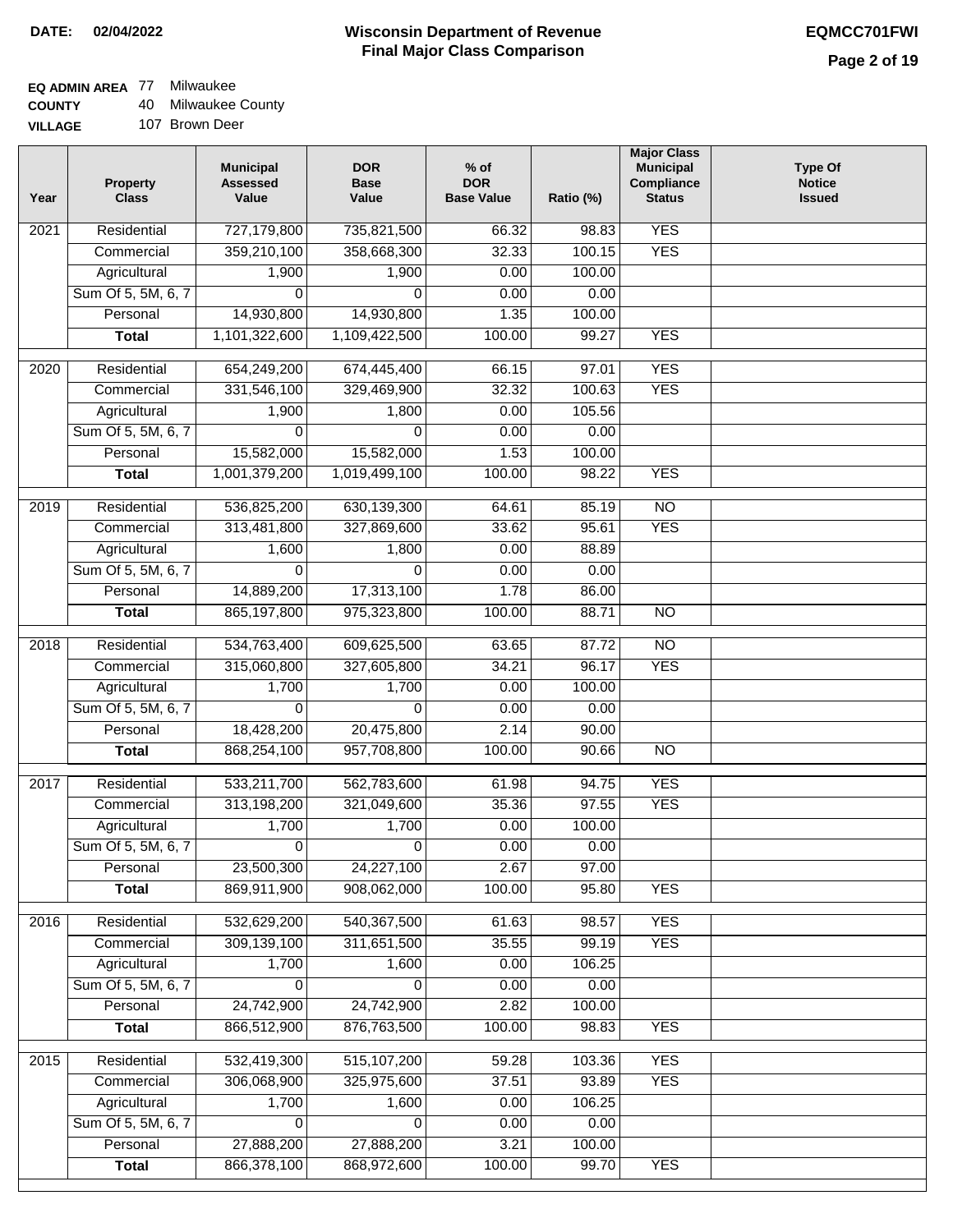## **EQ ADMIN AREA** 77 Milwaukee

| <b>COUNTY</b> |  | 40 Milwaukee County |  |
|---------------|--|---------------------|--|
|---------------|--|---------------------|--|

**VILLAGE** 126 Fox Point

| Year | <b>Property</b><br><b>Class</b> | <b>Municipal</b><br><b>Assessed</b><br>Value | <b>DOR</b><br><b>Base</b><br>Value | $%$ of<br><b>DOR</b><br><b>Base Value</b> | Ratio (%) | <b>Major Class</b><br><b>Municipal</b><br>Compliance<br><b>Status</b> | <b>Type Of</b><br><b>Notice</b><br><b>Issued</b> |
|------|---------------------------------|----------------------------------------------|------------------------------------|-------------------------------------------|-----------|-----------------------------------------------------------------------|--------------------------------------------------|
| 2021 | Residential                     | 1,109,832,500                                | 1,146,304,800                      | 89.98                                     | 96.82     | <b>YES</b>                                                            |                                                  |
|      | Commercial                      | 122,332,500                                  | 121,415,100                        | 9.53                                      | 100.76    |                                                                       |                                                  |
|      | Agricultural                    | 0                                            | 0                                  | 0.00                                      | 0.00      |                                                                       |                                                  |
|      | Sum Of 5, 5M, 6, 7              | $\Omega$                                     | $\Omega$                           | 0.00                                      | 0.00      |                                                                       |                                                  |
|      | Personal                        | 6,112,800                                    | 6,301,800                          | 0.49                                      | 97.00     |                                                                       |                                                  |
|      | <b>Total</b>                    | 1,238,277,800                                | 1,274,021,700                      | 100.00                                    | 97.19     | <b>YES</b>                                                            |                                                  |
| 2020 | Residential                     | 1,105,424,600                                | 1,130,839,100                      | 90.49                                     | 97.75     | <b>YES</b>                                                            |                                                  |
|      | Commercial                      | 114,742,500                                  | 112,250,300                        | 8.98                                      | 102.22    |                                                                       |                                                  |
|      | Agricultural                    | 0                                            | 0                                  | 0.00                                      | 0.00      |                                                                       |                                                  |
|      | Sum Of 5, 5M, 6, 7              | $\Omega$                                     | $\Omega$                           | 0.00                                      | 0.00      |                                                                       |                                                  |
|      | Personal                        | 6,650,400                                    | 6,650,400                          | 0.53                                      | 100.00    |                                                                       |                                                  |
|      | <b>Total</b>                    | 1,226,817,500                                | 1,249,739,800                      | 100.00                                    | 98.17     | <b>YES</b>                                                            |                                                  |
| 2019 | Residential                     | 1,027,063,900                                | 1,105,020,600                      | 90.56                                     | 92.95     | <b>YES</b>                                                            |                                                  |
|      | Commercial                      | 107,222,900                                  | 108,301,800                        | 8.88                                      | 99.00     |                                                                       |                                                  |
|      | Agricultural                    | 0                                            | 0                                  | 0.00                                      | 0.00      |                                                                       |                                                  |
|      | Sum Of 5, 5M, 6, 7              | 0                                            | 0                                  | 0.00                                      | 0.00      |                                                                       |                                                  |
|      | Personal                        | 6,355,000                                    | 6,833,300                          | 0.56                                      | 93.00     |                                                                       |                                                  |
|      | <b>Total</b>                    | 1,140,641,800                                | 1,220,155,700                      | 100.00                                    | 93.48     | <b>YES</b>                                                            |                                                  |
| 2018 | Residential                     | 1,023,252,400                                | 1,047,298,600                      | 91.49                                     | 97.70     | <b>YES</b>                                                            |                                                  |
|      | Commercial                      | 89,701,700                                   | 89,485,500                         | 7.82                                      | 100.24    |                                                                       |                                                  |
|      | Agricultural                    | 0                                            | 0                                  | 0.00                                      | 0.00      |                                                                       |                                                  |
|      | Sum Of 5, 5M, 6, 7              | 0                                            | $\mathbf 0$                        | 0.00                                      | 0.00      |                                                                       |                                                  |
|      | Personal                        | 7,739,700                                    | 7,897,700                          | 0.69                                      | 98.00     |                                                                       |                                                  |
|      | <b>Total</b>                    | 1,120,693,800                                | 1,144,681,800                      | 100.00                                    | 97.90     | <b>YES</b>                                                            |                                                  |
| 2017 | Residential                     | 1,019,565,900                                | 1,029,010,200                      | 91.61                                     | 99.08     | <b>YES</b>                                                            |                                                  |
|      | Commercial                      | 86,192,900                                   | 85,763,700                         | 7.64                                      | 100.50    |                                                                       |                                                  |
|      | Agricultural                    | 0                                            | 0                                  | 0.00                                      | 0.00      |                                                                       |                                                  |
|      | Sum Of 5, 5M, 6, 7              | 0                                            | 0                                  | 0.00                                      | 0.00      |                                                                       |                                                  |
|      | Personal                        | 8,483,800                                    | 8,483,800                          | 0.76                                      | 100.00    |                                                                       |                                                  |
|      | <b>Total</b>                    | 1,114,242,600                                | 1,123,257,700                      | 100.00                                    | 99.20     | <b>YES</b>                                                            |                                                  |
|      | Residential                     | 985,166,500                                  | 1,014,769,400                      | 91.59                                     | 97.08     | <b>YES</b>                                                            |                                                  |
| 2016 | Commercial                      | 80,873,700                                   | 83,964,400                         | 7.58                                      | 96.32     |                                                                       |                                                  |
|      | Agricultural                    | 0                                            | 0                                  | 0.00                                      | 0.00      |                                                                       |                                                  |
|      | Sum Of 5, 5M, 6, 7              | 0                                            | 0                                  | 0.00                                      | 0.00      |                                                                       |                                                  |
|      | Personal                        | 9,052,700                                    | 9,237,500                          | 0.83                                      | 98.00     |                                                                       |                                                  |
|      | <b>Total</b>                    | 1,075,092,900                                | 1,107,971,300                      | 100.00                                    | 97.03     | <b>YES</b>                                                            |                                                  |
|      |                                 |                                              |                                    |                                           |           |                                                                       |                                                  |
| 2015 | Residential                     | 978,944,800                                  | 980, 159, 100                      | 91.19                                     | 99.88     | <b>YES</b>                                                            |                                                  |
|      | Commercial                      | 80,873,700                                   | 83,958,500                         | 7.81                                      | 96.33     | <b>YES</b>                                                            |                                                  |
|      | Agricultural                    | 0                                            | 0                                  | 0.00                                      | 0.00      |                                                                       |                                                  |
|      | Sum Of 5, 5M, 6, 7              | 0                                            | $\Omega$                           | 0.00                                      | 0.00      |                                                                       |                                                  |
|      | Personal                        | 10,905,100                                   | 10,726,000                         | 1.00                                      | 101.67    |                                                                       |                                                  |
|      | <b>Total</b>                    | 1,070,723,600                                | 1,074,843,600                      | 100.00                                    | 99.62     | <b>YES</b>                                                            |                                                  |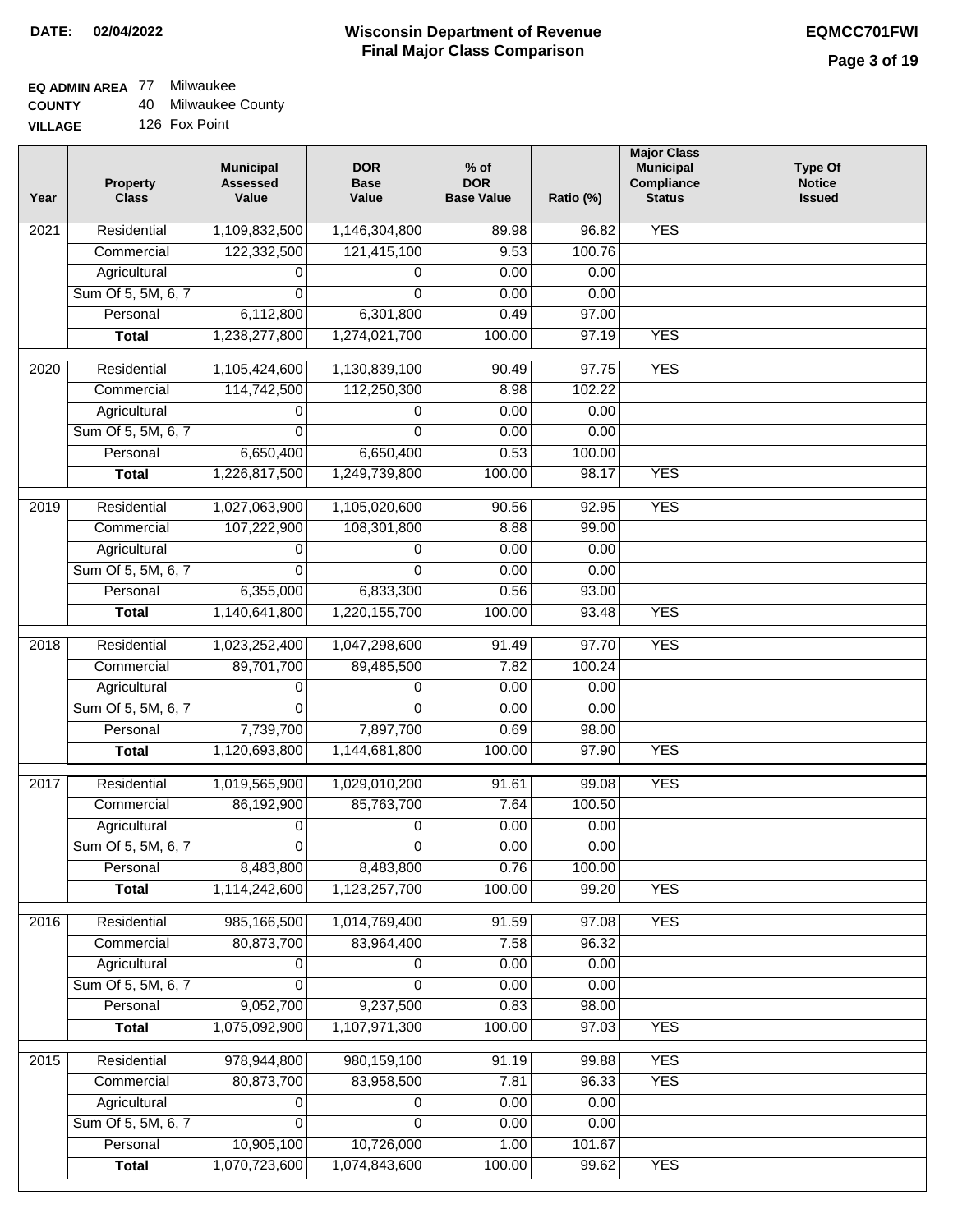### **EQ ADMIN AREA** 77 Milwaukee

**COUNTY** 40 Milwaukee County

**VILLAGE** 131 Greendale

| Year              | <b>Property</b><br><b>Class</b>    | <b>Municipal</b><br><b>Assessed</b><br>Value | <b>DOR</b><br><b>Base</b><br>Value | $%$ of<br><b>DOR</b><br><b>Base Value</b> | Ratio (%)      | <b>Major Class</b><br><b>Municipal</b><br>Compliance<br><b>Status</b> | <b>Type Of</b><br><b>Notice</b><br><b>Issued</b> |
|-------------------|------------------------------------|----------------------------------------------|------------------------------------|-------------------------------------------|----------------|-----------------------------------------------------------------------|--------------------------------------------------|
| 2021              | Residential                        | 1,037,046,200                                | 1,217,840,400                      | 74.55                                     | 85.15          | N <sub>O</sub>                                                        |                                                  |
|                   | Commercial                         | 381,119,300                                  | 399,867,100                        | 24.48                                     | 95.31          | <b>YES</b>                                                            |                                                  |
|                   | Agricultural                       | 0                                            | 0                                  | 0.00                                      | 0.00           |                                                                       |                                                  |
|                   | Sum Of 5, 5M, 6, 7                 | $\Omega$                                     | $\Omega$                           | 0.00                                      | 0.00           |                                                                       |                                                  |
|                   | Personal                           | 13,143,000                                   | 15,834,900                         | 0.97                                      | 83.00          |                                                                       |                                                  |
|                   | <b>Total</b>                       | 1,431,308,500                                | 1,633,542,400                      | 100.00                                    | 87.62          | $\overline{NO}$                                                       |                                                  |
|                   |                                    |                                              |                                    |                                           |                | $\overline{NO}$                                                       |                                                  |
| 2020              | Residential                        | 1,036,373,600<br>412,537,600                 | 1,159,076,200                      | 71.13<br>27.89                            | 89.41<br>90.77 | <b>YES</b>                                                            |                                                  |
|                   | Commercial                         |                                              | 454,470,400                        | 0.00                                      | 0.00           |                                                                       |                                                  |
|                   | Agricultural<br>Sum Of 5, 5M, 6, 7 | 0<br>$\Omega$                                | 0<br>$\Omega$                      | 0.00                                      | 0.00           |                                                                       |                                                  |
|                   | Personal                           | 14, 159, 100                                 | 15,909,100                         | 0.98                                      | 89.00          |                                                                       |                                                  |
|                   | <b>Total</b>                       | 1,463,070,300                                | 1,629,455,700                      | 100.00                                    | 89.79          | $\overline{NO}$                                                       |                                                  |
|                   |                                    |                                              |                                    |                                           |                |                                                                       |                                                  |
| 2019              | Residential                        | 1,035,996,800                                | 1,113,921,300                      | 71.58                                     | 93.00          | <b>YES</b>                                                            |                                                  |
|                   | Commercial                         | 403,694,900                                  | 424,827,600                        | 27.30                                     | 95.03          | <b>YES</b>                                                            |                                                  |
|                   | Agricultural                       | 0                                            | 0                                  | 0.00                                      | 0.00           |                                                                       |                                                  |
|                   | Sum Of 5, 5M, 6, 7                 | 0                                            | 0                                  | 0.00                                      | 0.00           |                                                                       |                                                  |
|                   | Personal                           | 16,078,000                                   | 17,476,100                         | 1.12                                      | 92.00          |                                                                       |                                                  |
|                   | <b>Total</b>                       | 1,455,769,700                                | 1,556,225,000                      | 100.00                                    | 93.54          | <b>YES</b>                                                            |                                                  |
| $\overline{2018}$ | Residential                        | 1,035,803,500                                | 1,070,458,800                      | 71.76                                     | 96.76          | <b>YES</b>                                                            |                                                  |
|                   | Commercial                         | 391,607,400                                  | 400,186,200                        | 26.83                                     | 97.86          | <b>YES</b>                                                            |                                                  |
|                   | Agricultural                       | 0                                            | 0                                  | 0.00                                      | 0.00           |                                                                       |                                                  |
|                   | Sum Of 5, 5M, 6, 7                 | $\Omega$                                     | $\Omega$                           | 0.00                                      | 0.00           |                                                                       |                                                  |
|                   | Personal                           | 21,022,800                                   | 21,022,800                         | 1.41                                      | 100.00         |                                                                       |                                                  |
|                   | <b>Total</b>                       | 1,448,433,700                                | 1,491,667,800                      | 100.00                                    | 97.10          | <b>YES</b>                                                            |                                                  |
| 2017              | Residential                        | 942,452,700                                  | 1,003,241,500                      | 70.95                                     | 93.94          | <b>YES</b>                                                            |                                                  |
|                   | Commercial                         | 373,460,300                                  | 387,647,200                        | 27.41                                     | 96.34          | <b>YES</b>                                                            |                                                  |
|                   | Agricultural                       | 0                                            | 0                                  | 0.00                                      | 0.00           |                                                                       |                                                  |
|                   | Sum Of 5, 5M, 6, 7                 | $\overline{0}$                               | 0                                  | 0.00                                      | 0.00           |                                                                       |                                                  |
|                   | Personal                           | 22,042,000                                   | 23,202,100                         | 1.64                                      | 95.00          |                                                                       |                                                  |
|                   | <b>Total</b>                       | 1,337,955,000                                | 1,414,090,800                      | 100.00                                    | 94.62          | <b>YES</b>                                                            |                                                  |
| 2016              | Residential                        | 941,435,100                                  | 944, 964, 700                      | 70.13                                     | 99.63          | <b>YES</b>                                                            |                                                  |
|                   | Commercial                         | 362,899,300                                  | 377,974,700                        | 28.05                                     | 96.01          | <b>YES</b>                                                            |                                                  |
|                   | Agricultural                       | 0                                            | 0                                  | 0.00                                      | 0.00           |                                                                       |                                                  |
|                   | Sum Of 5, 5M, 6, 7                 | 0                                            | $\Omega$                           | 0.00                                      | 0.00           |                                                                       |                                                  |
|                   | Personal                           | 24,171,000                                   | 24,415,200                         | 1.81                                      | 99.00          |                                                                       |                                                  |
|                   | <b>Total</b>                       | 1,328,505,400                                | 1,347,354,600                      | 100.00                                    | 98.60          | <b>YES</b>                                                            |                                                  |
|                   |                                    |                                              |                                    |                                           |                |                                                                       |                                                  |
| 2015              | Residential                        | 884,897,100                                  | 923,555,300                        | 69.56                                     | 95.81          | <b>YES</b>                                                            |                                                  |
|                   | Commercial                         | 355,523,800                                  | 377,166,600                        | 28.41                                     | 94.26          | <b>YES</b>                                                            |                                                  |
|                   | Agricultural                       | 0                                            | 0                                  | 0.00                                      | 0.00           |                                                                       |                                                  |
|                   | Sum Of 5, 5M, 6, 7                 | $\Omega$                                     | $\Omega$                           | 0.00                                      | 0.00           |                                                                       |                                                  |
|                   | Personal                           | 25,883,900                                   | 26,962,400                         | 2.03                                      | 96.00          |                                                                       |                                                  |
|                   | <b>Total</b>                       | 1,266,304,800                                | 1,327,684,300                      | 100.00                                    | 95.38          | <b>YES</b>                                                            |                                                  |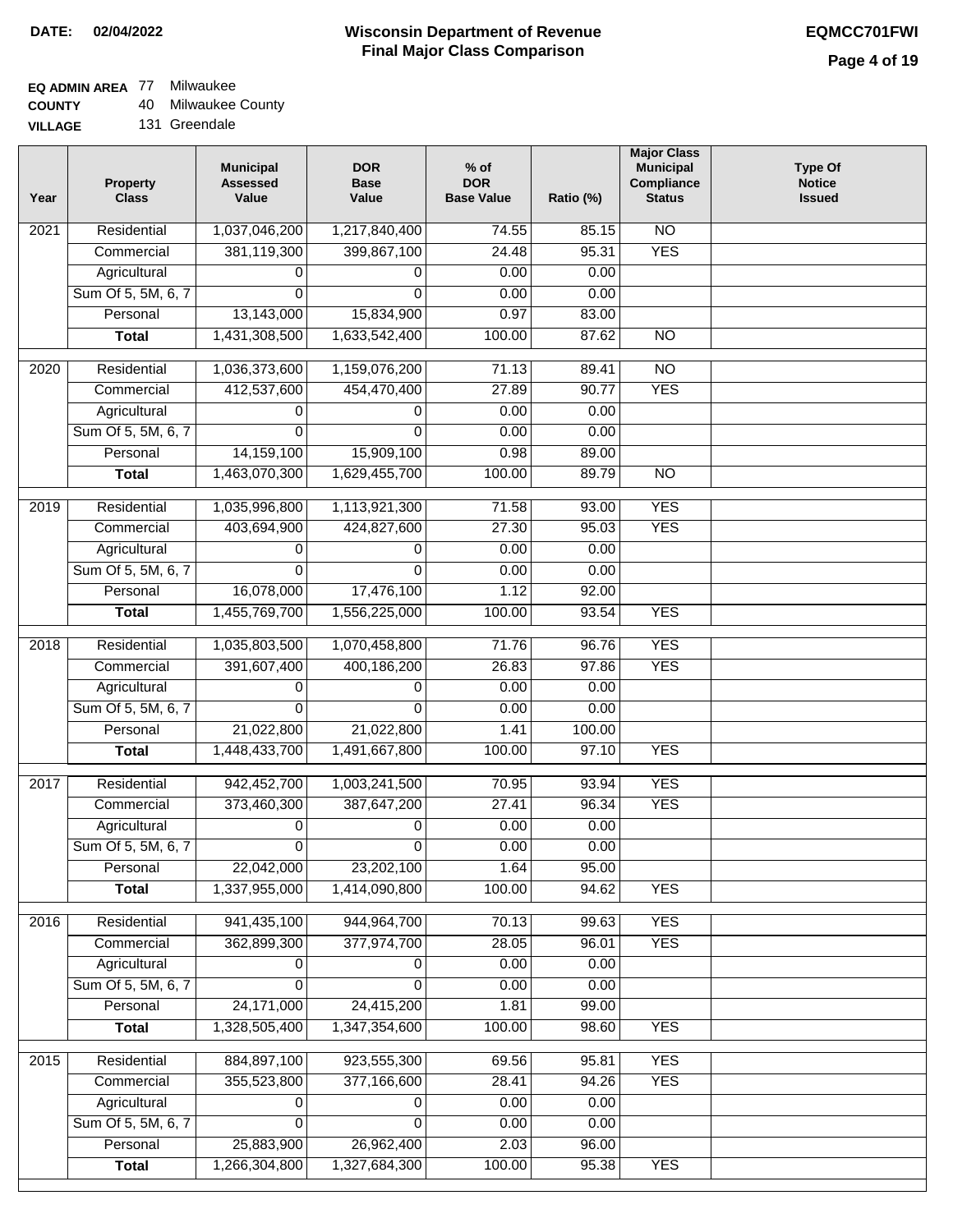### **EQ ADMIN AREA** 77 Milwaukee

**COUNTY** 40 Milwaukee County

| Year | <b>Property</b><br><b>Class</b> | <b>Municipal</b><br><b>Assessed</b><br>Value | <b>DOR</b><br><b>Base</b><br>Value | $%$ of<br><b>DOR</b><br><b>Base Value</b> | Ratio (%) | <b>Major Class</b><br><b>Municipal</b><br>Compliance<br><b>Status</b> | <b>Type Of</b><br><b>Notice</b><br><b>Issued</b> |
|------|---------------------------------|----------------------------------------------|------------------------------------|-------------------------------------------|-----------|-----------------------------------------------------------------------|--------------------------------------------------|
| 2021 | Residential                     | 466,397,200                                  | 511, 167, 200                      | 69.37                                     | 91.24     | <b>YES</b>                                                            |                                                  |
|      | Commercial                      | 210,622,100                                  | 216,385,000                        | 29.37                                     | 97.34     | <b>YES</b>                                                            |                                                  |
|      | Agricultural                    | 0                                            | 0                                  | 0.00                                      | 0.00      |                                                                       |                                                  |
|      | Sum Of 5, 5M, 6, 7              | 0                                            | 0                                  | 0.00                                      | 0.00      |                                                                       |                                                  |
|      | Personal                        | 8,570,700                                    | 9,315,900                          | 1.26                                      | 92.00     |                                                                       |                                                  |
|      | <b>Total</b>                    | 685,590,000                                  | 736,868,100                        | 100.00                                    | 93.04     | <b>YES</b>                                                            |                                                  |
| 2020 | Residential                     | 465,910,700                                  | 510,639,000                        | 68.29                                     | 91.24     | <b>YES</b>                                                            |                                                  |
|      | Commercial                      | 211, 187, 600                                | 227,773,700                        | 30.46                                     | 92.72     | <b>YES</b>                                                            |                                                  |
|      | Agricultural                    | 0                                            | 0                                  | 0.00                                      | 0.00      |                                                                       |                                                  |
|      | Sum Of 5, 5M, 6, 7              | 0                                            | $\Omega$                           | 0.00                                      | 0.00      |                                                                       |                                                  |
|      | Personal                        | 8,595,600                                    | 9,343,100                          | 1.25                                      | 92.00     |                                                                       |                                                  |
|      | <b>Total</b>                    | 685,693,900                                  | 747,755,800                        | 100.00                                    | 91.70     | <b>YES</b>                                                            |                                                  |
|      |                                 |                                              |                                    |                                           |           |                                                                       |                                                  |
| 2019 | Residential                     | 463,947,600                                  | 509,122,700                        | 70.02                                     | 91.13     | <b>YES</b>                                                            |                                                  |
|      | Commercial                      | 203,943,600                                  | 209, 137, 700                      | 28.76                                     | 97.52     | <b>YES</b>                                                            |                                                  |
|      | Agricultural                    | 0                                            | 0                                  | 0.00                                      | 0.00      |                                                                       |                                                  |
|      | Sum Of 5, 5M, 6, 7              | 0                                            | 0                                  | 0.00                                      | 0.00      |                                                                       |                                                  |
|      | Personal                        | 8,488,900                                    | 8,842,600                          | 1.22                                      | 96.00     |                                                                       |                                                  |
|      | <b>Total</b>                    | 676,380,100                                  | 727,103,000                        | 100.00                                    | 93.02     | <b>YES</b>                                                            |                                                  |
| 2018 | Residential                     | 462,578,100                                  | 469,942,100                        | 69.51                                     | 98.43     | <b>YES</b>                                                            |                                                  |
|      | Commercial                      | 201,939,600                                  | 196,835,500                        | 29.12                                     | 102.59    | <b>YES</b>                                                            |                                                  |
|      | Agricultural                    | 0                                            | 0                                  | 0.00                                      | 0.00      |                                                                       |                                                  |
|      | Sum Of 5, 5M, 6, 7              | $\Omega$                                     | $\Omega$                           | 0.00                                      | 0.00      |                                                                       |                                                  |
|      | Personal                        | 9,166,900                                    | 9,259,500                          | 1.37                                      | 99.00     |                                                                       |                                                  |
|      | <b>Total</b>                    | 673,684,600                                  | 676,037,100                        | 100.00                                    | 99.65     | <b>YES</b>                                                            |                                                  |
| 2017 | Residential                     | 461,201,100                                  | 463,782,300                        | 70.24                                     | 99.44     | <b>YES</b>                                                            |                                                  |
|      | Commercial                      | 200,750,600                                  | 186,556,900                        | 28.25                                     | 107.61    | <b>YES</b>                                                            |                                                  |
|      | Agricultural                    | 0                                            | 0                                  | 0.00                                      | 0.00      |                                                                       |                                                  |
|      | Sum Of 5, 5M, 6, 7              | 0                                            | 0                                  | 0.00                                      | 0.00      |                                                                       |                                                  |
|      | Personal                        | 9,946,500                                    | 9,946,500                          | 1.51                                      | 100.00    |                                                                       |                                                  |
|      | <b>Total</b>                    | 671,898,200                                  | 660,285,700                        | 100.00                                    | 101.76    | <b>YES</b>                                                            |                                                  |
| 2016 | Residential                     | 462,003,100                                  | 463,449,600                        | 69.98                                     | 99.69     | <b>YES</b>                                                            |                                                  |
|      | Commercial                      | 198,186,100                                  | 187,863,600                        | 28.37                                     | 105.49    | <b>YES</b>                                                            |                                                  |
|      | Agricultural                    | 0                                            | 0                                  | 0.00                                      | 0.00      |                                                                       |                                                  |
|      | Sum Of 5, 5M, 6, 7              | 0                                            | 0                                  | 0.00                                      | 0.00      |                                                                       |                                                  |
|      | Personal                        | 10,916,500                                   | 10,916,500                         | 1.65                                      | 100.00    |                                                                       |                                                  |
|      | <b>Total</b>                    | 671,105,700                                  | 662,229,700                        | 100.00                                    | 101.34    | <b>YES</b>                                                            |                                                  |
| 2015 | Residential                     | 487, 427, 300                                | 451,298,100                        | 69.41                                     | 108.01    | <b>YES</b>                                                            |                                                  |
|      | Commercial                      | 190,883,700                                  | 187,430,700                        | 28.83                                     | 101.84    | <b>YES</b>                                                            |                                                  |
|      | Agricultural                    |                                              |                                    | 0.00                                      | 0.00      |                                                                       |                                                  |
|      | Sum Of 5, 5M, 6, 7              | 0<br>0                                       | 0<br>0                             | 0.00                                      | 0.00      |                                                                       |                                                  |
|      | Personal                        | 12,000,400                                   | 11,429,000                         | 1.76                                      | 105.00    |                                                                       |                                                  |
|      | <b>Total</b>                    | 690,311,400                                  | 650, 157, 800                      | 100.00                                    | 106.18    | <b>YES</b>                                                            |                                                  |
|      |                                 |                                              |                                    |                                           |           |                                                                       |                                                  |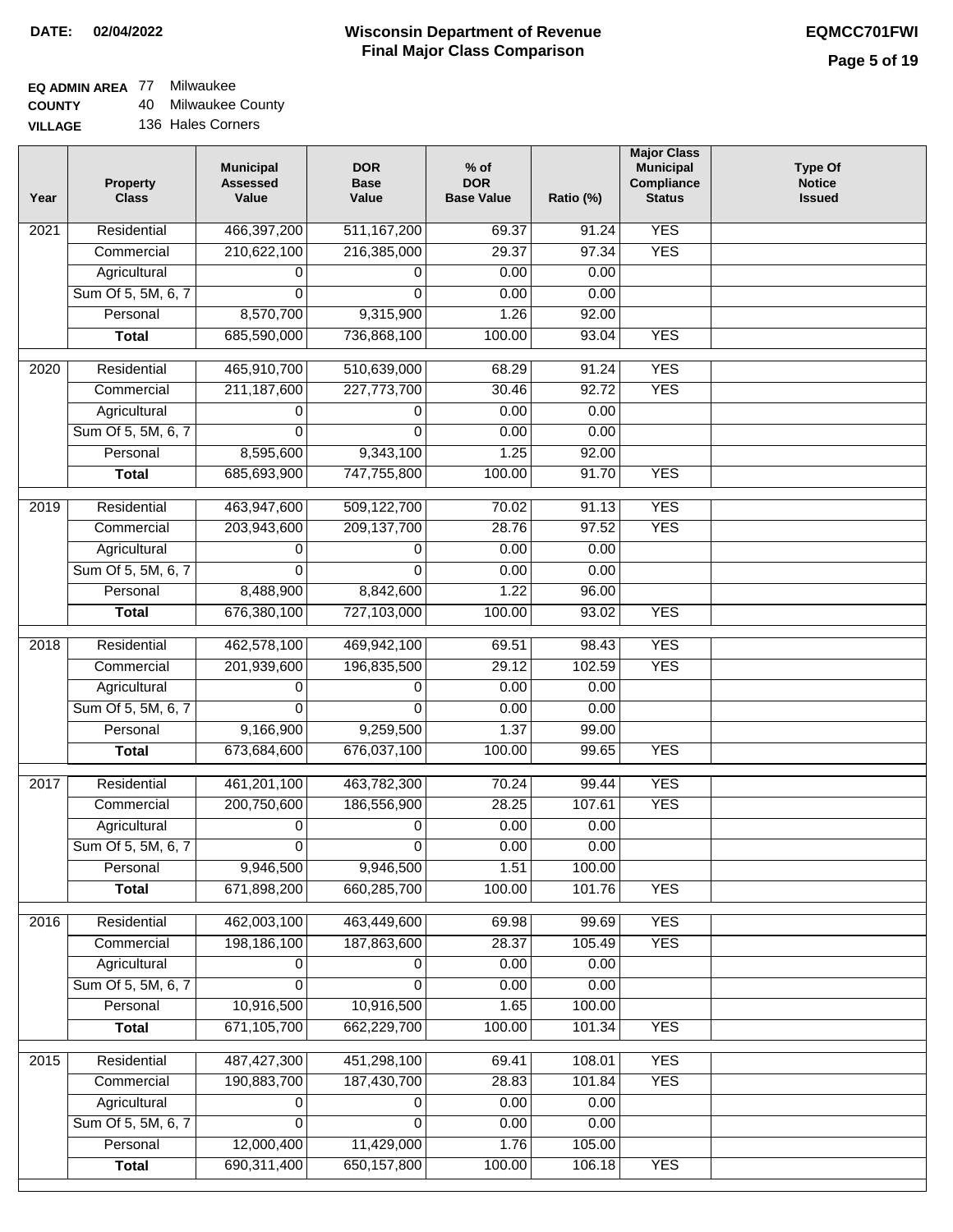### **EQ ADMIN AREA** 77 Milwaukee

**COUNTY** 40 Milwaukee County

**VILLAGE** 176 River Hills

| <b>YES</b><br>Residential<br>$\overline{202}1$<br>448,640,000<br>462,935,600<br>98.69<br>96.91<br>5,340,200<br>5,340,200<br>100.00<br>Commercial<br>1.14<br>Agricultural<br>0.00<br>0.00<br>0<br>0<br>Sum Of 5, 5M, 6, 7<br>$\Omega$<br>$\mathbf{0}$<br>0.00<br>0.00<br>751,600<br>Personal<br>791,200<br>0.17<br>94.99<br>454,731,800<br><b>YES</b><br><b>Total</b><br>469,067,000<br>100.00<br>96.94<br><b>YES</b><br>$\overline{2020}$<br>Residential<br>452,012,100<br>482,531,000<br>98.73<br>93.68<br>Commercial<br>5,340,200<br>5,340,200<br>1.09<br>100.00<br>0.00<br>0.00<br>Agricultural<br>0<br>0<br>Sum Of 5, 5M, 6, 7<br>0.00<br>$\Omega$<br>0<br>0.00<br>Personal<br>837,100<br>854,200<br>0.17<br>98.00<br><b>YES</b><br>458,189,400<br>488,725,400<br>100.00<br>93.75<br><b>Total</b><br><b>YES</b><br>Residential<br>456,314,000<br>458,290,000<br>98.62<br>99.57<br>2019<br>5,340,200<br>5,530,000<br>96.57<br>Commercial<br>1.19<br>0.00<br>Agricultural<br>0.00<br>0<br>0<br>Sum Of 5, 5M, 6, 7<br>0.00<br>0.00<br>$\Omega$<br>0<br>Personal<br>886,800<br>886,800<br>0.19<br>100.00<br>462,541,000<br>100.00<br><b>YES</b><br><b>Total</b><br>464,706,800<br>99.53<br>Residential<br>460,385,000<br>453,041,800<br>101.62<br><b>YES</b><br>2018<br>98.59<br>5,530,000<br>Commercial<br>5,530,000<br>1.20<br>100.00<br>Agricultural<br>0.00<br>0.00<br>0<br>0<br>Sum Of 5, 5M, 6, 7<br>0<br>0<br>0.00<br>0.00<br>Personal<br>936,100<br>0.21<br>98.00<br>955,200<br>466,851,100<br>459,527,000<br>100.00<br><b>YES</b><br><b>Total</b><br>101.59<br>2017<br>Residential<br>464,776,300<br>469,848,400<br>98.92<br><b>YES</b><br>98.46<br>Commercial<br>5,530,000<br>5,530,000<br>1.16<br>100.00<br>0<br>0<br>0.00<br>Agricultural<br>0.00<br>Sum Of 5, 5M, 6, 7<br>0.00<br>0.00<br>$\overline{0}$<br>$\overline{0}$<br>1,812,900<br>1,812,900<br>0.38<br>Personal<br>100.00<br>472,119,200<br>477,191,300<br>100.00<br>98.94<br><b>YES</b><br><b>Total</b><br>466,125,100<br><b>YES</b><br>2016<br>Residential<br>488,330,300<br>95.45<br>98.46<br>5,530,000<br>5,809,100<br>1.17<br>95.20<br>Commercial<br>Agricultural<br>0.00<br>0.00<br>0<br>0<br>Sum Of 5, 5M, 6, 7<br>0.00<br>0.00<br>$\Omega$<br>$\Omega$<br>Personal<br>1,844,900<br>1,844,900<br>0.37<br>100.00<br>473,500,000<br>495,984,300<br>100.00<br>95.47<br><b>YES</b><br><b>Total</b><br>Residential<br><b>YES</b><br>471,515,300<br>462,699,600<br>98.37<br>101.91<br>2015<br>5,530,000<br>Commercial<br>5,809,100<br>1.24<br>95.20<br>0.00<br>0.00<br>Agricultural<br>0<br>0<br>Sum Of 5, 5M, 6, 7<br>0.00<br>0.00<br>0<br>0<br>0.39<br>Personal<br>1,847,600<br>1,844,100<br>100.19<br>478,892,900<br>470,352,800<br>100.00<br><b>YES</b><br><b>Total</b><br>101.82 | Year | <b>Property</b><br><b>Class</b> | <b>Municipal</b><br><b>Assessed</b><br>Value | <b>DOR</b><br><b>Base</b><br>Value | $%$ of<br><b>DOR</b><br><b>Base Value</b> | Ratio (%) | <b>Major Class</b><br><b>Municipal</b><br>Compliance<br><b>Status</b> | <b>Type Of</b><br><b>Notice</b><br><b>Issued</b> |
|--------------------------------------------------------------------------------------------------------------------------------------------------------------------------------------------------------------------------------------------------------------------------------------------------------------------------------------------------------------------------------------------------------------------------------------------------------------------------------------------------------------------------------------------------------------------------------------------------------------------------------------------------------------------------------------------------------------------------------------------------------------------------------------------------------------------------------------------------------------------------------------------------------------------------------------------------------------------------------------------------------------------------------------------------------------------------------------------------------------------------------------------------------------------------------------------------------------------------------------------------------------------------------------------------------------------------------------------------------------------------------------------------------------------------------------------------------------------------------------------------------------------------------------------------------------------------------------------------------------------------------------------------------------------------------------------------------------------------------------------------------------------------------------------------------------------------------------------------------------------------------------------------------------------------------------------------------------------------------------------------------------------------------------------------------------------------------------------------------------------------------------------------------------------------------------------------------------------------------------------------------------------------------------------------------------------------------------------------------------------------------------------------------------------------------------------------------------------------------------------------------------------------------------------------------------------------------------------------------------------------------------------------------------------------------------------------------------------------------------------------------------|------|---------------------------------|----------------------------------------------|------------------------------------|-------------------------------------------|-----------|-----------------------------------------------------------------------|--------------------------------------------------|
|                                                                                                                                                                                                                                                                                                                                                                                                                                                                                                                                                                                                                                                                                                                                                                                                                                                                                                                                                                                                                                                                                                                                                                                                                                                                                                                                                                                                                                                                                                                                                                                                                                                                                                                                                                                                                                                                                                                                                                                                                                                                                                                                                                                                                                                                                                                                                                                                                                                                                                                                                                                                                                                                                                                                                              |      |                                 |                                              |                                    |                                           |           |                                                                       |                                                  |
|                                                                                                                                                                                                                                                                                                                                                                                                                                                                                                                                                                                                                                                                                                                                                                                                                                                                                                                                                                                                                                                                                                                                                                                                                                                                                                                                                                                                                                                                                                                                                                                                                                                                                                                                                                                                                                                                                                                                                                                                                                                                                                                                                                                                                                                                                                                                                                                                                                                                                                                                                                                                                                                                                                                                                              |      |                                 |                                              |                                    |                                           |           |                                                                       |                                                  |
|                                                                                                                                                                                                                                                                                                                                                                                                                                                                                                                                                                                                                                                                                                                                                                                                                                                                                                                                                                                                                                                                                                                                                                                                                                                                                                                                                                                                                                                                                                                                                                                                                                                                                                                                                                                                                                                                                                                                                                                                                                                                                                                                                                                                                                                                                                                                                                                                                                                                                                                                                                                                                                                                                                                                                              |      |                                 |                                              |                                    |                                           |           |                                                                       |                                                  |
|                                                                                                                                                                                                                                                                                                                                                                                                                                                                                                                                                                                                                                                                                                                                                                                                                                                                                                                                                                                                                                                                                                                                                                                                                                                                                                                                                                                                                                                                                                                                                                                                                                                                                                                                                                                                                                                                                                                                                                                                                                                                                                                                                                                                                                                                                                                                                                                                                                                                                                                                                                                                                                                                                                                                                              |      |                                 |                                              |                                    |                                           |           |                                                                       |                                                  |
|                                                                                                                                                                                                                                                                                                                                                                                                                                                                                                                                                                                                                                                                                                                                                                                                                                                                                                                                                                                                                                                                                                                                                                                                                                                                                                                                                                                                                                                                                                                                                                                                                                                                                                                                                                                                                                                                                                                                                                                                                                                                                                                                                                                                                                                                                                                                                                                                                                                                                                                                                                                                                                                                                                                                                              |      |                                 |                                              |                                    |                                           |           |                                                                       |                                                  |
|                                                                                                                                                                                                                                                                                                                                                                                                                                                                                                                                                                                                                                                                                                                                                                                                                                                                                                                                                                                                                                                                                                                                                                                                                                                                                                                                                                                                                                                                                                                                                                                                                                                                                                                                                                                                                                                                                                                                                                                                                                                                                                                                                                                                                                                                                                                                                                                                                                                                                                                                                                                                                                                                                                                                                              |      |                                 |                                              |                                    |                                           |           |                                                                       |                                                  |
|                                                                                                                                                                                                                                                                                                                                                                                                                                                                                                                                                                                                                                                                                                                                                                                                                                                                                                                                                                                                                                                                                                                                                                                                                                                                                                                                                                                                                                                                                                                                                                                                                                                                                                                                                                                                                                                                                                                                                                                                                                                                                                                                                                                                                                                                                                                                                                                                                                                                                                                                                                                                                                                                                                                                                              |      |                                 |                                              |                                    |                                           |           |                                                                       |                                                  |
|                                                                                                                                                                                                                                                                                                                                                                                                                                                                                                                                                                                                                                                                                                                                                                                                                                                                                                                                                                                                                                                                                                                                                                                                                                                                                                                                                                                                                                                                                                                                                                                                                                                                                                                                                                                                                                                                                                                                                                                                                                                                                                                                                                                                                                                                                                                                                                                                                                                                                                                                                                                                                                                                                                                                                              |      |                                 |                                              |                                    |                                           |           |                                                                       |                                                  |
|                                                                                                                                                                                                                                                                                                                                                                                                                                                                                                                                                                                                                                                                                                                                                                                                                                                                                                                                                                                                                                                                                                                                                                                                                                                                                                                                                                                                                                                                                                                                                                                                                                                                                                                                                                                                                                                                                                                                                                                                                                                                                                                                                                                                                                                                                                                                                                                                                                                                                                                                                                                                                                                                                                                                                              |      |                                 |                                              |                                    |                                           |           |                                                                       |                                                  |
|                                                                                                                                                                                                                                                                                                                                                                                                                                                                                                                                                                                                                                                                                                                                                                                                                                                                                                                                                                                                                                                                                                                                                                                                                                                                                                                                                                                                                                                                                                                                                                                                                                                                                                                                                                                                                                                                                                                                                                                                                                                                                                                                                                                                                                                                                                                                                                                                                                                                                                                                                                                                                                                                                                                                                              |      |                                 |                                              |                                    |                                           |           |                                                                       |                                                  |
|                                                                                                                                                                                                                                                                                                                                                                                                                                                                                                                                                                                                                                                                                                                                                                                                                                                                                                                                                                                                                                                                                                                                                                                                                                                                                                                                                                                                                                                                                                                                                                                                                                                                                                                                                                                                                                                                                                                                                                                                                                                                                                                                                                                                                                                                                                                                                                                                                                                                                                                                                                                                                                                                                                                                                              |      |                                 |                                              |                                    |                                           |           |                                                                       |                                                  |
|                                                                                                                                                                                                                                                                                                                                                                                                                                                                                                                                                                                                                                                                                                                                                                                                                                                                                                                                                                                                                                                                                                                                                                                                                                                                                                                                                                                                                                                                                                                                                                                                                                                                                                                                                                                                                                                                                                                                                                                                                                                                                                                                                                                                                                                                                                                                                                                                                                                                                                                                                                                                                                                                                                                                                              |      |                                 |                                              |                                    |                                           |           |                                                                       |                                                  |
|                                                                                                                                                                                                                                                                                                                                                                                                                                                                                                                                                                                                                                                                                                                                                                                                                                                                                                                                                                                                                                                                                                                                                                                                                                                                                                                                                                                                                                                                                                                                                                                                                                                                                                                                                                                                                                                                                                                                                                                                                                                                                                                                                                                                                                                                                                                                                                                                                                                                                                                                                                                                                                                                                                                                                              |      |                                 |                                              |                                    |                                           |           |                                                                       |                                                  |
|                                                                                                                                                                                                                                                                                                                                                                                                                                                                                                                                                                                                                                                                                                                                                                                                                                                                                                                                                                                                                                                                                                                                                                                                                                                                                                                                                                                                                                                                                                                                                                                                                                                                                                                                                                                                                                                                                                                                                                                                                                                                                                                                                                                                                                                                                                                                                                                                                                                                                                                                                                                                                                                                                                                                                              |      |                                 |                                              |                                    |                                           |           |                                                                       |                                                  |
|                                                                                                                                                                                                                                                                                                                                                                                                                                                                                                                                                                                                                                                                                                                                                                                                                                                                                                                                                                                                                                                                                                                                                                                                                                                                                                                                                                                                                                                                                                                                                                                                                                                                                                                                                                                                                                                                                                                                                                                                                                                                                                                                                                                                                                                                                                                                                                                                                                                                                                                                                                                                                                                                                                                                                              |      |                                 |                                              |                                    |                                           |           |                                                                       |                                                  |
|                                                                                                                                                                                                                                                                                                                                                                                                                                                                                                                                                                                                                                                                                                                                                                                                                                                                                                                                                                                                                                                                                                                                                                                                                                                                                                                                                                                                                                                                                                                                                                                                                                                                                                                                                                                                                                                                                                                                                                                                                                                                                                                                                                                                                                                                                                                                                                                                                                                                                                                                                                                                                                                                                                                                                              |      |                                 |                                              |                                    |                                           |           |                                                                       |                                                  |
|                                                                                                                                                                                                                                                                                                                                                                                                                                                                                                                                                                                                                                                                                                                                                                                                                                                                                                                                                                                                                                                                                                                                                                                                                                                                                                                                                                                                                                                                                                                                                                                                                                                                                                                                                                                                                                                                                                                                                                                                                                                                                                                                                                                                                                                                                                                                                                                                                                                                                                                                                                                                                                                                                                                                                              |      |                                 |                                              |                                    |                                           |           |                                                                       |                                                  |
|                                                                                                                                                                                                                                                                                                                                                                                                                                                                                                                                                                                                                                                                                                                                                                                                                                                                                                                                                                                                                                                                                                                                                                                                                                                                                                                                                                                                                                                                                                                                                                                                                                                                                                                                                                                                                                                                                                                                                                                                                                                                                                                                                                                                                                                                                                                                                                                                                                                                                                                                                                                                                                                                                                                                                              |      |                                 |                                              |                                    |                                           |           |                                                                       |                                                  |
|                                                                                                                                                                                                                                                                                                                                                                                                                                                                                                                                                                                                                                                                                                                                                                                                                                                                                                                                                                                                                                                                                                                                                                                                                                                                                                                                                                                                                                                                                                                                                                                                                                                                                                                                                                                                                                                                                                                                                                                                                                                                                                                                                                                                                                                                                                                                                                                                                                                                                                                                                                                                                                                                                                                                                              |      |                                 |                                              |                                    |                                           |           |                                                                       |                                                  |
|                                                                                                                                                                                                                                                                                                                                                                                                                                                                                                                                                                                                                                                                                                                                                                                                                                                                                                                                                                                                                                                                                                                                                                                                                                                                                                                                                                                                                                                                                                                                                                                                                                                                                                                                                                                                                                                                                                                                                                                                                                                                                                                                                                                                                                                                                                                                                                                                                                                                                                                                                                                                                                                                                                                                                              |      |                                 |                                              |                                    |                                           |           |                                                                       |                                                  |
|                                                                                                                                                                                                                                                                                                                                                                                                                                                                                                                                                                                                                                                                                                                                                                                                                                                                                                                                                                                                                                                                                                                                                                                                                                                                                                                                                                                                                                                                                                                                                                                                                                                                                                                                                                                                                                                                                                                                                                                                                                                                                                                                                                                                                                                                                                                                                                                                                                                                                                                                                                                                                                                                                                                                                              |      |                                 |                                              |                                    |                                           |           |                                                                       |                                                  |
|                                                                                                                                                                                                                                                                                                                                                                                                                                                                                                                                                                                                                                                                                                                                                                                                                                                                                                                                                                                                                                                                                                                                                                                                                                                                                                                                                                                                                                                                                                                                                                                                                                                                                                                                                                                                                                                                                                                                                                                                                                                                                                                                                                                                                                                                                                                                                                                                                                                                                                                                                                                                                                                                                                                                                              |      |                                 |                                              |                                    |                                           |           |                                                                       |                                                  |
|                                                                                                                                                                                                                                                                                                                                                                                                                                                                                                                                                                                                                                                                                                                                                                                                                                                                                                                                                                                                                                                                                                                                                                                                                                                                                                                                                                                                                                                                                                                                                                                                                                                                                                                                                                                                                                                                                                                                                                                                                                                                                                                                                                                                                                                                                                                                                                                                                                                                                                                                                                                                                                                                                                                                                              |      |                                 |                                              |                                    |                                           |           |                                                                       |                                                  |
|                                                                                                                                                                                                                                                                                                                                                                                                                                                                                                                                                                                                                                                                                                                                                                                                                                                                                                                                                                                                                                                                                                                                                                                                                                                                                                                                                                                                                                                                                                                                                                                                                                                                                                                                                                                                                                                                                                                                                                                                                                                                                                                                                                                                                                                                                                                                                                                                                                                                                                                                                                                                                                                                                                                                                              |      |                                 |                                              |                                    |                                           |           |                                                                       |                                                  |
|                                                                                                                                                                                                                                                                                                                                                                                                                                                                                                                                                                                                                                                                                                                                                                                                                                                                                                                                                                                                                                                                                                                                                                                                                                                                                                                                                                                                                                                                                                                                                                                                                                                                                                                                                                                                                                                                                                                                                                                                                                                                                                                                                                                                                                                                                                                                                                                                                                                                                                                                                                                                                                                                                                                                                              |      |                                 |                                              |                                    |                                           |           |                                                                       |                                                  |
|                                                                                                                                                                                                                                                                                                                                                                                                                                                                                                                                                                                                                                                                                                                                                                                                                                                                                                                                                                                                                                                                                                                                                                                                                                                                                                                                                                                                                                                                                                                                                                                                                                                                                                                                                                                                                                                                                                                                                                                                                                                                                                                                                                                                                                                                                                                                                                                                                                                                                                                                                                                                                                                                                                                                                              |      |                                 |                                              |                                    |                                           |           |                                                                       |                                                  |
|                                                                                                                                                                                                                                                                                                                                                                                                                                                                                                                                                                                                                                                                                                                                                                                                                                                                                                                                                                                                                                                                                                                                                                                                                                                                                                                                                                                                                                                                                                                                                                                                                                                                                                                                                                                                                                                                                                                                                                                                                                                                                                                                                                                                                                                                                                                                                                                                                                                                                                                                                                                                                                                                                                                                                              |      |                                 |                                              |                                    |                                           |           |                                                                       |                                                  |
|                                                                                                                                                                                                                                                                                                                                                                                                                                                                                                                                                                                                                                                                                                                                                                                                                                                                                                                                                                                                                                                                                                                                                                                                                                                                                                                                                                                                                                                                                                                                                                                                                                                                                                                                                                                                                                                                                                                                                                                                                                                                                                                                                                                                                                                                                                                                                                                                                                                                                                                                                                                                                                                                                                                                                              |      |                                 |                                              |                                    |                                           |           |                                                                       |                                                  |
|                                                                                                                                                                                                                                                                                                                                                                                                                                                                                                                                                                                                                                                                                                                                                                                                                                                                                                                                                                                                                                                                                                                                                                                                                                                                                                                                                                                                                                                                                                                                                                                                                                                                                                                                                                                                                                                                                                                                                                                                                                                                                                                                                                                                                                                                                                                                                                                                                                                                                                                                                                                                                                                                                                                                                              |      |                                 |                                              |                                    |                                           |           |                                                                       |                                                  |
|                                                                                                                                                                                                                                                                                                                                                                                                                                                                                                                                                                                                                                                                                                                                                                                                                                                                                                                                                                                                                                                                                                                                                                                                                                                                                                                                                                                                                                                                                                                                                                                                                                                                                                                                                                                                                                                                                                                                                                                                                                                                                                                                                                                                                                                                                                                                                                                                                                                                                                                                                                                                                                                                                                                                                              |      |                                 |                                              |                                    |                                           |           |                                                                       |                                                  |
|                                                                                                                                                                                                                                                                                                                                                                                                                                                                                                                                                                                                                                                                                                                                                                                                                                                                                                                                                                                                                                                                                                                                                                                                                                                                                                                                                                                                                                                                                                                                                                                                                                                                                                                                                                                                                                                                                                                                                                                                                                                                                                                                                                                                                                                                                                                                                                                                                                                                                                                                                                                                                                                                                                                                                              |      |                                 |                                              |                                    |                                           |           |                                                                       |                                                  |
|                                                                                                                                                                                                                                                                                                                                                                                                                                                                                                                                                                                                                                                                                                                                                                                                                                                                                                                                                                                                                                                                                                                                                                                                                                                                                                                                                                                                                                                                                                                                                                                                                                                                                                                                                                                                                                                                                                                                                                                                                                                                                                                                                                                                                                                                                                                                                                                                                                                                                                                                                                                                                                                                                                                                                              |      |                                 |                                              |                                    |                                           |           |                                                                       |                                                  |
|                                                                                                                                                                                                                                                                                                                                                                                                                                                                                                                                                                                                                                                                                                                                                                                                                                                                                                                                                                                                                                                                                                                                                                                                                                                                                                                                                                                                                                                                                                                                                                                                                                                                                                                                                                                                                                                                                                                                                                                                                                                                                                                                                                                                                                                                                                                                                                                                                                                                                                                                                                                                                                                                                                                                                              |      |                                 |                                              |                                    |                                           |           |                                                                       |                                                  |
|                                                                                                                                                                                                                                                                                                                                                                                                                                                                                                                                                                                                                                                                                                                                                                                                                                                                                                                                                                                                                                                                                                                                                                                                                                                                                                                                                                                                                                                                                                                                                                                                                                                                                                                                                                                                                                                                                                                                                                                                                                                                                                                                                                                                                                                                                                                                                                                                                                                                                                                                                                                                                                                                                                                                                              |      |                                 |                                              |                                    |                                           |           |                                                                       |                                                  |
|                                                                                                                                                                                                                                                                                                                                                                                                                                                                                                                                                                                                                                                                                                                                                                                                                                                                                                                                                                                                                                                                                                                                                                                                                                                                                                                                                                                                                                                                                                                                                                                                                                                                                                                                                                                                                                                                                                                                                                                                                                                                                                                                                                                                                                                                                                                                                                                                                                                                                                                                                                                                                                                                                                                                                              |      |                                 |                                              |                                    |                                           |           |                                                                       |                                                  |
|                                                                                                                                                                                                                                                                                                                                                                                                                                                                                                                                                                                                                                                                                                                                                                                                                                                                                                                                                                                                                                                                                                                                                                                                                                                                                                                                                                                                                                                                                                                                                                                                                                                                                                                                                                                                                                                                                                                                                                                                                                                                                                                                                                                                                                                                                                                                                                                                                                                                                                                                                                                                                                                                                                                                                              |      |                                 |                                              |                                    |                                           |           |                                                                       |                                                  |
|                                                                                                                                                                                                                                                                                                                                                                                                                                                                                                                                                                                                                                                                                                                                                                                                                                                                                                                                                                                                                                                                                                                                                                                                                                                                                                                                                                                                                                                                                                                                                                                                                                                                                                                                                                                                                                                                                                                                                                                                                                                                                                                                                                                                                                                                                                                                                                                                                                                                                                                                                                                                                                                                                                                                                              |      |                                 |                                              |                                    |                                           |           |                                                                       |                                                  |
|                                                                                                                                                                                                                                                                                                                                                                                                                                                                                                                                                                                                                                                                                                                                                                                                                                                                                                                                                                                                                                                                                                                                                                                                                                                                                                                                                                                                                                                                                                                                                                                                                                                                                                                                                                                                                                                                                                                                                                                                                                                                                                                                                                                                                                                                                                                                                                                                                                                                                                                                                                                                                                                                                                                                                              |      |                                 |                                              |                                    |                                           |           |                                                                       |                                                  |
|                                                                                                                                                                                                                                                                                                                                                                                                                                                                                                                                                                                                                                                                                                                                                                                                                                                                                                                                                                                                                                                                                                                                                                                                                                                                                                                                                                                                                                                                                                                                                                                                                                                                                                                                                                                                                                                                                                                                                                                                                                                                                                                                                                                                                                                                                                                                                                                                                                                                                                                                                                                                                                                                                                                                                              |      |                                 |                                              |                                    |                                           |           |                                                                       |                                                  |
|                                                                                                                                                                                                                                                                                                                                                                                                                                                                                                                                                                                                                                                                                                                                                                                                                                                                                                                                                                                                                                                                                                                                                                                                                                                                                                                                                                                                                                                                                                                                                                                                                                                                                                                                                                                                                                                                                                                                                                                                                                                                                                                                                                                                                                                                                                                                                                                                                                                                                                                                                                                                                                                                                                                                                              |      |                                 |                                              |                                    |                                           |           |                                                                       |                                                  |
|                                                                                                                                                                                                                                                                                                                                                                                                                                                                                                                                                                                                                                                                                                                                                                                                                                                                                                                                                                                                                                                                                                                                                                                                                                                                                                                                                                                                                                                                                                                                                                                                                                                                                                                                                                                                                                                                                                                                                                                                                                                                                                                                                                                                                                                                                                                                                                                                                                                                                                                                                                                                                                                                                                                                                              |      |                                 |                                              |                                    |                                           |           |                                                                       |                                                  |
|                                                                                                                                                                                                                                                                                                                                                                                                                                                                                                                                                                                                                                                                                                                                                                                                                                                                                                                                                                                                                                                                                                                                                                                                                                                                                                                                                                                                                                                                                                                                                                                                                                                                                                                                                                                                                                                                                                                                                                                                                                                                                                                                                                                                                                                                                                                                                                                                                                                                                                                                                                                                                                                                                                                                                              |      |                                 |                                              |                                    |                                           |           |                                                                       |                                                  |
|                                                                                                                                                                                                                                                                                                                                                                                                                                                                                                                                                                                                                                                                                                                                                                                                                                                                                                                                                                                                                                                                                                                                                                                                                                                                                                                                                                                                                                                                                                                                                                                                                                                                                                                                                                                                                                                                                                                                                                                                                                                                                                                                                                                                                                                                                                                                                                                                                                                                                                                                                                                                                                                                                                                                                              |      |                                 |                                              |                                    |                                           |           |                                                                       |                                                  |
|                                                                                                                                                                                                                                                                                                                                                                                                                                                                                                                                                                                                                                                                                                                                                                                                                                                                                                                                                                                                                                                                                                                                                                                                                                                                                                                                                                                                                                                                                                                                                                                                                                                                                                                                                                                                                                                                                                                                                                                                                                                                                                                                                                                                                                                                                                                                                                                                                                                                                                                                                                                                                                                                                                                                                              |      |                                 |                                              |                                    |                                           |           |                                                                       |                                                  |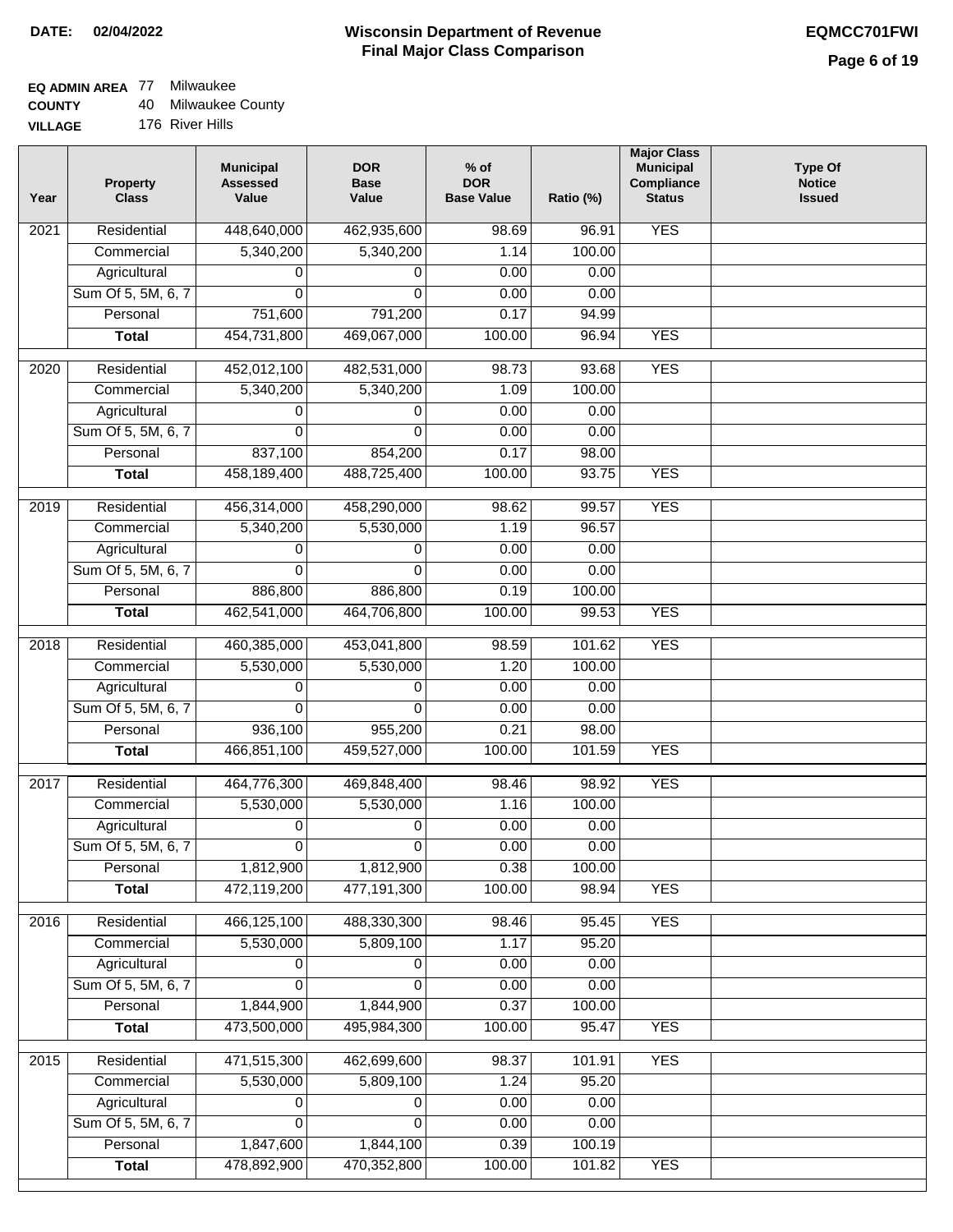## **EQ ADMIN AREA** 77 Milwaukee

**COUNTY** 40 Milwaukee County

**VILLAGE** 181 Shorewood

| Year | <b>Property</b><br><b>Class</b> | <b>Municipal</b><br><b>Assessed</b><br>Value | <b>DOR</b><br><b>Base</b><br>Value | $%$ of<br><b>DOR</b><br><b>Base Value</b> | Ratio (%) | <b>Major Class</b><br><b>Municipal</b><br>Compliance<br><b>Status</b> | <b>Type Of</b><br><b>Notice</b><br><b>Issued</b> |
|------|---------------------------------|----------------------------------------------|------------------------------------|-------------------------------------------|-----------|-----------------------------------------------------------------------|--------------------------------------------------|
| 2021 | Residential                     | 1,469,743,280                                | 1,498,810,100                      | 79.60                                     | 98.06     | <b>YES</b>                                                            |                                                  |
|      | Commercial                      | 359,125,300                                  | 373,630,300                        | 19.84                                     | 96.12     | <b>YES</b>                                                            |                                                  |
|      | Agricultural                    | 0                                            | 0                                  | 0.00                                      | 0.00      |                                                                       |                                                  |
|      | Sum Of 5, 5M, 6, 7              | 0                                            | $\Omega$                           | 0.00                                      | 0.00      |                                                                       |                                                  |
|      | Personal                        | 10,561,200                                   | 10,561,200                         | 0.56                                      | 100.00    |                                                                       |                                                  |
|      | <b>Total</b>                    | 1,839,429,780                                | 1,883,001,600                      | 100.00                                    | 97.69     | <b>YES</b>                                                            |                                                  |
| 2020 | Residential                     | 1,359,204,030                                | 1,418,231,600                      | 79.05                                     | 95.84     | <b>YES</b>                                                            |                                                  |
|      | Commercial                      | 373,905,600                                  | 366,304,200                        | 20.42                                     | 102.08    | <b>YES</b>                                                            |                                                  |
|      | Agricultural                    | 0                                            | 0                                  | 0.00                                      | 0.00      |                                                                       |                                                  |
|      | Sum Of 5, 5M, 6, 7              | 0                                            | $\Omega$                           | 0.00                                      | 0.00      |                                                                       |                                                  |
|      | Personal                        | 9,191,000                                    | 9,574,000                          | 0.53                                      | 96.00     |                                                                       |                                                  |
|      | <b>Total</b>                    | 1,742,300,630                                | 1,794,109,800                      | 100.00                                    | 97.11     | <b>YES</b>                                                            |                                                  |
| 2019 | Residential                     | 1,359,659,430                                | 1,389,745,000                      | 79.40                                     | 97.84     | <b>YES</b>                                                            |                                                  |
|      | Commercial                      | 361,246,500                                  | 350,705,200                        | 20.04                                     | 103.01    | <b>YES</b>                                                            |                                                  |
|      | Agricultural                    | 0                                            | 0                                  | 0.00                                      | 0.00      |                                                                       |                                                  |
|      | Sum Of 5, 5M, 6, 7              | 0                                            | $\Omega$                           | 0.00                                      | 0.00      |                                                                       |                                                  |
|      | Personal                        | 9,871,500                                    | 9,871,500                          | 0.56                                      | 100.00    |                                                                       |                                                  |
|      | <b>Total</b>                    | 1,730,777,430                                | 1,750,321,700                      | 100.00                                    | 98.88     | <b>YES</b>                                                            |                                                  |
|      |                                 |                                              |                                    |                                           |           |                                                                       |                                                  |
| 2018 | Residential                     | 1,294,342,900                                | 1,359,303,500                      | 79.28                                     | 95.22     | <b>YES</b>                                                            |                                                  |
|      | Commercial                      | 314,288,500                                  | 345,299,500                        | 20.14                                     | 91.02     | <b>YES</b>                                                            |                                                  |
|      | Agricultural                    | 0                                            | 0                                  | 0.00                                      | 0.00      |                                                                       |                                                  |
|      | Sum Of 5, 5M, 6, 7              | 0                                            | $\Omega$                           | 0.00                                      | 0.00      |                                                                       |                                                  |
|      | Personal                        | 9,604,000                                    | 10,004,200                         | 0.58                                      | 96.00     |                                                                       |                                                  |
|      | <b>Total</b>                    | 1,618,235,400                                | 1,714,607,200                      | 100.00                                    | 94.38     | <b>YES</b>                                                            |                                                  |
| 2017 | Residential                     | 1,291,525,795                                | 1,306,084,900                      | 79.87                                     | 98.89     | <b>YES</b>                                                            |                                                  |
|      | Commercial                      | 305,679,100                                  | 316,365,500                        | 19.35                                     | 96.62     | <b>YES</b>                                                            |                                                  |
|      | Agricultural                    | 0                                            | 0                                  | 0.00                                      | 0.00      |                                                                       |                                                  |
|      | Sum Of 5, 5M, 6, 7              | 0                                            | 0                                  | 0.00                                      | 0.00      |                                                                       |                                                  |
|      | Personal                        | 12,821,000                                   | 12,821,000                         | 0.78                                      | 100.00    |                                                                       |                                                  |
|      | <b>Total</b>                    | 1,610,025,895                                | 1,635,271,400                      | 100.00                                    | 98.46     | <b>YES</b>                                                            |                                                  |
| 2016 | Residential                     | 1,243,068,995                                | 1,263,921,200                      | 80.59                                     | 98.35     | <b>YES</b>                                                            |                                                  |
|      | Commercial                      | 291,094,900                                  | 294,776,300                        | 18.80                                     | 98.75     | <b>YES</b>                                                            |                                                  |
|      | Agricultural                    | 0                                            | 0                                  | 0.00                                      | 0.00      |                                                                       |                                                  |
|      | Sum Of 5, 5M, 6, 7              | 0                                            | $\Omega$                           | 0.00                                      | 0.00      |                                                                       |                                                  |
|      | Personal                        | 9,641,200                                    | 9,641,200                          | 0.61                                      | 100.00    |                                                                       |                                                  |
|      | <b>Total</b>                    | 1,543,805,095                                | 1,568,338,700                      | 100.00                                    | 98.44     | <b>YES</b>                                                            |                                                  |
| 2015 | Residential                     | 1,226,305,145                                | 1,222,878,900                      | 81.74                                     | 100.28    | <b>YES</b>                                                            |                                                  |
|      | Commercial                      | 263,511,300                                  | 264,655,700                        | 17.69                                     | 99.57     | <b>YES</b>                                                            |                                                  |
|      | Agricultural                    | 0                                            | 0                                  | 0.00                                      | 0.00      |                                                                       |                                                  |
|      | Sum Of 5, 5M, 6, 7              | 0                                            | $\Omega$                           | 0.00                                      | 0.00      |                                                                       |                                                  |
|      | Personal                        | 8,504,200                                    | 8,504,200                          | 0.57                                      | 100.00    |                                                                       |                                                  |
|      | <b>Total</b>                    | 1,498,320,645                                | 1,496,038,800                      | 100.00                                    | 100.15    | <b>YES</b>                                                            |                                                  |
|      |                                 |                                              |                                    |                                           |           |                                                                       |                                                  |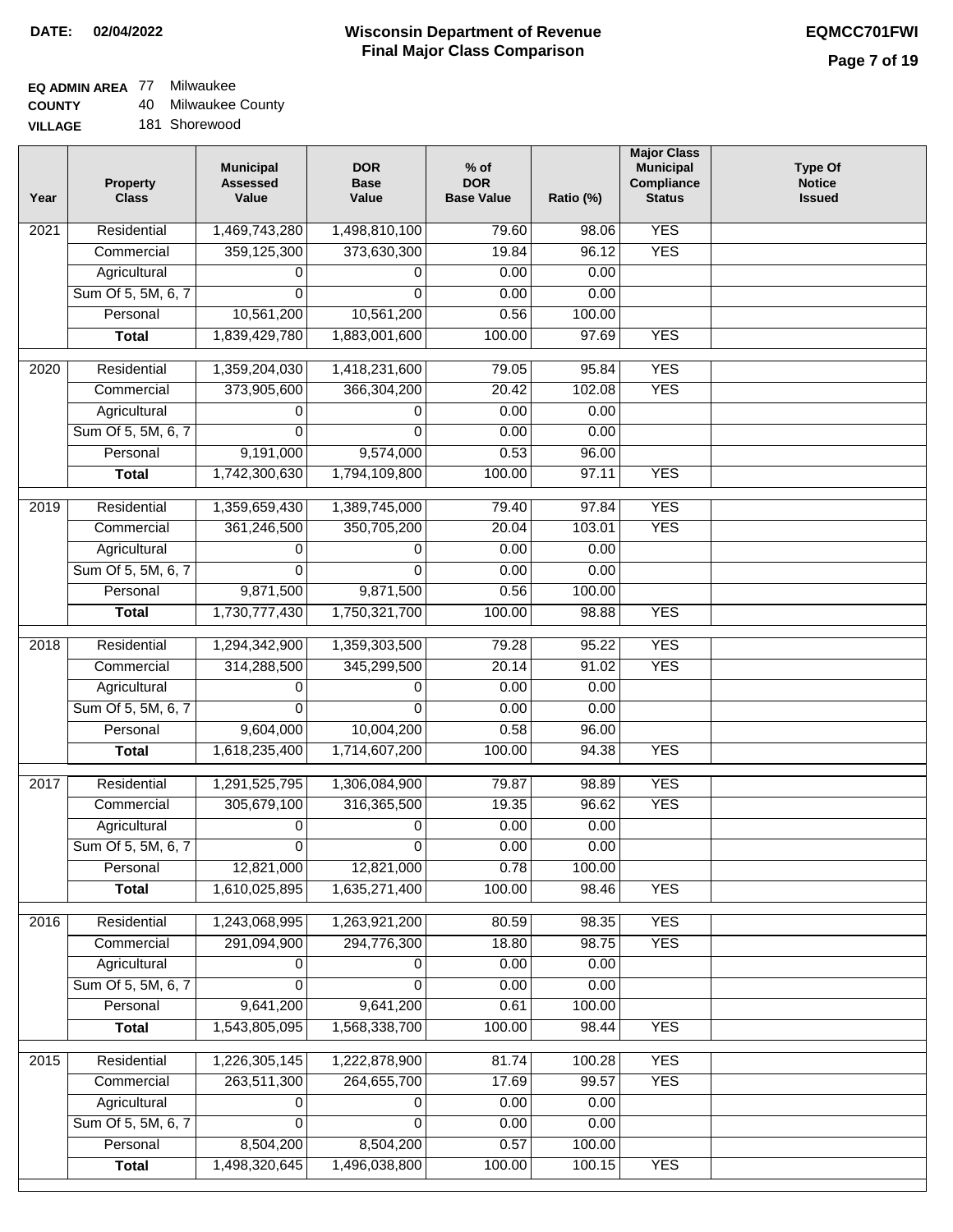#### **Wisconsin Department of Revenue Final Major Class Comparison DATE: 02/04/2022 EQMCC701FWI**

٦

# **EQ ADMIN AREA** 77 Milwaukee

**COUNTY VILLAGE** 40 Milwaukee County

| ЭE | 191 West Milwaukee |
|----|--------------------|
|    |                    |

| Year             | <b>Property</b><br><b>Class</b> | <b>Municipal</b><br><b>Assessed</b><br>Value | <b>DOR</b><br><b>Base</b><br>Value | $%$ of<br><b>DOR</b><br><b>Base Value</b> | Ratio (%) | <b>Major Class</b><br><b>Municipal</b><br>Compliance<br><b>Status</b> | <b>Type Of</b><br><b>Notice</b><br><b>Issued</b> |
|------------------|---------------------------------|----------------------------------------------|------------------------------------|-------------------------------------------|-----------|-----------------------------------------------------------------------|--------------------------------------------------|
| 2021             | Residential                     | 96, 161, 400                                 | 108,063,200                        | 30.98                                     | 88.99     | <b>NO</b>                                                             |                                                  |
|                  | Commercial                      | 206,656,500                                  | 223,806,700                        | 64.15                                     | 92.34     | <b>YES</b>                                                            |                                                  |
|                  | Agricultural                    | 0                                            | 0                                  | 0.00                                      | 0.00      |                                                                       |                                                  |
|                  | Sum Of 5, 5M, 6, 7              | 0                                            | $\Omega$                           | 0.00                                      | 0.00      |                                                                       |                                                  |
|                  | Personal                        | 15,979,800                                   | 16,999,800                         | 4.87                                      | 94.00     |                                                                       |                                                  |
|                  | <b>Total</b>                    | 318,797,700                                  | 348,869,700                        | 100.00                                    | 91.38     | $\overline{NO}$                                                       |                                                  |
| 2020             | Residential                     | 95,206,400                                   | 107,463,200                        | 30.38                                     | 88.59     | $\overline{10}$                                                       |                                                  |
|                  | Commercial                      | 211,726,200                                  | 229,303,400                        | 64.81                                     | 92.33     | <b>YES</b>                                                            |                                                  |
|                  | Agricultural                    | 0                                            | 0                                  | 0.00                                      | 0.00      |                                                                       |                                                  |
|                  | Sum Of 5, 5M, 6, 7              | $\Omega$                                     | $\Omega$                           | 0.00                                      | 0.00      |                                                                       |                                                  |
|                  | Personal                        | 15,993,900                                   | 17,014,800                         | 4.81                                      | 94.00     |                                                                       |                                                  |
|                  | <b>Total</b>                    | 322,926,500                                  | 353,781,400                        | 100.00                                    | 91.28     | <b>NO</b>                                                             |                                                  |
|                  |                                 |                                              |                                    |                                           |           |                                                                       |                                                  |
| $\frac{2019}{ }$ | Residential                     | 94,278,400                                   | 102,707,500                        | 32.18                                     | 91.79     | <b>YES</b>                                                            |                                                  |
|                  | Commercial                      | 200,543,100                                  | 203,615,100                        | 63.80                                     | 98.49     | <b>YES</b>                                                            |                                                  |
|                  | Agricultural                    | 0                                            | 0                                  | 0.00                                      | 0.00      |                                                                       |                                                  |
|                  | Sum Of 5, 5M, 6, 7              | $\Omega$                                     | $\Omega$                           | 0.00                                      | 0.00      |                                                                       |                                                  |
|                  | Personal                        | 12,435,200                                   | 12,819,800                         | 4.02                                      | 97.00     |                                                                       |                                                  |
|                  | <b>Total</b>                    | 307,256,700                                  | 319,142,400                        | 100.00                                    | 96.28     | <b>YES</b>                                                            |                                                  |
| 2018             | Residential                     | 93,673,400                                   | 107,441,700                        | 33.92                                     | 87.19     | $\overline{NO}$                                                       |                                                  |
|                  | Commercial                      | 197,002,500                                  | 195,942,600                        | 61.86                                     | 100.54    | <b>YES</b>                                                            |                                                  |
|                  | Agricultural                    | 0                                            | 0                                  | 0.00                                      | 0.00      |                                                                       |                                                  |
|                  | Sum Of 5, 5M, 6, 7              | $\Omega$                                     | $\Omega$                           | 0.00                                      | 0.00      |                                                                       |                                                  |
|                  | Personal                        | 13,371,100                                   | 13,371,100                         | 4.22                                      | 100.00    |                                                                       |                                                  |
|                  | <b>Total</b>                    | 304,047,000                                  | 316,755,400                        | 100.00                                    | 95.99     | $\overline{10}$                                                       |                                                  |
| 2017             | Residential                     | 93,202,100                                   | 97,293,400                         | 32.19                                     | 95.79     | <b>YES</b>                                                            |                                                  |
|                  | Commercial                      | 188,058,800                                  | 183,935,100                        | 60.85                                     | 102.24    | <b>YES</b>                                                            |                                                  |
|                  | Agricultural                    | 0                                            | 0                                  | 0.00                                      | 0.00      |                                                                       |                                                  |
|                  | Sum Of 5, 5M, 6, 7              | $\overline{0}$                               | 0                                  | 0.00                                      | 0.00      |                                                                       |                                                  |
|                  | Personal                        | 21,062,400                                   | 21,062,400                         | 6.97                                      | 100.00    |                                                                       |                                                  |
|                  | <b>Total</b>                    | 302,323,300                                  | 302,290,900                        | 100.00                                    | 100.01    | <b>YES</b>                                                            |                                                  |
| 2016             | Residential                     | 92,986,500                                   | 102,235,300                        | 34.35                                     | 90.95     | <b>YES</b>                                                            |                                                  |
|                  | Commercial                      | 178,356,100                                  | 177,910,000                        | 59.78                                     | 100.25    | <b>YES</b>                                                            |                                                  |
|                  | Agricultural                    | 0                                            | 0                                  | 0.00                                      | 0.00      |                                                                       |                                                  |
|                  | Sum Of 5, 5M, 6, 7              | 0                                            | 0                                  | 0.00                                      | 0.00      |                                                                       |                                                  |
|                  | Personal                        | 17,461,500                                   | 17,461,500                         | 5.87                                      | 100.00    |                                                                       |                                                  |
|                  | <b>Total</b>                    | 288,804,100                                  | 297,606,800                        | 100.00                                    | 97.04     | <b>YES</b>                                                            |                                                  |
| 2015             | Residential                     | 92,896,400                                   | 103,022,100                        | 34.36                                     | 90.17     | <b>YES</b>                                                            |                                                  |
|                  | Commercial                      | 175,274,100                                  | 177,613,800                        | 59.24                                     | 98.68     | <b>YES</b>                                                            |                                                  |
|                  | Agricultural                    | 0                                            | 0                                  | 0.00                                      | 0.00      |                                                                       |                                                  |
|                  | Sum Of 5, 5M, 6, 7              | 0                                            | $\mathbf 0$                        | 0.00                                      | 0.00      |                                                                       |                                                  |
|                  | Personal                        | 19,162,100                                   | 19,162,100                         | 6.39                                      | 100.00    | <b>YES</b>                                                            |                                                  |
|                  | <b>Total</b>                    | 287,332,600                                  | 299,798,000                        | 100.00                                    | 95.84     | <b>YES</b>                                                            |                                                  |
|                  |                                 |                                              |                                    |                                           |           |                                                                       |                                                  |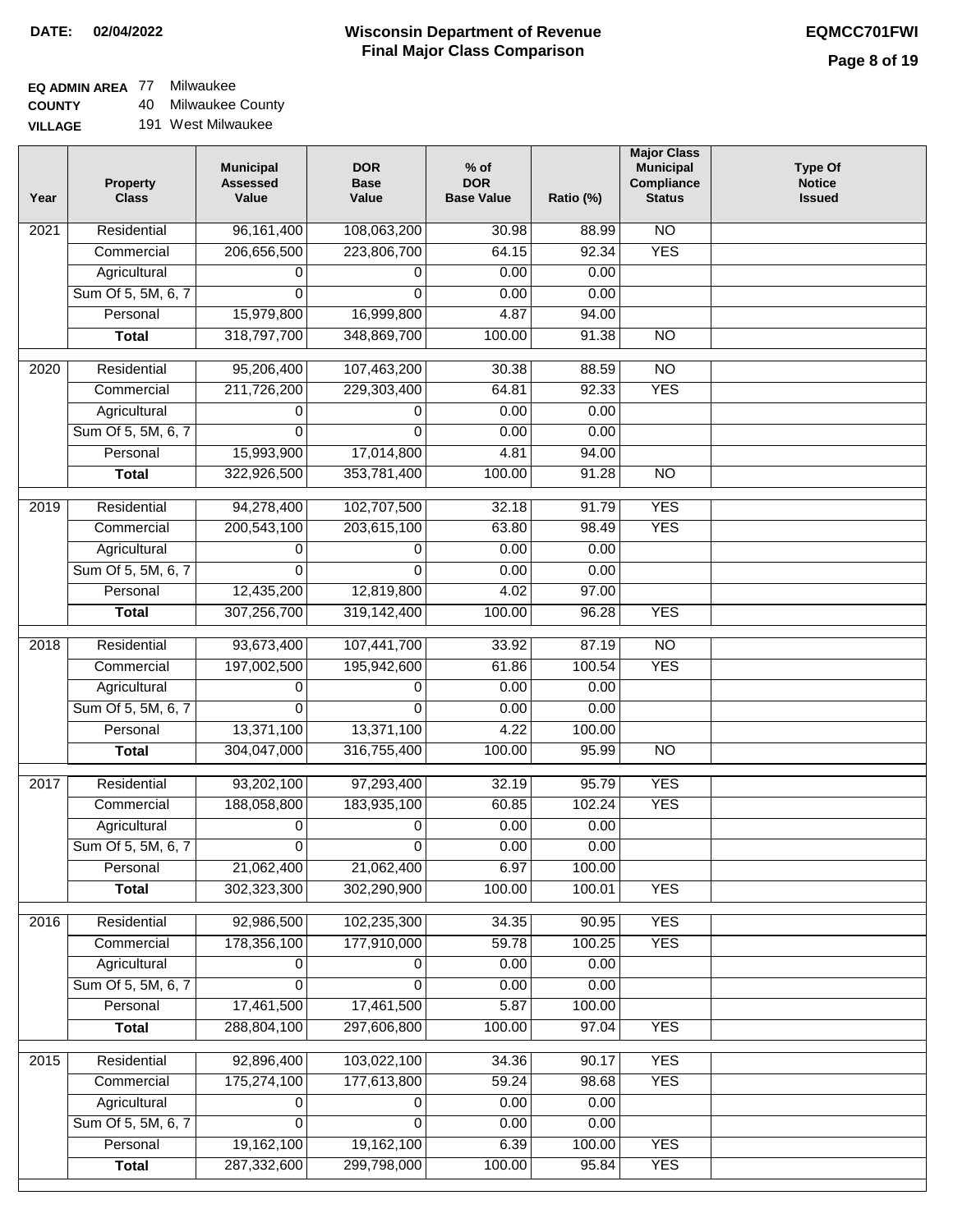## **EQ ADMIN AREA** 77 Milwaukee

**COUNTY VILLA** 40 Milwaukee County

| Year              | <b>Property</b><br><b>Class</b> | <b>Municipal</b><br><b>Assessed</b><br>Value | <b>DOR</b><br><b>Base</b><br>Value | $%$ of<br><b>DOR</b><br><b>Base Value</b> | Ratio (%) | <b>Major Class</b><br><b>Municipal</b><br>Compliance<br><b>Status</b> | <b>Type Of</b><br><b>Notice</b><br><b>Issued</b> |
|-------------------|---------------------------------|----------------------------------------------|------------------------------------|-------------------------------------------|-----------|-----------------------------------------------------------------------|--------------------------------------------------|
| 2021              | Residential                     | 2,276,707,150                                | 2,423,674,900                      | 94.60                                     | 93.94     | <b>YES</b>                                                            |                                                  |
|                   | Commercial                      | 131,616,100                                  | 135, 357, 200                      | 5.28                                      | 97.24     |                                                                       |                                                  |
|                   | Agricultural                    | 0                                            | 0                                  | 0.00                                      | 0.00      |                                                                       |                                                  |
|                   | Sum Of 5, 5M, 6, 7              | 0                                            | 0                                  | 0.00                                      | 0.00      |                                                                       |                                                  |
|                   | Personal                        | 2,812,900                                    | 3,057,500                          | 0.12                                      | 92.00     |                                                                       |                                                  |
|                   | <b>Total</b>                    | 2,411,136,150                                | 2,562,089,600                      | 100.00                                    | 94.11     | <b>YES</b>                                                            |                                                  |
| 2020              | Residential                     | 2,260,134,350                                | 2,335,062,700                      | 94.49                                     | 96.79     | <b>YES</b>                                                            |                                                  |
|                   | Commercial                      | 134,051,500                                  | 132,824,400                        | 5.37                                      | 100.92    |                                                                       |                                                  |
|                   | Agricultural                    | 0                                            | 0                                  | 0.00                                      | 0.00      |                                                                       |                                                  |
|                   | Sum Of 5, 5M, 6, 7              | 0                                            | $\Omega$                           | 0.00                                      | 0.00      |                                                                       |                                                  |
|                   | Personal                        | 3,154,000                                    | 3,320,000                          | 0.13                                      | 95.00     |                                                                       |                                                  |
|                   | <b>Total</b>                    | 2,397,339,850                                | 2,471,207,100                      | 100.00                                    | 97.01     | <b>YES</b>                                                            |                                                  |
|                   |                                 |                                              |                                    |                                           |           |                                                                       |                                                  |
| 2019              | Residential                     | 2,244,009,150                                | 2,271,819,700                      | 94.34                                     | 98.78     | <b>YES</b>                                                            |                                                  |
|                   | Commercial                      | 134,051,500                                  | 132,824,400                        | 5.52                                      | 100.92    |                                                                       |                                                  |
|                   | Agricultural                    | 0                                            | 0                                  | 0.00                                      | 0.00      |                                                                       |                                                  |
|                   | Sum Of 5, 5M, 6, 7              | 0                                            | 0                                  | 0.00                                      | 0.00      |                                                                       |                                                  |
|                   | Personal                        | 3,359,600                                    | 3,359,600                          | 0.14                                      | 100.00    |                                                                       |                                                  |
|                   | <b>Total</b>                    | 2,381,420,250                                | 2,408,003,700                      | 100.00                                    | 98.90     | <b>YES</b>                                                            |                                                  |
| $\overline{2018}$ | Residential                     | 1,928,003,500                                | 2,145,494,800                      | 94.03                                     | 89.86     | $\overline{NO}$                                                       |                                                  |
|                   | Commercial                      | 122,259,700                                  | 132,474,400                        | 5.81                                      | 92.29     |                                                                       |                                                  |
|                   | Agricultural                    | 0                                            | 0                                  | 0.00                                      | 0.00      |                                                                       |                                                  |
|                   | Sum Of 5, 5M, 6, 7              | $\Omega$                                     | $\Omega$                           | 0.00                                      | 0.00      |                                                                       |                                                  |
|                   | Personal                        | 3,308,700                                    | 3,759,900                          | 0.16                                      | 88.00     |                                                                       |                                                  |
|                   | <b>Total</b>                    | 2,053,571,900                                | 2,281,729,100                      | 100.00                                    | 90.00     | $\overline{10}$                                                       |                                                  |
| 2017              | Residential                     | 1,911,642,100                                | 2,104,943,300                      | 93.87                                     | 90.82     | <b>YES</b>                                                            |                                                  |
|                   | Commercial                      | 122,777,500                                  | 132,809,100                        | 5.92                                      | 92.45     |                                                                       |                                                  |
|                   | Agricultural                    | 0                                            | 0                                  | 0.00                                      | 0.00      |                                                                       |                                                  |
|                   | Sum Of 5, 5M, 6, 7              | 0                                            | 0                                  | 0.00                                      | 0.00      |                                                                       |                                                  |
|                   | Personal                        | 4,312,100                                    | 4,687,100                          | 0.21                                      | 92.00     |                                                                       |                                                  |
|                   | <b>Total</b>                    | 2,038,731,700                                | 2,242,439,500                      | 100.00                                    | 90.92     | <b>YES</b>                                                            |                                                  |
|                   |                                 |                                              |                                    |                                           |           |                                                                       |                                                  |
| 2016              | Residential                     | 1,894,939,100                                | 2,022,781,200                      | 93.90                                     | 93.68     | <b>YES</b>                                                            |                                                  |
|                   | Commercial                      | 119,222,100                                  | 126,416,200                        | 5.87                                      | 94.31     |                                                                       |                                                  |
|                   | Agricultural                    | 0                                            | 0                                  | 0.00                                      | 0.00      |                                                                       |                                                  |
|                   | Sum Of 5, 5M, 6, 7              | 0                                            | 0                                  | 0.00                                      | 0.00      |                                                                       |                                                  |
|                   | Personal                        | 4,763,300                                    | 5,014,000                          | 0.23                                      | 95.00     |                                                                       |                                                  |
|                   | <b>Total</b>                    | 2,018,924,500                                | 2,154,211,400                      | 100.00                                    | 93.72     | <b>YES</b>                                                            |                                                  |
| 2015              | Residential                     | 1,882,291,000                                | 1,963,585,300                      | 93.70                                     | 95.86     | <b>YES</b>                                                            |                                                  |
|                   | Commercial                      | 117,118,000                                  | 126,376,200                        | 6.03                                      | 92.67     | <b>YES</b>                                                            |                                                  |
|                   | Agricultural                    | 0                                            | 0                                  | 0.00                                      | 0.00      |                                                                       |                                                  |
|                   | Sum Of 5, 5M, 6, 7              | 0                                            | 0                                  | 0.00                                      | 0.00      |                                                                       |                                                  |
|                   | Personal                        | 5,375,300                                    | 5,599,300                          | 0.27                                      | 96.00     |                                                                       |                                                  |
|                   | <b>Total</b>                    | 2,004,784,300                                | 2,095,560,800                      | 100.00                                    | 95.67     | <b>YES</b>                                                            |                                                  |
|                   |                                 |                                              |                                    |                                           |           |                                                                       |                                                  |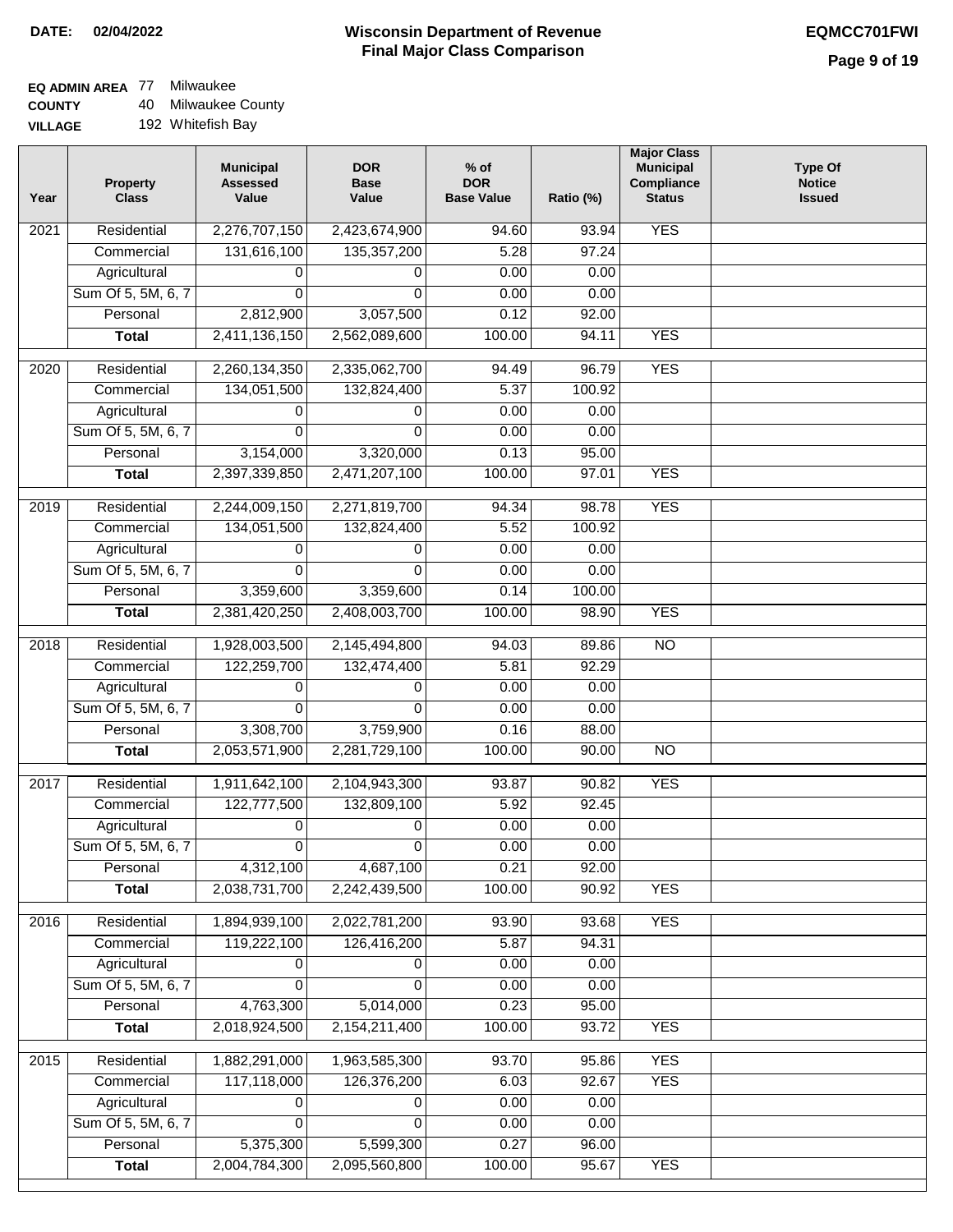## **EQ ADMIN AREA** 77 Milwaukee

| <b>COUNTY</b> | 40 Milwaukee County |
|---------------|---------------------|
|---------------|---------------------|

**CITY** 211 Cudahy

| Year              | <b>Property</b><br><b>Class</b> | <b>Municipal</b><br><b>Assessed</b><br>Value | <b>DOR</b><br><b>Base</b><br>Value | % of<br><b>DOR</b><br><b>Base Value</b> | Ratio (%)        | <b>Major Class</b><br><b>Municipal</b><br>Compliance<br><b>Status</b> | <b>Type Of</b><br><b>Notice</b><br><b>Issued</b> |
|-------------------|---------------------------------|----------------------------------------------|------------------------------------|-----------------------------------------|------------------|-----------------------------------------------------------------------|--------------------------------------------------|
| $\overline{202}1$ | Residential                     | 934,572,240                                  | 942,732,800                        | 74.42                                   | 99.13            | <b>YES</b>                                                            |                                                  |
|                   | Commercial                      | 289,033,400                                  | 311,349,200                        | 24.58                                   | 92.83            | <b>YES</b>                                                            |                                                  |
|                   | Agricultural                    | 1,200                                        | 1,100                              | 0.00                                    | 109.09           |                                                                       |                                                  |
|                   | Sum Of 5, 5M, 6, 7              | $\Omega$                                     | $\Omega$                           | 0.00                                    | 0.00             |                                                                       |                                                  |
|                   | Personal                        | 12,709,200                                   | 12,709,200                         | 1.00                                    | 100.00           |                                                                       |                                                  |
|                   | <b>Total</b>                    | 1,236,316,040                                | 1,266,792,300                      | 100.00                                  | 97.59            | <b>YES</b>                                                            |                                                  |
| $\overline{2020}$ | Residential                     | 888,006,400                                  | 904,066,900                        | 72.91                                   | 98.22            | <b>YES</b>                                                            |                                                  |
|                   | Commercial                      | 286, 145, 700                                | 326,216,300                        | 26.31                                   | 87.72            | $\overline{NO}$                                                       |                                                  |
|                   | Agricultural                    | 1,200                                        | 1,000                              | 0.00                                    | 120.00           |                                                                       |                                                  |
|                   | Sum Of 5, 5M, 6, 7              | $\Omega$                                     | $\Omega$                           | 0.00                                    | 0.00             |                                                                       |                                                  |
|                   | Personal                        | 9,720,800                                    | 9,720,800                          | 0.78                                    | 100.00           |                                                                       |                                                  |
|                   | <b>Total</b>                    | 1,183,874,100                                | 1,240,005,000                      | 100.00                                  | 95.47            | $\overline{NO}$                                                       |                                                  |
| 2019              | Residential                     | 837, 365, 900                                | 844,707,100                        | 72.64                                   | 99.13            | <b>YES</b>                                                            |                                                  |
|                   | Commercial                      | 287,604,000                                  | 307,504,500                        | 26.45                                   | 93.53            | <b>YES</b>                                                            |                                                  |
|                   | Agricultural                    | 1,100                                        | 1,000                              | 0.00                                    | 110.00           |                                                                       |                                                  |
|                   | Sum Of 5, 5M, 6, 7              | 0                                            | $\Omega$                           | 0.00                                    | 0.00             |                                                                       |                                                  |
|                   | Personal                        | 10,576,800                                   | 10,576,800                         | 0.91                                    | 100.00           |                                                                       |                                                  |
|                   | <b>Total</b>                    | 1,135,547,800                                | 1,162,789,400                      | 100.00                                  | 97.66            | <b>YES</b>                                                            |                                                  |
| 2018              | Residential                     | 783,648,100                                  | 803,870,800                        | 73.97                                   | 97.48            | <b>YES</b>                                                            |                                                  |
|                   | Commercial                      | 278,697,400                                  | 272,716,600                        | 25.10                                   | 102.19           | <b>YES</b>                                                            |                                                  |
|                   | Agricultural                    | 1,100                                        | 1,000                              | 0.00                                    | 110.00           |                                                                       |                                                  |
|                   | Sum Of 5, 5M, 6, 7              | 0                                            | 0                                  | 0.00                                    | 0.00             |                                                                       |                                                  |
|                   | Personal                        | 10,128,500                                   | 10,128,500                         | 0.93                                    | 100.00           |                                                                       |                                                  |
|                   | <b>Total</b>                    | 1,072,475,100                                | 1,086,716,900                      | 100.00                                  | 98.69            | <b>YES</b>                                                            |                                                  |
| 2017              | Residential                     | 752,254,000                                  | 770,143,900                        | 73.06                                   | 97.68            | <b>YES</b>                                                            |                                                  |
|                   | Commercial                      | 275,687,200                                  | 264,447,400                        | 25.09                                   | 104.25           | <b>YES</b>                                                            |                                                  |
|                   | Agricultural                    | 1,100                                        | 900                                | 0.00                                    | 122.22           |                                                                       |                                                  |
|                   | Sum Of 5, 5M, 6, 7              | $\overline{\mathsf{o}}$                      | 0                                  | 0.00                                    | 0.00             |                                                                       |                                                  |
|                   | Personal                        | 19,465,900                                   | 19,465,900                         | 1.85                                    | 100.00           |                                                                       |                                                  |
|                   | <b>Total</b>                    | 1,047,408,200                                | 1,054,058,100                      | 100.00                                  | 99.37            | <b>YES</b>                                                            |                                                  |
| 2016              | Residential                     | 757,045,300                                  | 740,880,800                        | 71.73                                   | 102.18           | <b>YES</b>                                                            |                                                  |
|                   | Commercial                      | 271,254,000                                  | 273,839,800                        | 26.51                                   | 99.06            | <b>YES</b>                                                            |                                                  |
|                   | Agricultural                    | 1,000                                        | 900                                | 0.00                                    | 111.11           |                                                                       |                                                  |
|                   | Sum Of 5, 5M, 6, 7              | $\Omega$                                     | $\Omega$                           | 0.00                                    | 0.00             |                                                                       |                                                  |
|                   | Personal                        | 18,105,100                                   | 18,105,100                         | 1.75                                    | 100.00           |                                                                       |                                                  |
|                   | <b>Total</b>                    | 1,046,405,400                                | 1,032,826,600                      | 100.00                                  | 101.31           | <b>YES</b>                                                            |                                                  |
|                   |                                 |                                              |                                    |                                         |                  |                                                                       |                                                  |
| 2015              | Residential                     | 759,045,700                                  | 740,434,400                        | 73.20                                   | 102.51           | <b>YES</b>                                                            |                                                  |
|                   | Commercial                      | 267,047,600                                  | 256,960,000                        | 25.40                                   | 103.93           | <b>YES</b>                                                            |                                                  |
|                   | Agricultural                    | 2,000                                        | 900                                | 0.00                                    | 222.22           |                                                                       |                                                  |
|                   | Sum Of 5, 5M, 6, 7<br>Personal  | 0                                            | 0                                  | 0.00                                    | 0.00             |                                                                       |                                                  |
|                   |                                 | 14,094,200<br>1,040,189,500                  | 14,094,200<br>1,011,489,500        | 1.39<br>100.00                          | 100.00<br>102.84 | <b>YES</b>                                                            |                                                  |
|                   | <b>Total</b>                    |                                              |                                    |                                         |                  |                                                                       |                                                  |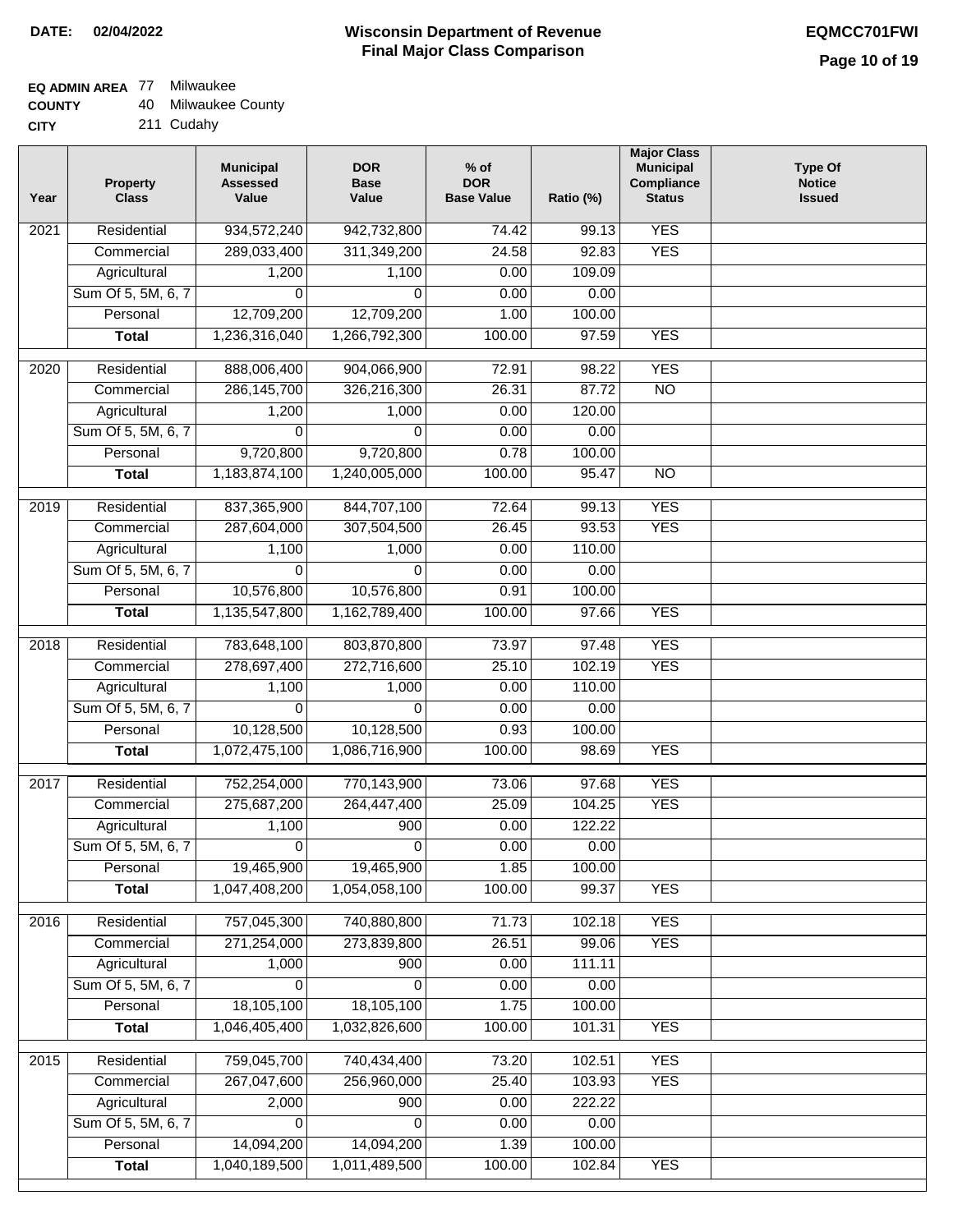| <b>COUNTY</b> |  | 40 Milwaukee County |
|---------------|--|---------------------|
|---------------|--|---------------------|

| <b>CITY</b> | 226 Franklin |
|-------------|--------------|
|             |              |

| Year              | <b>Property</b><br><b>Class</b>    | <b>Municipal</b><br><b>Assessed</b><br>Value | <b>DOR</b><br><b>Base</b><br>Value | % of<br><b>DOR</b><br><b>Base Value</b> | Ratio (%)       | <b>Major Class</b><br><b>Municipal</b><br>Compliance<br><b>Status</b> | <b>Type Of</b><br><b>Notice</b><br><b>Issued</b> |
|-------------------|------------------------------------|----------------------------------------------|------------------------------------|-----------------------------------------|-----------------|-----------------------------------------------------------------------|--------------------------------------------------|
| $\overline{202}1$ | Residential                        | 3,646,425,700                                | 3,608,867,300                      | 76.88                                   | 101.04          | <b>YES</b>                                                            |                                                  |
|                   | Commercial                         | 997,280,500                                  | 1,022,388,700                      | 21.78                                   | 97.54           | <b>YES</b>                                                            |                                                  |
|                   | Agricultural                       | 802,000                                      | 849,200                            | 0.02                                    | 94.44           |                                                                       |                                                  |
|                   | Sum Of 5, 5M, 6, 7                 | 20,625,200                                   | 26,407,900                         | 0.56                                    | 78.10           |                                                                       |                                                  |
|                   | Personal                           | 35,690,300                                   | 35,690,300                         | 0.76                                    | 100.00          |                                                                       |                                                  |
|                   | <b>Total</b>                       | 4,700,823,700                                | 4,694,203,400                      | 100.00                                  | 100.14          | <b>YES</b>                                                            |                                                  |
| $\overline{2020}$ | Residential                        | 3,353,214,200                                | 3,402,793,900                      | 76.61                                   | 98.54           | <b>YES</b>                                                            |                                                  |
|                   | Commercial                         | 932,412,800                                  | 977,438,400                        | 22.01                                   | 95.39           | <b>YES</b>                                                            |                                                  |
|                   | Agricultural                       | 862,300                                      | 877,400                            | $\overline{0.02}$                       | 98.28           |                                                                       |                                                  |
|                   | Sum Of 5, 5M, 6, 7                 | 19,848,700                                   | 26,243,500                         | 0.59                                    | 75.63           |                                                                       |                                                  |
|                   | Personal                           | 34,122,100                                   | 34,122,100                         | 0.77                                    | 100.00          |                                                                       |                                                  |
|                   | <b>Total</b>                       | 4,340,460,100                                | 4,441,475,300                      | 100.00                                  | 97.73           | <b>YES</b>                                                            |                                                  |
| $\frac{1}{2019}$  | Residential                        | 3,163,899,045                                | 3,211,102,200                      | 76.88                                   | 98.53           | <b>YES</b>                                                            |                                                  |
|                   | Commercial                         | 846,605,500                                  | 902,912,700                        | 21.62                                   | 93.76           | <b>YES</b>                                                            |                                                  |
|                   | Agricultural                       | 800,500                                      | 853,500                            | 0.02                                    | 93.79           |                                                                       |                                                  |
|                   | Sum Of 5, 5M, 6, 7                 | 19,091,200                                   | 25,695,200                         | 0.62                                    | 74.30           |                                                                       |                                                  |
|                   | Personal                           | 36,247,100                                   | 36,247,100                         | 0.87                                    | 100.00          |                                                                       |                                                  |
|                   | <b>Total</b>                       | 4,066,643,345                                | 4,176,810,700                      | 100.00                                  | 97.36           | <b>YES</b>                                                            |                                                  |
| 2018              | Residential                        | 3,013,005,480                                | 2,980,976,400                      | 77.15                                   | 101.07          | <b>YES</b>                                                            |                                                  |
|                   | Commercial                         | 801,651,700                                  | 820,917,500                        | 21.25                                   | 97.65           | <b>YES</b>                                                            |                                                  |
|                   | Agricultural                       | 793,500                                      | 845,000                            | 0.02                                    | 93.91           |                                                                       |                                                  |
|                   | Sum Of 5, 5M, 6, 7                 | 18,869,600                                   | 24, 184, 200                       | 0.63                                    | 78.02           |                                                                       |                                                  |
|                   | Personal                           | 36,915,800                                   | 36,915,800                         | 0.96                                    | 100.00          |                                                                       |                                                  |
|                   | <b>Total</b>                       | 3,871,236,080                                | 3,863,838,900                      | 100.00                                  | 100.19          | <b>YES</b>                                                            |                                                  |
|                   |                                    |                                              |                                    |                                         |                 |                                                                       |                                                  |
| $\overline{2017}$ | Residential                        | 2,838,161,900                                | 2,870,615,000                      | 77.11                                   | 98.87           | <b>YES</b>                                                            |                                                  |
|                   | Commercial                         | 776,873,400<br>773,000                       | 767,887,400<br>824,500             | 20.63                                   | 101.17<br>93.75 | <b>YES</b>                                                            |                                                  |
|                   | Agricultural<br>Sum Of 5, 5M, 6, 7 | 18,597,100                                   | 23,700,800                         | 0.02<br>0.64                            | 78.47           |                                                                       |                                                  |
|                   | Personal                           | 59,845,500                                   | 59,845,500                         | 1.61                                    | 100.00          |                                                                       |                                                  |
|                   | <b>Total</b>                       | 3,694,250,900                                | 3,722,873,200                      | 100.00                                  | 99.23           | <b>YES</b>                                                            |                                                  |
| 2016              | Residential                        | 2,694,247,825                                | 2,726,413,000                      | 76.33                                   | 98.82           | <b>YES</b>                                                            |                                                  |
|                   | Commercial                         | 759,562,700                                  | 755,841,500                        | 21.16                                   | 100.49          | <b>YES</b>                                                            |                                                  |
|                   | Agricultural                       | 767,200                                      | 815,400                            | 0.02                                    | 94.09           |                                                                       |                                                  |
|                   | Sum Of 5, 5M, 6, 7                 | 18,829,300                                   | 23,174,500                         | 0.65                                    | 81.25           |                                                                       |                                                  |
|                   | Personal                           | 65,165,000                                   | 65,492,500                         | 1.83                                    | 99.50           |                                                                       |                                                  |
|                   | <b>Total</b>                       | 3,538,572,025                                | 3,571,736,900                      | 100.00                                  | 99.07           | <b>YES</b>                                                            |                                                  |
| 2015              | Residential                        | 2,404,990,700                                | 2,635,298,000                      | 75.49                                   | 91.26           | <b>YES</b>                                                            |                                                  |
|                   | Commercial                         | 760,663,600                                  | 763,265,900                        | 21.86                                   | 99.66           | <b>YES</b>                                                            |                                                  |
|                   | Agricultural                       | 762,100                                      | 809,900                            | 0.02                                    | 94.10           |                                                                       |                                                  |
|                   | Sum Of 5, 5M, 6, 7                 | 18,117,600                                   | 22,776,000                         | 0.65                                    | 79.55           |                                                                       |                                                  |
|                   | Personal                           | 62,504,200                                   | 68,686,000                         | 1.97                                    | 91.00           |                                                                       |                                                  |
|                   | <b>Total</b>                       | 3,247,038,200                                | 3,490,835,800                      | 100.00                                  | 93.02           | <b>YES</b>                                                            |                                                  |
|                   |                                    |                                              |                                    |                                         |                 |                                                                       |                                                  |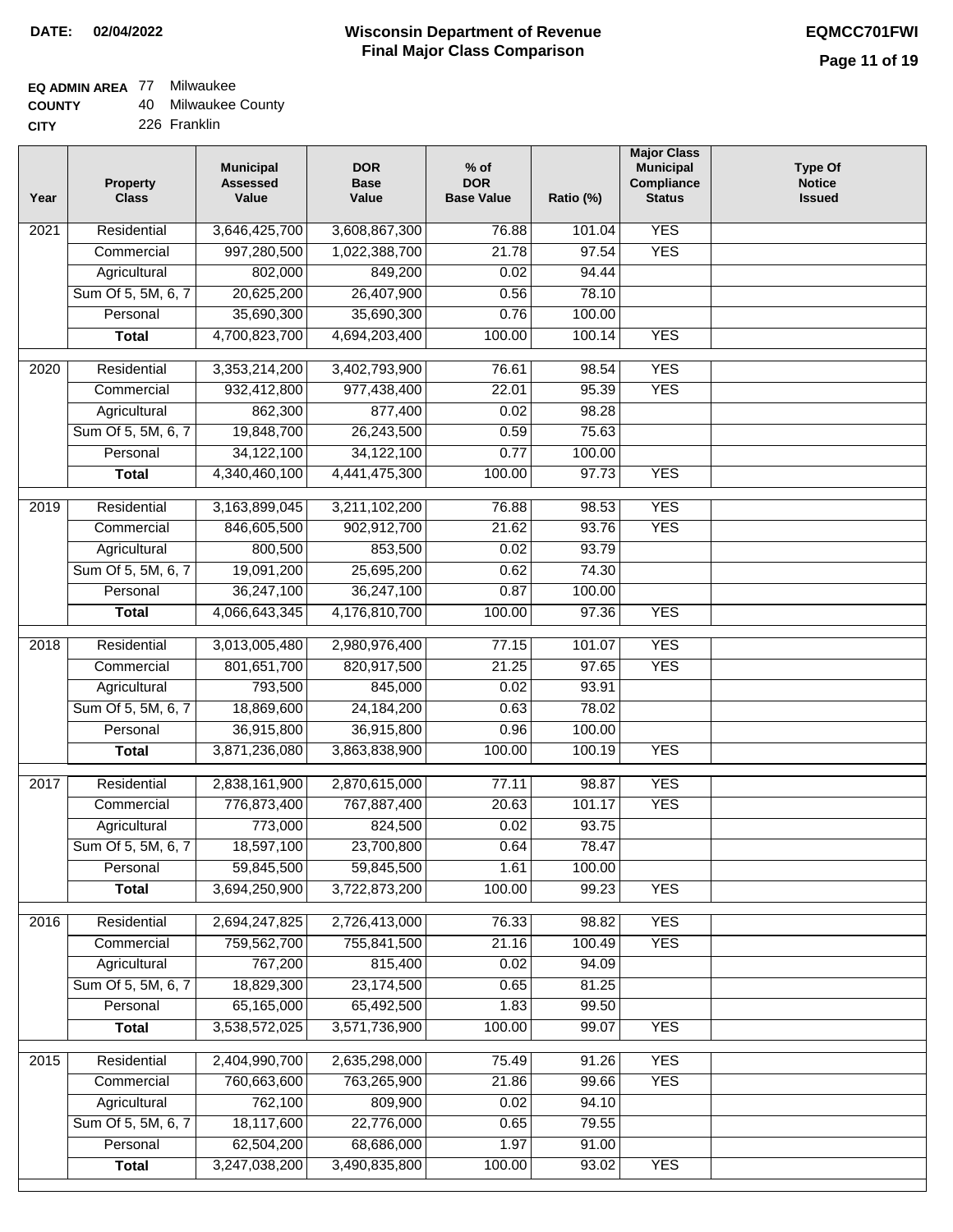## **EQ ADMIN AREA** 77 Milwaukee

| <b>COUNTY</b> | 40 Milwaukee County |
|---------------|---------------------|
|---------------|---------------------|

**CITY** 231 Glendale

| Year              | <b>Property</b><br><b>Class</b> | <b>Municipal</b><br><b>Assessed</b><br>Value | <b>DOR</b><br><b>Base</b><br>Value | $%$ of<br><b>DOR</b><br><b>Base Value</b> | Ratio (%) | <b>Major Class</b><br><b>Municipal</b><br>Compliance<br><b>Status</b> | <b>Type Of</b><br><b>Notice</b><br><b>Issued</b> |
|-------------------|---------------------------------|----------------------------------------------|------------------------------------|-------------------------------------------|-----------|-----------------------------------------------------------------------|--------------------------------------------------|
| 2021              | Residential                     | 997,617,300                                  | 1,126,496,300                      | 54.51                                     | 88.56     | $\overline{NO}$                                                       |                                                  |
|                   | Commercial                      | 828,995,200                                  | 892,796,100                        | 43.20                                     | 92.85     | <b>YES</b>                                                            |                                                  |
|                   | Agricultural                    | 0                                            | 0                                  | 0.00                                      | 0.00      |                                                                       |                                                  |
|                   | Sum Of 5, 5M, 6, 7              | 0                                            | $\Omega$                           | 0.00                                      | 0.00      |                                                                       |                                                  |
|                   | Personal                        | 42,472,700                                   | 47,191,800                         | 2.28                                      | 90.00     |                                                                       |                                                  |
|                   | <b>Total</b>                    | 1,869,085,200                                | 2,066,484,200                      | 100.00                                    | 90.45     | $\overline{NO}$                                                       |                                                  |
| $\overline{2020}$ | Residential                     | 996,250,900                                  | 1,065,226,500                      | 52.57                                     | 93.52     | <b>YES</b>                                                            |                                                  |
|                   | Commercial                      | 830,462,800                                  | 915, 107, 700                      | 45.16                                     | 90.75     | <b>YES</b>                                                            |                                                  |
|                   | Agricultural                    | 0                                            | 0                                  | 0.00                                      | 0.00      |                                                                       |                                                  |
|                   | Sum Of 5, 5M, 6, 7              | 0                                            | $\mathbf{0}$                       | 0.00                                      | 0.00      |                                                                       |                                                  |
|                   | Personal                        | 43,199,000                                   | 45,956,400                         | 2.27                                      | 94.00     |                                                                       |                                                  |
|                   | <b>Total</b>                    | 1,869,912,700                                | 2,026,290,600                      | 100.00                                    | 92.28     | <b>YES</b>                                                            |                                                  |
|                   |                                 |                                              |                                    |                                           |           |                                                                       |                                                  |
| 2019              | Residential                     | 994,789,900                                  | 1,009,271,600                      | 51.13                                     | 98.57     | <b>YES</b>                                                            |                                                  |
|                   | Commercial                      | 835,780,900                                  | 920,081,000                        | 46.61                                     | 90.84     | <b>YES</b>                                                            |                                                  |
|                   | Agricultural                    | 0                                            | 0                                  | 0.00                                      | 0.00      |                                                                       |                                                  |
|                   | Sum Of 5, 5M, 6, 7              | 0                                            | $\Omega$                           | 0.00                                      | 0.00      |                                                                       |                                                  |
|                   | Personal                        | 44,630,700                                   | 44,630,700                         | 2.26                                      | 100.00    |                                                                       |                                                  |
|                   | <b>Total</b>                    | 1,875,201,500                                | 1,973,983,300                      | 100.00                                    | 95.00     | <b>YES</b>                                                            |                                                  |
| 2018              | Residential                     | 907,614,419                                  | 970,290,800                        | 43.88                                     | 93.54     | <b>YES</b>                                                            |                                                  |
|                   | Commercial                      | 979,868,800                                  | 1,190,004,500                      | 53.81                                     | 82.34     | <b>NO</b>                                                             |                                                  |
|                   | Agricultural                    | 0                                            | 0                                  | 0.00                                      | 0.00      |                                                                       |                                                  |
|                   | Sum Of 5, 5M, 6, 7              | 0                                            | $\mathbf 0$                        | 0.00                                      | 0.00      |                                                                       |                                                  |
|                   | Personal                        | 47,564,000                                   | 51,144,100                         | 2.31                                      | 93.00     |                                                                       |                                                  |
|                   | <b>Total</b>                    | 1,935,047,219                                | 2,211,439,400                      | 100.00                                    | 87.50     | NO                                                                    |                                                  |
| 2017              | Residential                     | 906,688,919                                  | 927,532,500                        | 43.97                                     | 97.75     | <b>YES</b>                                                            |                                                  |
|                   | Commercial                      | 977,384,700                                  | 1,100,311,200                      | 52.16                                     | 88.83     | $\overline{NO}$                                                       |                                                  |
|                   | Agricultural                    | 0                                            | 0                                  | 0.00                                      | 0.00      |                                                                       |                                                  |
|                   | Sum Of 5, 5M, 6, 7              |                                              | $\overline{0}$                     | 0.00                                      | 0.00      |                                                                       |                                                  |
|                   | Personal                        | 81,613,700                                   | 81,613,700                         | 3.87                                      | 100.00    |                                                                       |                                                  |
|                   | <b>Total</b>                    | 1,965,687,319                                | 2,109,457,400                      | 100.00                                    | 93.18     | <b>NO</b>                                                             |                                                  |
|                   |                                 |                                              |                                    |                                           |           |                                                                       |                                                  |
| 2016              | Residential                     | 893,507,500                                  | 902,011,100                        | 43.98                                     | 99.06     | <b>YES</b>                                                            |                                                  |
|                   | Commercial                      | 956, 937, 700                                | 1,067,676,300                      | 52.06                                     | 89.63     | $\overline{NO}$                                                       |                                                  |
|                   | Agricultural                    | 0                                            | 0                                  | 0.00                                      | 0.00      |                                                                       |                                                  |
|                   | Sum Of 5, 5M, 6, 7              | 0                                            | $\Omega$                           | 0.00                                      | 0.00      |                                                                       |                                                  |
|                   | Personal                        | 80,318,200                                   | 81,129,400                         | 3.96                                      | 99.00     |                                                                       |                                                  |
|                   | <b>Total</b>                    | 1,930,763,400                                | 2,050,816,800                      | 100.00                                    | 94.15     | N <sub>O</sub>                                                        |                                                  |
| 2015              | Residential                     | 892,083,800                                  | 885,795,400                        | 43.83                                     | 100.71    | <b>YES</b>                                                            |                                                  |
|                   | Commercial                      | 953,283,100                                  | 1,053,568,300                      | 52.13                                     | 90.48     | <b>YES</b>                                                            |                                                  |
|                   | Agricultural                    | 0                                            | 0                                  | 0.00                                      | 0.00      |                                                                       |                                                  |
|                   | Sum Of 5, 5M, 6, 7              | 0                                            | 0                                  | 0.00                                      | 0.00      |                                                                       |                                                  |
|                   | Personal                        | 79,690,700                                   | 81,817,900                         | 4.05                                      | 97.40     |                                                                       |                                                  |
|                   | <b>Total</b>                    | 1,925,057,600                                | 2,021,181,600                      | 100.00                                    | 95.24     | <b>YES</b>                                                            |                                                  |
|                   |                                 |                                              |                                    |                                           |           |                                                                       |                                                  |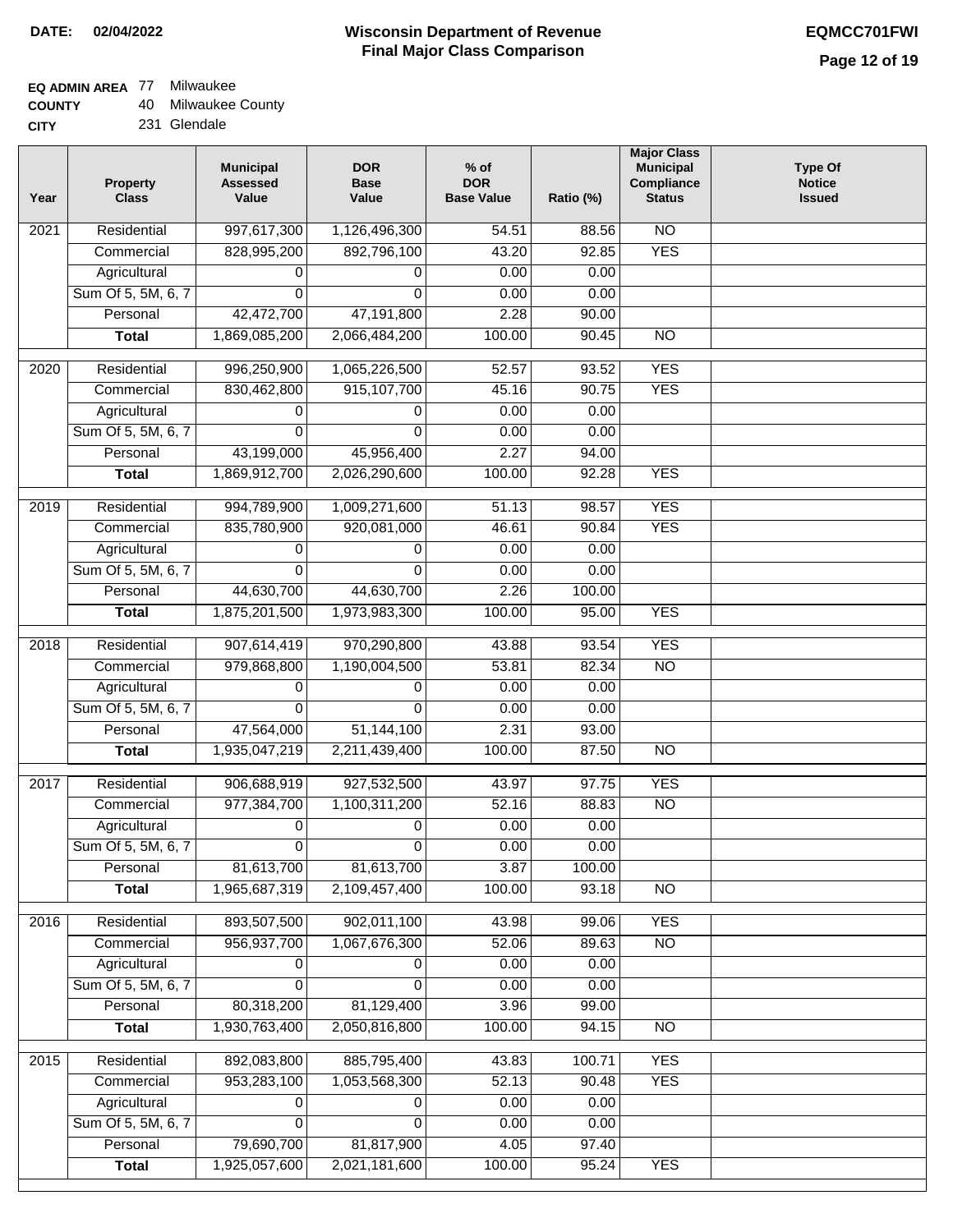| <b>COUNTY</b> | 40 Milwaukee County |
|---------------|---------------------|
|---------------|---------------------|

| <b>CITY</b> | 236 Greenfield |
|-------------|----------------|
|-------------|----------------|

| Year              | <b>Property</b><br><b>Class</b> | <b>Municipal</b><br><b>Assessed</b><br>Value | <b>DOR</b><br><b>Base</b><br>Value | % of<br><b>DOR</b><br><b>Base Value</b> | Ratio (%) | <b>Major Class</b><br><b>Municipal</b><br>Compliance<br><b>Status</b> | <b>Type Of</b><br><b>Notice</b><br><b>Issued</b> |
|-------------------|---------------------------------|----------------------------------------------|------------------------------------|-----------------------------------------|-----------|-----------------------------------------------------------------------|--------------------------------------------------|
| $\overline{202}1$ | Residential                     | 1,804,426,800                                | 2,376,485,500                      | 65.10                                   | 75.93     | $\overline{NO}$                                                       |                                                  |
|                   | Commercial                      | 1,124,926,200                                | 1,214,079,200                      | 33.26                                   | 92.66     | <b>YES</b>                                                            |                                                  |
|                   | Agricultural                    | 0                                            | 0                                  | 0.00                                    | 0.00      |                                                                       |                                                  |
|                   | Sum Of 5, 5M, 6, 7              | 5,300                                        | 20,000                             | 0.00                                    | 26.50     |                                                                       |                                                  |
|                   | Personal                        | 49, 151, 700                                 | 59,941,100                         | 1.64                                    | 82.00     |                                                                       |                                                  |
|                   | <b>Total</b>                    | 2,978,510,000                                | 3,650,525,800                      | 100.00                                  | 81.59     | $\overline{NO}$                                                       |                                                  |
| $\overline{2020}$ | Residential                     | 1,800,398,600                                | 2,224,796,300                      | 63.14                                   | 80.92     | $\overline{NO}$                                                       |                                                  |
|                   | Commercial                      | 1,103,333,700                                | 1,247,510,900                      | 35.41                                   | 88.44     | $\overline{NO}$                                                       |                                                  |
|                   | Agricultural                    | 0                                            | 0                                  | 0.00                                    | 0.00      |                                                                       |                                                  |
|                   | Sum Of 5, 5M, 6, 7              | 5,300                                        | 20,000                             | 0.00                                    | 26.50     |                                                                       |                                                  |
|                   | Personal                        | 50,994,100                                   | 50,994,100                         | 1.45                                    | 100.00    |                                                                       |                                                  |
|                   | <b>Total</b>                    | 2,954,731,700                                | 3,523,321,300                      | 100.00                                  | 83.86     | $\overline{NO}$                                                       |                                                  |
| 2019              | Residential                     | 1,795,655,800                                | 2,127,923,400                      | 65.17                                   | 84.39     | N <sub>O</sub>                                                        |                                                  |
|                   | Commercial                      | 1,053,652,300                                | 1,091,243,300                      | 33.42                                   | 96.56     | <b>YES</b>                                                            |                                                  |
|                   | Agricultural                    | 0                                            | $\Omega$                           | 0.00                                    | 0.00      |                                                                       |                                                  |
|                   | Sum Of 5, 5M, 6, 7              | 5,300                                        | 20,000                             | 0.00                                    | 26.50     |                                                                       |                                                  |
|                   | Personal                        | 45,790,118                                   | 45,790,100                         | 1.40                                    | 100.00    |                                                                       |                                                  |
|                   | <b>Total</b>                    | 2,895,103,518                                | 3,264,976,800                      | 100.00                                  | 88.67     | $\overline{NO}$                                                       |                                                  |
| 2018              | Residential                     | 1,775,811,200                                | 1,934,119,300                      | 64.81                                   | 91.81     | <b>YES</b>                                                            |                                                  |
|                   | Commercial                      | 1,020,739,200                                | 999,748,300                        | 33.50                                   | 102.10    | <b>YES</b>                                                            |                                                  |
|                   | Agricultural                    | 0                                            | 0                                  | 0.00                                    | 0.00      |                                                                       |                                                  |
|                   | Sum Of 5, 5M, 6, 7              | 5,300                                        | 20,000                             | 0.00                                    | 26.50     |                                                                       |                                                  |
|                   | Personal                        | 48, 167, 700                                 | 50,437,400                         | 1.69                                    | 95.50     |                                                                       |                                                  |
|                   | <b>Total</b>                    | 2,844,723,400                                | 2,984,325,000                      | 100.00                                  | 95.32     | <b>YES</b>                                                            |                                                  |
| 2017              | Residential                     | 1,742,966,200                                | 1,832,440,200                      | 64.71                                   | 95.12     | <b>YES</b>                                                            |                                                  |
|                   | Commercial                      | 988,717,700                                  | 943,375,500                        | 33.31                                   | 104.81    | <b>YES</b>                                                            |                                                  |
|                   | Agricultural                    | 0                                            | 0                                  | 0.00                                    | 0.00      |                                                                       |                                                  |
|                   | Sum Of 5, 5M, 6, 7              | 5,300                                        | 20,000                             | 0.00                                    | 26.50     |                                                                       |                                                  |
|                   | Personal                        | 54,441,800                                   | 56,125,600                         | 1.98                                    | 97.00     |                                                                       |                                                  |
|                   | <b>Total</b>                    | 2,786,131,000                                | 2,831,961,300                      | 100.00                                  | 98.38     | <b>YES</b>                                                            |                                                  |
| 2016              | Residential                     | 1,737,781,100                                | 1,780,534,600                      | 63.71                                   | 97.60     | <b>YES</b>                                                            |                                                  |
|                   | Commercial                      | 954,176,400                                  | 957,525,300                        | 34.26                                   | 99.65     | <b>YES</b>                                                            |                                                  |
|                   | Agricultural                    | 0                                            | 0                                  | 0.00                                    | 0.00      |                                                                       |                                                  |
|                   | Sum Of 5, 5M, 6, 7              | 5,300                                        | 20,000                             | 0.00                                    | 26.50     |                                                                       |                                                  |
|                   | Personal                        | 55,720,474                                   | 56,568,900                         | 2.02                                    | 98.50     |                                                                       |                                                  |
|                   | <b>Total</b>                    | 2,747,683,274                                | 2,794,648,800                      | 100.00                                  | 98.32     | <b>YES</b>                                                            |                                                  |
| 2015              | Residential                     | 1,730,622,700                                | 1,733,328,700                      | 63.01                                   | 99.84     | <b>YES</b>                                                            |                                                  |
|                   | Commercial                      | 949,157,400                                  | 958,958,100                        | 34.86                                   | 98.98     | <b>YES</b>                                                            |                                                  |
|                   | Agricultural                    |                                              | 0                                  | 0.00                                    | 0.00      |                                                                       |                                                  |
|                   | Sum Of 5, 5M, 6, 7              | 5,300                                        | 20,000                             | 0.00                                    | 26.50     |                                                                       |                                                  |
|                   | Personal                        | 58,144,800                                   | 58,732,100                         | 2.13                                    | 99.00     |                                                                       |                                                  |
|                   | <b>Total</b>                    | 2,737,930,200                                | 2,751,038,900                      | 100.00                                  | 99.52     | <b>YES</b>                                                            |                                                  |
|                   |                                 |                                              |                                    |                                         |           |                                                                       |                                                  |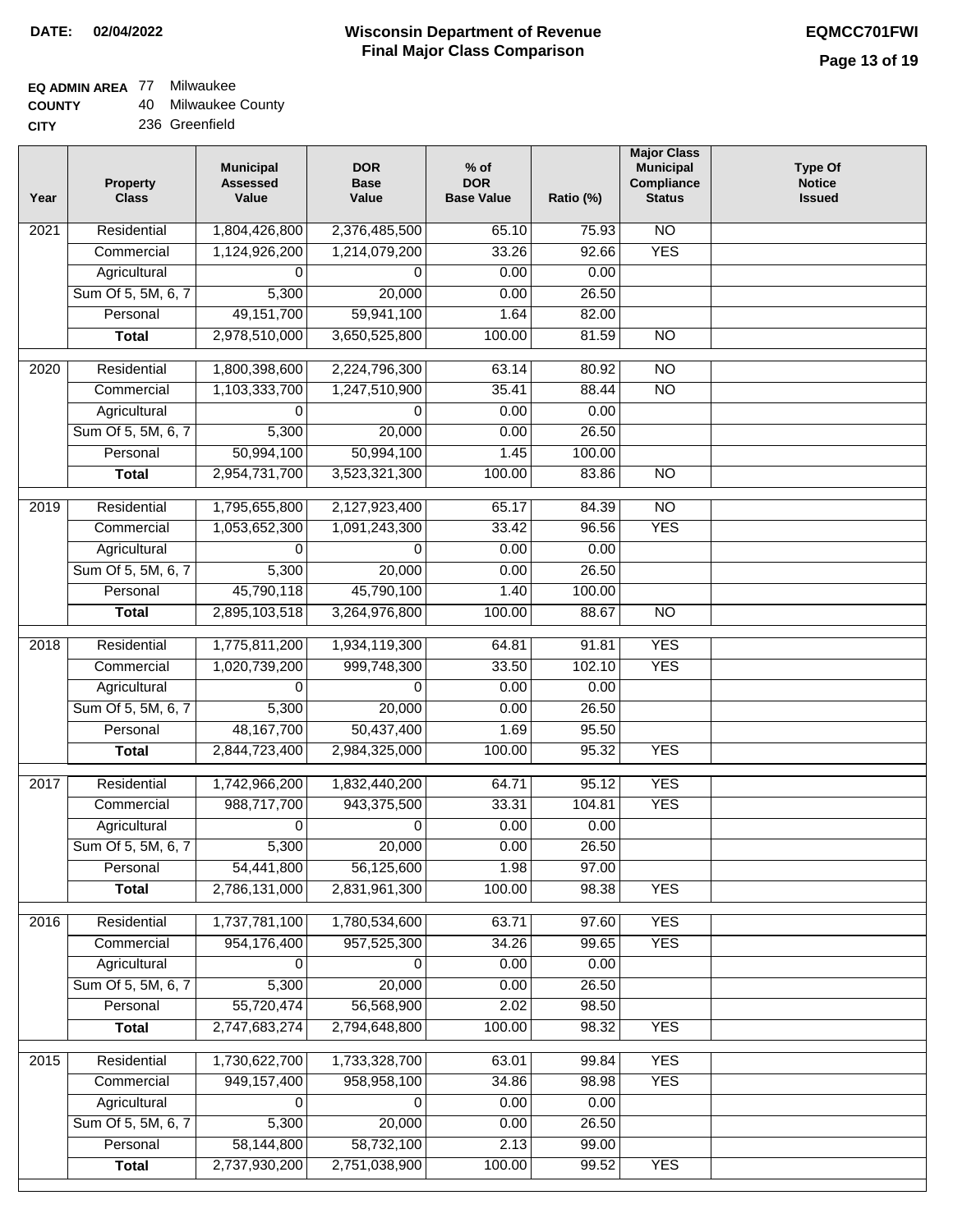**Page 14 of 19**

| EQ ADMIN AREA 77 | Milwaukee                              | 77 | Milwaukee     | -77 | Milwaukee            |
|------------------|----------------------------------------|----|---------------|-----|----------------------|
| <b>COUNTY</b>    | 40 Milwaukee County 67 Waukesha County |    |               |     | 66 Washington County |
| <b>CITY</b>      | 251 Milwaukee                          |    | 250 Milwaukee |     | 251 Milwaukee        |

| Year | <b>Property</b><br><b>Class</b> | <b>Municipal</b><br><b>Assessed</b><br>Value | <b>DOR</b><br><b>Base</b><br>Value | $%$ of<br><b>DOR</b><br><b>Base Value</b> | Ratio (%) | <b>Major Class</b><br><b>Municipal</b><br><b>Compliance</b><br><b>Status</b> | <b>Type Of</b><br><b>Notice</b><br><b>Issued</b> |
|------|---------------------------------|----------------------------------------------|------------------------------------|-------------------------------------------|-----------|------------------------------------------------------------------------------|--------------------------------------------------|
| 2021 | Residential                     | 18,005,749,100                               | 19,740,206,200                     | 57.43                                     | 91.21     | <b>YES</b>                                                                   |                                                  |
|      | Commercial                      | 12,612,313,700                               | 14,067,158,400                     | 40.92                                     | 89.66     | $\overline{NO}$                                                              |                                                  |
|      | Agricultural                    | 0                                            | 0                                  | 0.00                                      | 0.00      |                                                                              |                                                  |
|      | Sum Of 5, 5M, 6, 7              | 0                                            | $\Omega$                           | 0.00                                      | 0.00      |                                                                              |                                                  |
|      | Personal                        | 515,354,800                                  | 567,883,900                        | 1.65                                      | 90.75     |                                                                              |                                                  |
|      | <b>Total</b>                    | 31, 133, 417, 600                            | 34,375,248,500                     | 100.00                                    | 90.57     | $\overline{NO}$                                                              |                                                  |
| 2020 | Residential                     | 17,953,629,100                               | 16,401,994,800                     | 53.91                                     | 109.46    | <b>YES</b>                                                                   |                                                  |
|      | Commercial                      | 12,426,338,900                               | 13,459,408,000                     | 44.24                                     | 92.32     | <b>YES</b>                                                                   |                                                  |
|      | Agricultural                    | 0                                            | 0                                  | 0.00                                      | 0.00      |                                                                              |                                                  |
|      | Sum Of 5, 5M, 6, 7              | $\Omega$                                     | $\Omega$                           | 0.00                                      | 0.00      |                                                                              |                                                  |
|      | Personal                        | 561,316,115                                  | 561,316,100                        | 1.85                                      | 100.00    |                                                                              |                                                  |
|      | <b>Total</b>                    | 30,941,284,115                               | 30,422,718,900                     | 100.00                                    | 101.70    | <b>YES</b>                                                                   |                                                  |
|      |                                 |                                              |                                    |                                           |           |                                                                              |                                                  |
| 2019 | Residential                     | 16,098,608,880                               | 16,365,303,100                     | 56.81                                     | 98.37     | <b>YES</b>                                                                   |                                                  |
|      | Commercial                      | 11,915,465,884                               | 11,905,277,000                     | 41.33                                     | 100.09    | <b>YES</b>                                                                   |                                                  |
|      | Agricultural                    | 0                                            | 0                                  | 0.00                                      | 0.00      |                                                                              |                                                  |
|      | Sum Of 5, 5M, 6, 7              | $\Omega$                                     | $\Omega$                           | 0.00                                      | 0.00      |                                                                              |                                                  |
|      | Personal                        | 534,358,448                                  | 534,358,500                        | 1.86                                      | 100.00    |                                                                              |                                                  |
|      | <b>Total</b>                    | 28,548,433,212                               | 28,804,938,600                     | 100.00                                    | 99.11     | <b>YES</b>                                                                   |                                                  |
| 2018 | Residential                     | 15,647,625,900                               | 14,998,008,700                     | 54.60                                     | 104.33    | <b>YES</b>                                                                   |                                                  |
|      | Commercial                      | 11,255,216,460                               | 11,937,871,300                     | 43.46                                     | 94.28     | <b>YES</b>                                                                   |                                                  |
|      | Agricultural                    | 0                                            | 0                                  | 0.00                                      | 0.00      |                                                                              |                                                  |
|      | Sum Of 5, 5M, 6, 7              | $\Omega$                                     | $\Omega$                           | 0.00                                      | 0.00      |                                                                              |                                                  |
|      | Personal                        | 533,641,243                                  | 533,641,200                        | 1.94                                      | 100.00    |                                                                              |                                                  |
|      | <b>Total</b>                    | 27,436,483,603                               | 27,469,521,200                     | 100.00                                    | 99.88     | <b>YES</b>                                                                   |                                                  |
|      |                                 |                                              |                                    |                                           |           |                                                                              |                                                  |
| 2017 | Residential                     | 14,854,223,750                               | 14,553,545,700                     | 55.98                                     | 102.07    | <b>YES</b>                                                                   |                                                  |
|      | Commercial                      | 10,496,050,788                               | 10,775,001,500                     | 41.44                                     | 97.41     | <b>YES</b>                                                                   |                                                  |
|      | Agricultural                    | 0                                            | 0                                  | 0.00                                      | 0.00      |                                                                              |                                                  |
|      | Sum Of 5, 5M, 6, 7              | 0                                            | 0                                  | 0.00                                      | 0.00      |                                                                              |                                                  |
|      | Personal                        | 670,288,772                                  | 670,288,700                        | 2.58                                      | 100.00    |                                                                              |                                                  |
|      | <b>Total</b>                    | 26,020,563,310                               | 25,998,835,900                     | 100.00                                    | 100.08    | <b>YES</b>                                                                   |                                                  |
| 2016 | Residential                     | 14,438,034,368                               | 14,420,888,700                     | 55.25                                     | 100.12    | <b>YES</b>                                                                   |                                                  |
|      | Commercial                      | 9,964,809,169                                | 11,001,743,700                     | 42.15                                     | 90.57     | <b>YES</b>                                                                   |                                                  |
|      | Agricultural                    | 0                                            | 0                                  | 0.00                                      | 0.00      |                                                                              |                                                  |
|      | Sum Of 5, 5M, 6, 7              | 0                                            | $\Omega$                           | 0.00                                      | 0.00      |                                                                              |                                                  |
|      | Personal                        | 677,661,328                                  | 677,661,400                        | 2.60                                      | 100.00    |                                                                              |                                                  |
|      | <b>Total</b>                    | 25,080,504,865                               | 26,100,293,800                     | 100.00                                    | 96.09     | <b>YES</b>                                                                   |                                                  |
| 2015 | Residential                     | 14,254,964,300                               | 14,319,272,000                     | 56.86                                     | 99.55     | <b>YES</b>                                                                   |                                                  |
|      | Commercial                      | 9,430,293,399                                | 10,176,666,700                     | 40.41                                     | 92.67     | <b>YES</b>                                                                   |                                                  |
|      | Agricultural                    | 0                                            | 0                                  | 0.00                                      | 0.00      |                                                                              |                                                  |
|      | Sum Of 5, 5M, 6, 7              | 0                                            | $\mathbf 0$                        | 0.00                                      | 0.00      |                                                                              |                                                  |
|      | Personal                        | 688, 171, 118                                | 688,171,100                        | 2.73                                      | 100.00    |                                                                              |                                                  |
|      | <b>Total</b>                    | 24,373,428,817                               | 25, 184, 109, 800                  | 100.00                                    | 96.78     | <b>YES</b>                                                                   |                                                  |
|      |                                 |                                              |                                    |                                           |           |                                                                              |                                                  |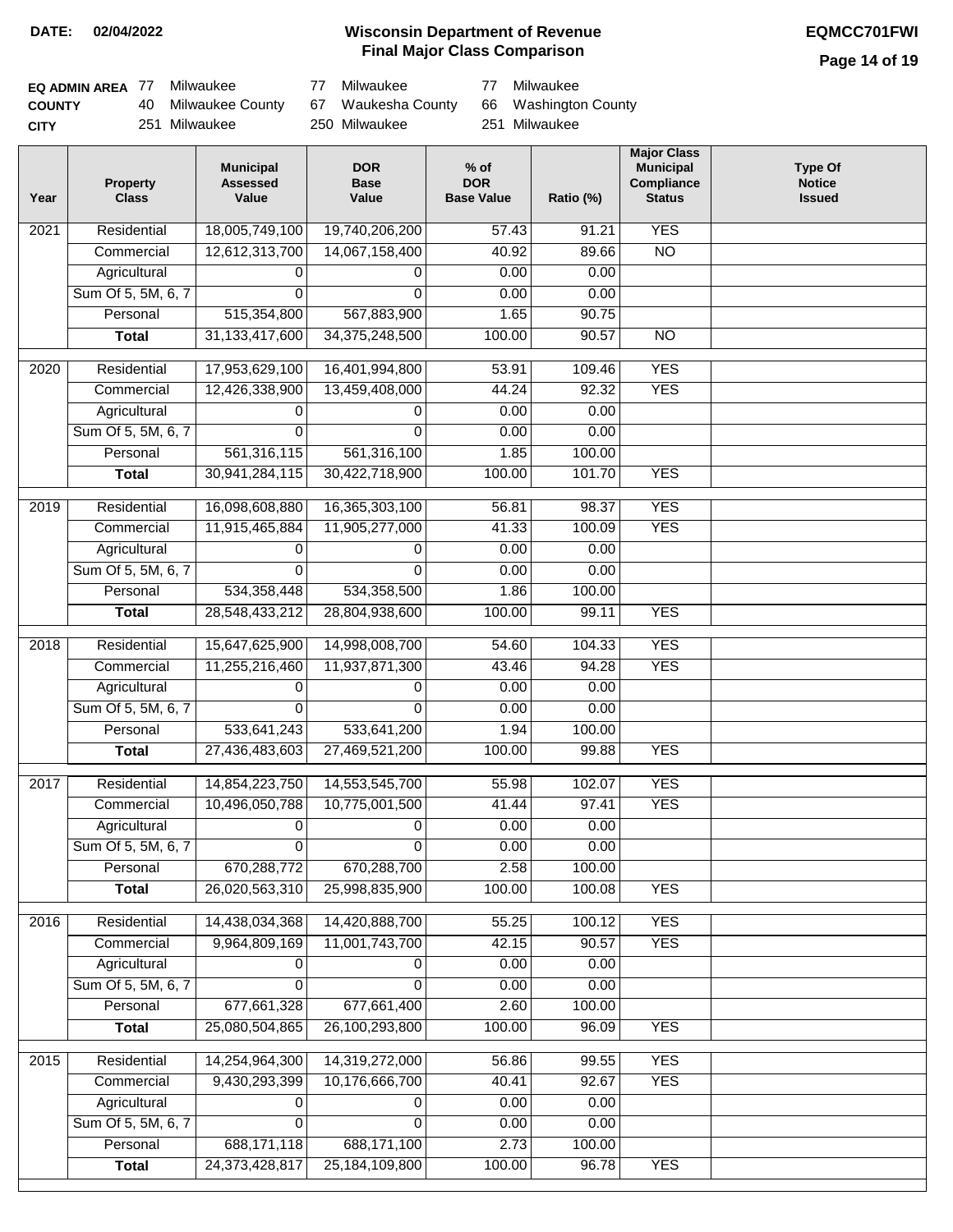| <b>COUNTY</b> | 40 Milwaukee County |
|---------------|---------------------|
| CITY          | 265 Oak Creek       |

| 2,529,391,600<br><b>YES</b><br>Residential<br>2,558,293,300<br>58.16<br>98.87<br>2021<br><b>YES</b><br>1,595,090,500<br>1,729,892,100<br>39.33<br>92.21<br>Commercial<br>344,100<br>Agricultural<br>386,600<br>0.01<br>112.35<br>8,517,600<br>0.24<br>Sum Of 5, 5M, 6, 7<br>10,751,600<br>79.22<br>99,085,700<br>99,085,700<br>2.25<br>Personal<br>100.00<br>4,232,472,000<br>4,398,366,800<br>100.00<br><b>YES</b><br>96.23<br><b>Total</b><br><b>YES</b><br>$\frac{1}{2020}$<br>Residential<br>2,353,624,300<br>2,370,384,700<br>59.22<br>99.29<br><b>YES</b><br>Commercial<br>1,454,205,700<br>1,543,718,800<br>38.57<br>94.20<br>360,500<br>108.52<br>Agricultural<br>332,200<br>0.01<br>9,006,400<br>Sum Of 5, 5M, 6, 7<br>9,837,900<br>0.25<br>91.55<br>78,208,900<br>Personal<br>78,208,900<br>1.95<br>100.00<br><b>YES</b><br><b>Total</b><br>3,895,405,800<br>4,002,482,500<br>100.00<br>97.32<br><b>YES</b><br>$\frac{1}{2019}$<br>Residential<br>2,234,108,600<br>61.54<br>99.92<br>2,235,835,200<br>36.19<br>95.05<br><b>YES</b><br>Commercial<br>1,249,707,000<br>1,314,734,100<br>382,200<br>341,100<br>112.05<br>Agricultural<br>0.01<br>Sum Of 5, 5M, 6, 7<br>8,115,100<br>9,747,500<br>0.27<br>83.25<br>Personal<br>72,528,500<br>72,528,500<br>2.00<br>100.00<br>3,564,841,400<br>3,633,186,400<br>100.00<br><b>YES</b><br>98.12<br><b>Total</b><br><b>YES</b><br>2,125,161,600<br>2018<br>Residential<br>2,095,274,100<br>63.59<br>101.43<br>97.27<br><b>YES</b><br>Commercial<br>1,107,697,000<br>1,138,744,100<br>34.56<br>399,500<br>Agricultural<br>360,600<br>0.01<br>110.79<br>Sum Of 5, 5M, 6, 7<br>8,166,800<br>8,813,200<br>0.27<br>92.67<br>51,939,100<br>51,939,100<br>1.58<br>100.00<br>Personal<br><b>YES</b><br>3,293,364,000<br>3,295,131,100<br>100.00<br>99.95<br><b>Total</b><br><b>YES</b><br>Residential<br>2,011,711,400<br>2,034,886,900<br>65.08<br>98.86<br>2017<br>997,754,100<br>992,456,200<br>31.74<br>100.53<br><b>YES</b><br>Commercial<br>393,800<br>358,200<br>0.01<br>109.94<br>Agricultural<br>Sum Of 5, 5M, 6, 7<br>7,942,200<br>8,186,100<br>0.26<br>97.02<br>90,926,500<br>90,926,500<br>2.91<br>Personal<br>100.00<br>3,108,728,000<br>3,126,813,900<br>100.00<br>99.42<br><b>YES</b><br><b>Total</b><br><b>YES</b><br>2016<br>Residential<br>1,913,883,700<br>1,900,732,700<br>65.31<br>100.69<br><b>YES</b><br>907,523,100<br>31.59<br>Commercial<br>919,396,100<br>98.71<br>395,100<br>359,500<br>109.90<br>Agricultural<br>0.01<br>7,693,200<br>Sum Of 5, 5M, 6, 7<br>7,835,000<br>0.27<br>98.19<br>81,950,900<br>Personal<br>81,950,900<br>2.82<br>100.00<br>2,911,446,000<br><b>YES</b><br>2,910,274,200<br>100.00<br>100.04<br><b>Total</b><br>1,880,387,200<br>1,842,118,300<br>102.08<br><b>YES</b><br>2015<br>Residential<br>64.89<br>31.97<br><b>YES</b><br>906,517,400<br>907,610,300<br>99.88<br>Commercial<br>Agricultural<br>388,800<br>352,600<br>110.27<br>0.01<br>Sum Of 5, 5M, 6, 7<br>7,578,200<br>7,768,800<br>0.27<br>97.55<br>81, 147, 200<br>81, 147, 200<br>Personal<br>2.86<br>100.00<br>2,876,018,800<br>100.00<br><b>YES</b><br>2,838,997,200<br>101.30<br><b>Total</b> | Year | <b>Property</b><br><b>Class</b> | <b>Municipal</b><br><b>Assessed</b><br>Value | <b>DOR</b><br><b>Base</b><br>Value | $%$ of<br><b>DOR</b><br><b>Base Value</b> | Ratio (%) | <b>Major Class</b><br><b>Municipal</b><br>Compliance<br><b>Status</b> | <b>Type Of</b><br><b>Notice</b><br><b>Issued</b> |
|--------------------------------------------------------------------------------------------------------------------------------------------------------------------------------------------------------------------------------------------------------------------------------------------------------------------------------------------------------------------------------------------------------------------------------------------------------------------------------------------------------------------------------------------------------------------------------------------------------------------------------------------------------------------------------------------------------------------------------------------------------------------------------------------------------------------------------------------------------------------------------------------------------------------------------------------------------------------------------------------------------------------------------------------------------------------------------------------------------------------------------------------------------------------------------------------------------------------------------------------------------------------------------------------------------------------------------------------------------------------------------------------------------------------------------------------------------------------------------------------------------------------------------------------------------------------------------------------------------------------------------------------------------------------------------------------------------------------------------------------------------------------------------------------------------------------------------------------------------------------------------------------------------------------------------------------------------------------------------------------------------------------------------------------------------------------------------------------------------------------------------------------------------------------------------------------------------------------------------------------------------------------------------------------------------------------------------------------------------------------------------------------------------------------------------------------------------------------------------------------------------------------------------------------------------------------------------------------------------------------------------------------------------------------------------------------------------------------------------------------------------------------------------------------------------------------------------------------------------------------------------------------------------------------------------------------------------------------------------------------------------------------------------------------------------------------------------------------------------------------------------------------------------------|------|---------------------------------|----------------------------------------------|------------------------------------|-------------------------------------------|-----------|-----------------------------------------------------------------------|--------------------------------------------------|
|                                                                                                                                                                                                                                                                                                                                                                                                                                                                                                                                                                                                                                                                                                                                                                                                                                                                                                                                                                                                                                                                                                                                                                                                                                                                                                                                                                                                                                                                                                                                                                                                                                                                                                                                                                                                                                                                                                                                                                                                                                                                                                                                                                                                                                                                                                                                                                                                                                                                                                                                                                                                                                                                                                                                                                                                                                                                                                                                                                                                                                                                                                                                                              |      |                                 |                                              |                                    |                                           |           |                                                                       |                                                  |
|                                                                                                                                                                                                                                                                                                                                                                                                                                                                                                                                                                                                                                                                                                                                                                                                                                                                                                                                                                                                                                                                                                                                                                                                                                                                                                                                                                                                                                                                                                                                                                                                                                                                                                                                                                                                                                                                                                                                                                                                                                                                                                                                                                                                                                                                                                                                                                                                                                                                                                                                                                                                                                                                                                                                                                                                                                                                                                                                                                                                                                                                                                                                                              |      |                                 |                                              |                                    |                                           |           |                                                                       |                                                  |
|                                                                                                                                                                                                                                                                                                                                                                                                                                                                                                                                                                                                                                                                                                                                                                                                                                                                                                                                                                                                                                                                                                                                                                                                                                                                                                                                                                                                                                                                                                                                                                                                                                                                                                                                                                                                                                                                                                                                                                                                                                                                                                                                                                                                                                                                                                                                                                                                                                                                                                                                                                                                                                                                                                                                                                                                                                                                                                                                                                                                                                                                                                                                                              |      |                                 |                                              |                                    |                                           |           |                                                                       |                                                  |
|                                                                                                                                                                                                                                                                                                                                                                                                                                                                                                                                                                                                                                                                                                                                                                                                                                                                                                                                                                                                                                                                                                                                                                                                                                                                                                                                                                                                                                                                                                                                                                                                                                                                                                                                                                                                                                                                                                                                                                                                                                                                                                                                                                                                                                                                                                                                                                                                                                                                                                                                                                                                                                                                                                                                                                                                                                                                                                                                                                                                                                                                                                                                                              |      |                                 |                                              |                                    |                                           |           |                                                                       |                                                  |
|                                                                                                                                                                                                                                                                                                                                                                                                                                                                                                                                                                                                                                                                                                                                                                                                                                                                                                                                                                                                                                                                                                                                                                                                                                                                                                                                                                                                                                                                                                                                                                                                                                                                                                                                                                                                                                                                                                                                                                                                                                                                                                                                                                                                                                                                                                                                                                                                                                                                                                                                                                                                                                                                                                                                                                                                                                                                                                                                                                                                                                                                                                                                                              |      |                                 |                                              |                                    |                                           |           |                                                                       |                                                  |
|                                                                                                                                                                                                                                                                                                                                                                                                                                                                                                                                                                                                                                                                                                                                                                                                                                                                                                                                                                                                                                                                                                                                                                                                                                                                                                                                                                                                                                                                                                                                                                                                                                                                                                                                                                                                                                                                                                                                                                                                                                                                                                                                                                                                                                                                                                                                                                                                                                                                                                                                                                                                                                                                                                                                                                                                                                                                                                                                                                                                                                                                                                                                                              |      |                                 |                                              |                                    |                                           |           |                                                                       |                                                  |
|                                                                                                                                                                                                                                                                                                                                                                                                                                                                                                                                                                                                                                                                                                                                                                                                                                                                                                                                                                                                                                                                                                                                                                                                                                                                                                                                                                                                                                                                                                                                                                                                                                                                                                                                                                                                                                                                                                                                                                                                                                                                                                                                                                                                                                                                                                                                                                                                                                                                                                                                                                                                                                                                                                                                                                                                                                                                                                                                                                                                                                                                                                                                                              |      |                                 |                                              |                                    |                                           |           |                                                                       |                                                  |
|                                                                                                                                                                                                                                                                                                                                                                                                                                                                                                                                                                                                                                                                                                                                                                                                                                                                                                                                                                                                                                                                                                                                                                                                                                                                                                                                                                                                                                                                                                                                                                                                                                                                                                                                                                                                                                                                                                                                                                                                                                                                                                                                                                                                                                                                                                                                                                                                                                                                                                                                                                                                                                                                                                                                                                                                                                                                                                                                                                                                                                                                                                                                                              |      |                                 |                                              |                                    |                                           |           |                                                                       |                                                  |
|                                                                                                                                                                                                                                                                                                                                                                                                                                                                                                                                                                                                                                                                                                                                                                                                                                                                                                                                                                                                                                                                                                                                                                                                                                                                                                                                                                                                                                                                                                                                                                                                                                                                                                                                                                                                                                                                                                                                                                                                                                                                                                                                                                                                                                                                                                                                                                                                                                                                                                                                                                                                                                                                                                                                                                                                                                                                                                                                                                                                                                                                                                                                                              |      |                                 |                                              |                                    |                                           |           |                                                                       |                                                  |
|                                                                                                                                                                                                                                                                                                                                                                                                                                                                                                                                                                                                                                                                                                                                                                                                                                                                                                                                                                                                                                                                                                                                                                                                                                                                                                                                                                                                                                                                                                                                                                                                                                                                                                                                                                                                                                                                                                                                                                                                                                                                                                                                                                                                                                                                                                                                                                                                                                                                                                                                                                                                                                                                                                                                                                                                                                                                                                                                                                                                                                                                                                                                                              |      |                                 |                                              |                                    |                                           |           |                                                                       |                                                  |
|                                                                                                                                                                                                                                                                                                                                                                                                                                                                                                                                                                                                                                                                                                                                                                                                                                                                                                                                                                                                                                                                                                                                                                                                                                                                                                                                                                                                                                                                                                                                                                                                                                                                                                                                                                                                                                                                                                                                                                                                                                                                                                                                                                                                                                                                                                                                                                                                                                                                                                                                                                                                                                                                                                                                                                                                                                                                                                                                                                                                                                                                                                                                                              |      |                                 |                                              |                                    |                                           |           |                                                                       |                                                  |
|                                                                                                                                                                                                                                                                                                                                                                                                                                                                                                                                                                                                                                                                                                                                                                                                                                                                                                                                                                                                                                                                                                                                                                                                                                                                                                                                                                                                                                                                                                                                                                                                                                                                                                                                                                                                                                                                                                                                                                                                                                                                                                                                                                                                                                                                                                                                                                                                                                                                                                                                                                                                                                                                                                                                                                                                                                                                                                                                                                                                                                                                                                                                                              |      |                                 |                                              |                                    |                                           |           |                                                                       |                                                  |
|                                                                                                                                                                                                                                                                                                                                                                                                                                                                                                                                                                                                                                                                                                                                                                                                                                                                                                                                                                                                                                                                                                                                                                                                                                                                                                                                                                                                                                                                                                                                                                                                                                                                                                                                                                                                                                                                                                                                                                                                                                                                                                                                                                                                                                                                                                                                                                                                                                                                                                                                                                                                                                                                                                                                                                                                                                                                                                                                                                                                                                                                                                                                                              |      |                                 |                                              |                                    |                                           |           |                                                                       |                                                  |
|                                                                                                                                                                                                                                                                                                                                                                                                                                                                                                                                                                                                                                                                                                                                                                                                                                                                                                                                                                                                                                                                                                                                                                                                                                                                                                                                                                                                                                                                                                                                                                                                                                                                                                                                                                                                                                                                                                                                                                                                                                                                                                                                                                                                                                                                                                                                                                                                                                                                                                                                                                                                                                                                                                                                                                                                                                                                                                                                                                                                                                                                                                                                                              |      |                                 |                                              |                                    |                                           |           |                                                                       |                                                  |
|                                                                                                                                                                                                                                                                                                                                                                                                                                                                                                                                                                                                                                                                                                                                                                                                                                                                                                                                                                                                                                                                                                                                                                                                                                                                                                                                                                                                                                                                                                                                                                                                                                                                                                                                                                                                                                                                                                                                                                                                                                                                                                                                                                                                                                                                                                                                                                                                                                                                                                                                                                                                                                                                                                                                                                                                                                                                                                                                                                                                                                                                                                                                                              |      |                                 |                                              |                                    |                                           |           |                                                                       |                                                  |
|                                                                                                                                                                                                                                                                                                                                                                                                                                                                                                                                                                                                                                                                                                                                                                                                                                                                                                                                                                                                                                                                                                                                                                                                                                                                                                                                                                                                                                                                                                                                                                                                                                                                                                                                                                                                                                                                                                                                                                                                                                                                                                                                                                                                                                                                                                                                                                                                                                                                                                                                                                                                                                                                                                                                                                                                                                                                                                                                                                                                                                                                                                                                                              |      |                                 |                                              |                                    |                                           |           |                                                                       |                                                  |
|                                                                                                                                                                                                                                                                                                                                                                                                                                                                                                                                                                                                                                                                                                                                                                                                                                                                                                                                                                                                                                                                                                                                                                                                                                                                                                                                                                                                                                                                                                                                                                                                                                                                                                                                                                                                                                                                                                                                                                                                                                                                                                                                                                                                                                                                                                                                                                                                                                                                                                                                                                                                                                                                                                                                                                                                                                                                                                                                                                                                                                                                                                                                                              |      |                                 |                                              |                                    |                                           |           |                                                                       |                                                  |
|                                                                                                                                                                                                                                                                                                                                                                                                                                                                                                                                                                                                                                                                                                                                                                                                                                                                                                                                                                                                                                                                                                                                                                                                                                                                                                                                                                                                                                                                                                                                                                                                                                                                                                                                                                                                                                                                                                                                                                                                                                                                                                                                                                                                                                                                                                                                                                                                                                                                                                                                                                                                                                                                                                                                                                                                                                                                                                                                                                                                                                                                                                                                                              |      |                                 |                                              |                                    |                                           |           |                                                                       |                                                  |
|                                                                                                                                                                                                                                                                                                                                                                                                                                                                                                                                                                                                                                                                                                                                                                                                                                                                                                                                                                                                                                                                                                                                                                                                                                                                                                                                                                                                                                                                                                                                                                                                                                                                                                                                                                                                                                                                                                                                                                                                                                                                                                                                                                                                                                                                                                                                                                                                                                                                                                                                                                                                                                                                                                                                                                                                                                                                                                                                                                                                                                                                                                                                                              |      |                                 |                                              |                                    |                                           |           |                                                                       |                                                  |
|                                                                                                                                                                                                                                                                                                                                                                                                                                                                                                                                                                                                                                                                                                                                                                                                                                                                                                                                                                                                                                                                                                                                                                                                                                                                                                                                                                                                                                                                                                                                                                                                                                                                                                                                                                                                                                                                                                                                                                                                                                                                                                                                                                                                                                                                                                                                                                                                                                                                                                                                                                                                                                                                                                                                                                                                                                                                                                                                                                                                                                                                                                                                                              |      |                                 |                                              |                                    |                                           |           |                                                                       |                                                  |
|                                                                                                                                                                                                                                                                                                                                                                                                                                                                                                                                                                                                                                                                                                                                                                                                                                                                                                                                                                                                                                                                                                                                                                                                                                                                                                                                                                                                                                                                                                                                                                                                                                                                                                                                                                                                                                                                                                                                                                                                                                                                                                                                                                                                                                                                                                                                                                                                                                                                                                                                                                                                                                                                                                                                                                                                                                                                                                                                                                                                                                                                                                                                                              |      |                                 |                                              |                                    |                                           |           |                                                                       |                                                  |
|                                                                                                                                                                                                                                                                                                                                                                                                                                                                                                                                                                                                                                                                                                                                                                                                                                                                                                                                                                                                                                                                                                                                                                                                                                                                                                                                                                                                                                                                                                                                                                                                                                                                                                                                                                                                                                                                                                                                                                                                                                                                                                                                                                                                                                                                                                                                                                                                                                                                                                                                                                                                                                                                                                                                                                                                                                                                                                                                                                                                                                                                                                                                                              |      |                                 |                                              |                                    |                                           |           |                                                                       |                                                  |
|                                                                                                                                                                                                                                                                                                                                                                                                                                                                                                                                                                                                                                                                                                                                                                                                                                                                                                                                                                                                                                                                                                                                                                                                                                                                                                                                                                                                                                                                                                                                                                                                                                                                                                                                                                                                                                                                                                                                                                                                                                                                                                                                                                                                                                                                                                                                                                                                                                                                                                                                                                                                                                                                                                                                                                                                                                                                                                                                                                                                                                                                                                                                                              |      |                                 |                                              |                                    |                                           |           |                                                                       |                                                  |
|                                                                                                                                                                                                                                                                                                                                                                                                                                                                                                                                                                                                                                                                                                                                                                                                                                                                                                                                                                                                                                                                                                                                                                                                                                                                                                                                                                                                                                                                                                                                                                                                                                                                                                                                                                                                                                                                                                                                                                                                                                                                                                                                                                                                                                                                                                                                                                                                                                                                                                                                                                                                                                                                                                                                                                                                                                                                                                                                                                                                                                                                                                                                                              |      |                                 |                                              |                                    |                                           |           |                                                                       |                                                  |
|                                                                                                                                                                                                                                                                                                                                                                                                                                                                                                                                                                                                                                                                                                                                                                                                                                                                                                                                                                                                                                                                                                                                                                                                                                                                                                                                                                                                                                                                                                                                                                                                                                                                                                                                                                                                                                                                                                                                                                                                                                                                                                                                                                                                                                                                                                                                                                                                                                                                                                                                                                                                                                                                                                                                                                                                                                                                                                                                                                                                                                                                                                                                                              |      |                                 |                                              |                                    |                                           |           |                                                                       |                                                  |
|                                                                                                                                                                                                                                                                                                                                                                                                                                                                                                                                                                                                                                                                                                                                                                                                                                                                                                                                                                                                                                                                                                                                                                                                                                                                                                                                                                                                                                                                                                                                                                                                                                                                                                                                                                                                                                                                                                                                                                                                                                                                                                                                                                                                                                                                                                                                                                                                                                                                                                                                                                                                                                                                                                                                                                                                                                                                                                                                                                                                                                                                                                                                                              |      |                                 |                                              |                                    |                                           |           |                                                                       |                                                  |
|                                                                                                                                                                                                                                                                                                                                                                                                                                                                                                                                                                                                                                                                                                                                                                                                                                                                                                                                                                                                                                                                                                                                                                                                                                                                                                                                                                                                                                                                                                                                                                                                                                                                                                                                                                                                                                                                                                                                                                                                                                                                                                                                                                                                                                                                                                                                                                                                                                                                                                                                                                                                                                                                                                                                                                                                                                                                                                                                                                                                                                                                                                                                                              |      |                                 |                                              |                                    |                                           |           |                                                                       |                                                  |
|                                                                                                                                                                                                                                                                                                                                                                                                                                                                                                                                                                                                                                                                                                                                                                                                                                                                                                                                                                                                                                                                                                                                                                                                                                                                                                                                                                                                                                                                                                                                                                                                                                                                                                                                                                                                                                                                                                                                                                                                                                                                                                                                                                                                                                                                                                                                                                                                                                                                                                                                                                                                                                                                                                                                                                                                                                                                                                                                                                                                                                                                                                                                                              |      |                                 |                                              |                                    |                                           |           |                                                                       |                                                  |
|                                                                                                                                                                                                                                                                                                                                                                                                                                                                                                                                                                                                                                                                                                                                                                                                                                                                                                                                                                                                                                                                                                                                                                                                                                                                                                                                                                                                                                                                                                                                                                                                                                                                                                                                                                                                                                                                                                                                                                                                                                                                                                                                                                                                                                                                                                                                                                                                                                                                                                                                                                                                                                                                                                                                                                                                                                                                                                                                                                                                                                                                                                                                                              |      |                                 |                                              |                                    |                                           |           |                                                                       |                                                  |
|                                                                                                                                                                                                                                                                                                                                                                                                                                                                                                                                                                                                                                                                                                                                                                                                                                                                                                                                                                                                                                                                                                                                                                                                                                                                                                                                                                                                                                                                                                                                                                                                                                                                                                                                                                                                                                                                                                                                                                                                                                                                                                                                                                                                                                                                                                                                                                                                                                                                                                                                                                                                                                                                                                                                                                                                                                                                                                                                                                                                                                                                                                                                                              |      |                                 |                                              |                                    |                                           |           |                                                                       |                                                  |
|                                                                                                                                                                                                                                                                                                                                                                                                                                                                                                                                                                                                                                                                                                                                                                                                                                                                                                                                                                                                                                                                                                                                                                                                                                                                                                                                                                                                                                                                                                                                                                                                                                                                                                                                                                                                                                                                                                                                                                                                                                                                                                                                                                                                                                                                                                                                                                                                                                                                                                                                                                                                                                                                                                                                                                                                                                                                                                                                                                                                                                                                                                                                                              |      |                                 |                                              |                                    |                                           |           |                                                                       |                                                  |
|                                                                                                                                                                                                                                                                                                                                                                                                                                                                                                                                                                                                                                                                                                                                                                                                                                                                                                                                                                                                                                                                                                                                                                                                                                                                                                                                                                                                                                                                                                                                                                                                                                                                                                                                                                                                                                                                                                                                                                                                                                                                                                                                                                                                                                                                                                                                                                                                                                                                                                                                                                                                                                                                                                                                                                                                                                                                                                                                                                                                                                                                                                                                                              |      |                                 |                                              |                                    |                                           |           |                                                                       |                                                  |
|                                                                                                                                                                                                                                                                                                                                                                                                                                                                                                                                                                                                                                                                                                                                                                                                                                                                                                                                                                                                                                                                                                                                                                                                                                                                                                                                                                                                                                                                                                                                                                                                                                                                                                                                                                                                                                                                                                                                                                                                                                                                                                                                                                                                                                                                                                                                                                                                                                                                                                                                                                                                                                                                                                                                                                                                                                                                                                                                                                                                                                                                                                                                                              |      |                                 |                                              |                                    |                                           |           |                                                                       |                                                  |
|                                                                                                                                                                                                                                                                                                                                                                                                                                                                                                                                                                                                                                                                                                                                                                                                                                                                                                                                                                                                                                                                                                                                                                                                                                                                                                                                                                                                                                                                                                                                                                                                                                                                                                                                                                                                                                                                                                                                                                                                                                                                                                                                                                                                                                                                                                                                                                                                                                                                                                                                                                                                                                                                                                                                                                                                                                                                                                                                                                                                                                                                                                                                                              |      |                                 |                                              |                                    |                                           |           |                                                                       |                                                  |
|                                                                                                                                                                                                                                                                                                                                                                                                                                                                                                                                                                                                                                                                                                                                                                                                                                                                                                                                                                                                                                                                                                                                                                                                                                                                                                                                                                                                                                                                                                                                                                                                                                                                                                                                                                                                                                                                                                                                                                                                                                                                                                                                                                                                                                                                                                                                                                                                                                                                                                                                                                                                                                                                                                                                                                                                                                                                                                                                                                                                                                                                                                                                                              |      |                                 |                                              |                                    |                                           |           |                                                                       |                                                  |
|                                                                                                                                                                                                                                                                                                                                                                                                                                                                                                                                                                                                                                                                                                                                                                                                                                                                                                                                                                                                                                                                                                                                                                                                                                                                                                                                                                                                                                                                                                                                                                                                                                                                                                                                                                                                                                                                                                                                                                                                                                                                                                                                                                                                                                                                                                                                                                                                                                                                                                                                                                                                                                                                                                                                                                                                                                                                                                                                                                                                                                                                                                                                                              |      |                                 |                                              |                                    |                                           |           |                                                                       |                                                  |
|                                                                                                                                                                                                                                                                                                                                                                                                                                                                                                                                                                                                                                                                                                                                                                                                                                                                                                                                                                                                                                                                                                                                                                                                                                                                                                                                                                                                                                                                                                                                                                                                                                                                                                                                                                                                                                                                                                                                                                                                                                                                                                                                                                                                                                                                                                                                                                                                                                                                                                                                                                                                                                                                                                                                                                                                                                                                                                                                                                                                                                                                                                                                                              |      |                                 |                                              |                                    |                                           |           |                                                                       |                                                  |
|                                                                                                                                                                                                                                                                                                                                                                                                                                                                                                                                                                                                                                                                                                                                                                                                                                                                                                                                                                                                                                                                                                                                                                                                                                                                                                                                                                                                                                                                                                                                                                                                                                                                                                                                                                                                                                                                                                                                                                                                                                                                                                                                                                                                                                                                                                                                                                                                                                                                                                                                                                                                                                                                                                                                                                                                                                                                                                                                                                                                                                                                                                                                                              |      |                                 |                                              |                                    |                                           |           |                                                                       |                                                  |
|                                                                                                                                                                                                                                                                                                                                                                                                                                                                                                                                                                                                                                                                                                                                                                                                                                                                                                                                                                                                                                                                                                                                                                                                                                                                                                                                                                                                                                                                                                                                                                                                                                                                                                                                                                                                                                                                                                                                                                                                                                                                                                                                                                                                                                                                                                                                                                                                                                                                                                                                                                                                                                                                                                                                                                                                                                                                                                                                                                                                                                                                                                                                                              |      |                                 |                                              |                                    |                                           |           |                                                                       |                                                  |
|                                                                                                                                                                                                                                                                                                                                                                                                                                                                                                                                                                                                                                                                                                                                                                                                                                                                                                                                                                                                                                                                                                                                                                                                                                                                                                                                                                                                                                                                                                                                                                                                                                                                                                                                                                                                                                                                                                                                                                                                                                                                                                                                                                                                                                                                                                                                                                                                                                                                                                                                                                                                                                                                                                                                                                                                                                                                                                                                                                                                                                                                                                                                                              |      |                                 |                                              |                                    |                                           |           |                                                                       |                                                  |
|                                                                                                                                                                                                                                                                                                                                                                                                                                                                                                                                                                                                                                                                                                                                                                                                                                                                                                                                                                                                                                                                                                                                                                                                                                                                                                                                                                                                                                                                                                                                                                                                                                                                                                                                                                                                                                                                                                                                                                                                                                                                                                                                                                                                                                                                                                                                                                                                                                                                                                                                                                                                                                                                                                                                                                                                                                                                                                                                                                                                                                                                                                                                                              |      |                                 |                                              |                                    |                                           |           |                                                                       |                                                  |
|                                                                                                                                                                                                                                                                                                                                                                                                                                                                                                                                                                                                                                                                                                                                                                                                                                                                                                                                                                                                                                                                                                                                                                                                                                                                                                                                                                                                                                                                                                                                                                                                                                                                                                                                                                                                                                                                                                                                                                                                                                                                                                                                                                                                                                                                                                                                                                                                                                                                                                                                                                                                                                                                                                                                                                                                                                                                                                                                                                                                                                                                                                                                                              |      |                                 |                                              |                                    |                                           |           |                                                                       |                                                  |
|                                                                                                                                                                                                                                                                                                                                                                                                                                                                                                                                                                                                                                                                                                                                                                                                                                                                                                                                                                                                                                                                                                                                                                                                                                                                                                                                                                                                                                                                                                                                                                                                                                                                                                                                                                                                                                                                                                                                                                                                                                                                                                                                                                                                                                                                                                                                                                                                                                                                                                                                                                                                                                                                                                                                                                                                                                                                                                                                                                                                                                                                                                                                                              |      |                                 |                                              |                                    |                                           |           |                                                                       |                                                  |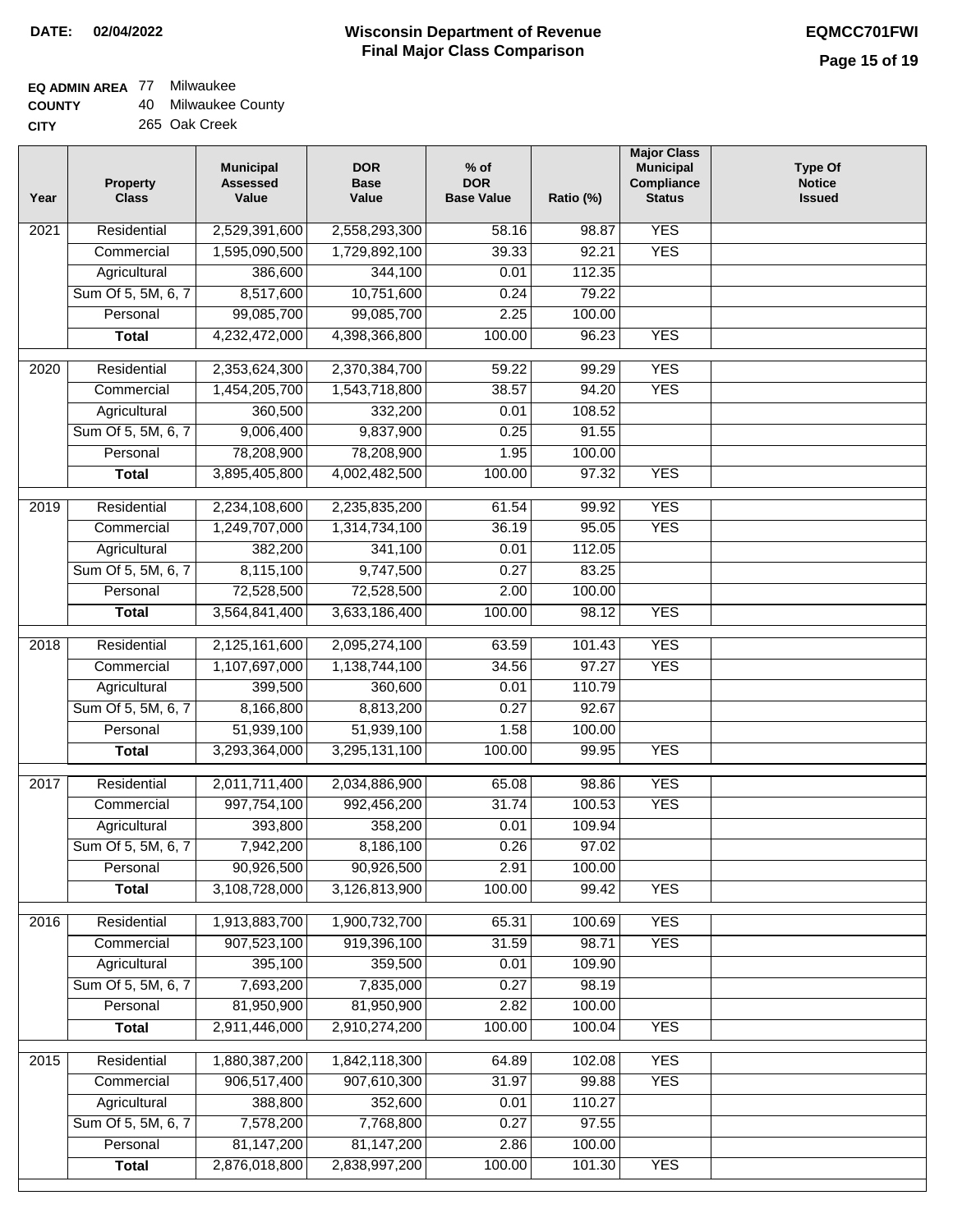#### **Wisconsin Department of Revenue Final Major Class Comparison DATE: 02/04/2022 EQMCC701FWI**

٦

# **EQ ADMIN AREA** 77 Milwaukee

**COUNTY CITY** 40 Milwaukee County

| 281 Saint Francis |
|-------------------|
|                   |

| Year              | <b>Property</b><br><b>Class</b> | <b>Municipal</b><br><b>Assessed</b><br>Value | <b>DOR</b><br><b>Base</b><br>Value | $%$ of<br><b>DOR</b><br><b>Base Value</b> | Ratio (%) | <b>Major Class</b><br><b>Municipal</b><br>Compliance<br><b>Status</b> | <b>Type Of</b><br><b>Notice</b><br><b>Issued</b> |
|-------------------|---------------------------------|----------------------------------------------|------------------------------------|-------------------------------------------|-----------|-----------------------------------------------------------------------|--------------------------------------------------|
| 2021              | Residential                     | 470,217,290                                  | 483,301,800                        | 65.43                                     | 97.29     | <b>YES</b>                                                            |                                                  |
|                   | Commercial                      | 248, 124, 181                                | 250,270,000                        | 33.88                                     | 99.14     | <b>YES</b>                                                            |                                                  |
|                   | Agricultural                    | 0                                            | 0                                  | 0.00                                      | 0.00      |                                                                       |                                                  |
|                   | Sum Of 5, 5M, 6, 7              | 0                                            | $\Omega$                           | 0.00                                      | 0.00      |                                                                       |                                                  |
|                   | Personal                        | 5,076,800                                    | 5,076,800                          | 0.69                                      | 100.00    |                                                                       |                                                  |
|                   | <b>Total</b>                    | 723,418,271                                  | 738,648,600                        | 100.00                                    | 97.94     | <b>YES</b>                                                            |                                                  |
| $\overline{2020}$ | Residential                     | 469,201,290                                  | 468,271,500                        | 69.47                                     | 100.20    | <b>YES</b>                                                            |                                                  |
|                   | Commercial                      | 206,097,422                                  | 201,940,900                        | 29.96                                     | 102.06    | <b>YES</b>                                                            |                                                  |
|                   | Agricultural                    | 0                                            | 0                                  | 0.00                                      | 0.00      |                                                                       |                                                  |
|                   | Sum Of 5, 5M, 6, 7              | 0                                            | $\Omega$                           | 0.00                                      | 0.00      |                                                                       |                                                  |
|                   | Personal                        | 3,843,900                                    | 3,843,900                          | 0.57                                      | 100.00    |                                                                       |                                                  |
|                   | <b>Total</b>                    | 679,142,612                                  | 674,056,300                        | 100.00                                    | 100.75    | <b>YES</b>                                                            |                                                  |
|                   |                                 |                                              |                                    |                                           |           |                                                                       |                                                  |
| 2019              | Residential                     | 386,528,800                                  | 444,878,400                        | 70.66                                     | 86.88     | $\overline{NO}$                                                       |                                                  |
|                   | Commercial                      | 172,251,122                                  | 180,987,000                        | 28.74                                     | 95.17     | <b>YES</b>                                                            |                                                  |
|                   | Agricultural                    | 0                                            | 0                                  | 0.00                                      | 0.00      |                                                                       |                                                  |
|                   | Sum Of 5, 5M, 6, 7              | 0                                            | $\Omega$                           | 0.00                                      | 0.00      |                                                                       |                                                  |
|                   | Personal                        | 3,564,400                                    | 3,771,900                          | 0.60                                      | 94.50     |                                                                       |                                                  |
|                   | <b>Total</b>                    | 562,344,322                                  | 629,637,300                        | 100.00                                    | 89.31     | $\overline{NO}$                                                       |                                                  |
| 2018              | Residential                     | 383,335,400                                  | 412,901,000                        | 70.39                                     | 92.84     | <b>YES</b>                                                            |                                                  |
|                   | Commercial                      | 166,478,422                                  | 169,778,900                        | 28.94                                     | 98.06     | <b>YES</b>                                                            |                                                  |
|                   | Agricultural                    | 0                                            | 0                                  | 0.00                                      | 0.00      |                                                                       |                                                  |
|                   | Sum Of 5, 5M, 6, 7              | 0                                            | $\Omega$                           | 0.00                                      | 0.00      |                                                                       |                                                  |
|                   | Personal                        | 3,613,500                                    | 3,885,400                          | 0.66                                      | 93.00     |                                                                       |                                                  |
|                   | <b>Total</b>                    | 553,427,322                                  | 586,565,300                        | 100.00                                    | 94.35     | <b>YES</b>                                                            |                                                  |
| 2017              | Residential                     | 382,968,900                                  | 408,331,900                        | 71.13                                     | 93.79     | <b>YES</b>                                                            |                                                  |
|                   | Commercial                      | 161,812,400                                  | 160,176,000                        | 27.90                                     | 101.02    | <b>YES</b>                                                            |                                                  |
|                   | Agricultural                    | 0                                            | 0                                  | 0.00                                      | 0.00      |                                                                       |                                                  |
|                   | Sum Of 5, 5M, 6, 7              | $\boldsymbol{0}$                             | 0                                  | 0.00                                      | 0.00      |                                                                       |                                                  |
|                   | Personal                        | 5,361,200                                    | 5,584,600                          | 0.97                                      | 96.00     |                                                                       |                                                  |
|                   | <b>Total</b>                    | 550,142,500                                  | 574,092,500                        | 100.00                                    | 95.83     | <b>YES</b>                                                            |                                                  |
| 2016              | Residential                     | 381, 355, 700                                | 386,333,800                        | 69.76                                     | 98.71     | <b>YES</b>                                                            |                                                  |
|                   | Commercial                      | 157,364,200                                  | 160,836,300                        | 29.04                                     | 97.84     | <b>YES</b>                                                            |                                                  |
|                   | Agricultural                    | 0                                            | 0                                  | 0.00                                      | 0.00      |                                                                       |                                                  |
|                   | Sum Of 5, 5M, 6, 7              | 0                                            | 0                                  | 0.00                                      | 0.00      |                                                                       |                                                  |
|                   | Personal                        | 6,603,500                                    | 6,603,500                          | 1.19                                      | 100.00    |                                                                       |                                                  |
|                   | <b>Total</b>                    | 545,323,400                                  | 553,773,600                        | 100.00                                    | 98.47     | <b>YES</b>                                                            |                                                  |
|                   |                                 |                                              |                                    |                                           |           |                                                                       |                                                  |
| 2015              | Residential                     | 380,606,700                                  | 418,427,400                        | 72.42                                     | 90.96     | <b>YES</b>                                                            |                                                  |
|                   | Commercial                      | 154,267,600                                  | 152,905,600                        | 26.47                                     | 100.89    | <b>YES</b>                                                            |                                                  |
|                   | Agricultural                    | 0                                            | 0                                  | 0.00                                      | 0.00      |                                                                       |                                                  |
|                   | Sum Of 5, 5M, 6, 7              | 0                                            | 0                                  | 0.00                                      | 0.00      |                                                                       |                                                  |
|                   | Personal                        | 6,422,000                                    | 6,422,000                          | 1.11                                      | 100.00    |                                                                       |                                                  |
|                   | <b>Total</b>                    | 541,296,300                                  | 577,755,000                        | 100.00                                    | 93.69     | <b>YES</b>                                                            |                                                  |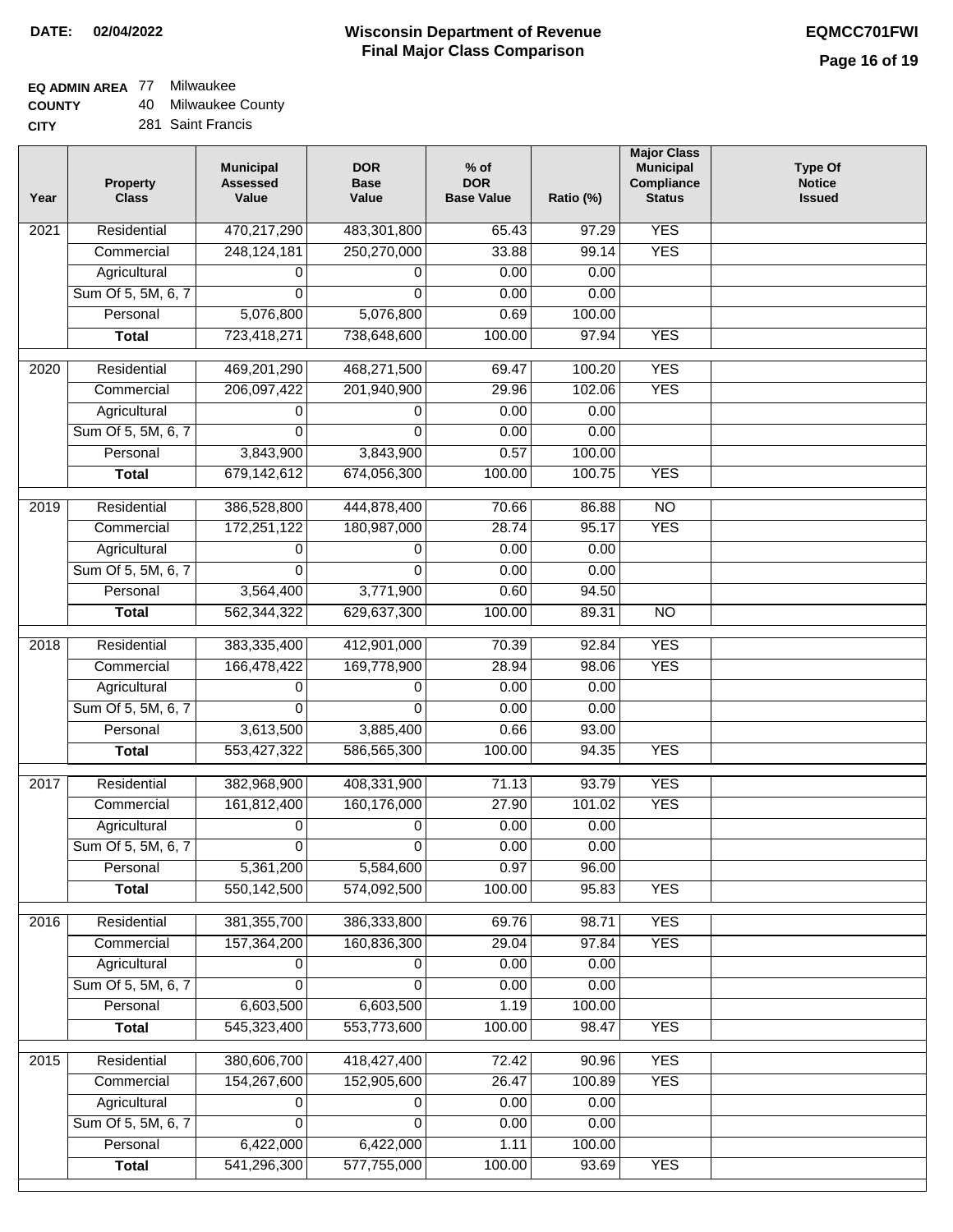### **EQ ADMIN AREA** 77 Milwaukee

**COUNTY CITY** 40 Milwaukee County

|  | 282 South Milwaukee |
|--|---------------------|
|  |                     |

| Year | Property<br><b>Class</b> | <b>Municipal</b><br><b>Assessed</b><br>Value | <b>DOR</b><br><b>Base</b><br>Value | $%$ of<br><b>DOR</b><br><b>Base Value</b> | Ratio (%) | <b>Major Class</b><br><b>Municipal</b><br>Compliance<br><b>Status</b> | <b>Type Of</b><br><b>Notice</b><br><b>Issued</b> |
|------|--------------------------|----------------------------------------------|------------------------------------|-------------------------------------------|-----------|-----------------------------------------------------------------------|--------------------------------------------------|
| 2021 | Residential              | 922,108,800                                  | 1,149,394,000                      | 81.77                                     | 80.23     | N <sub>O</sub>                                                        |                                                  |
|      | Commercial               | 207,521,500                                  | 249,574,100                        | 17.75                                     | 83.15     | $\overline{NO}$                                                       |                                                  |
|      | Agricultural             | 0                                            | 0                                  | 0.00                                      | 0.00      |                                                                       |                                                  |
|      | Sum Of 5, 5M, 6, 7       | 0                                            | $\Omega$                           | 0.00                                      | 0.00      |                                                                       |                                                  |
|      | Personal                 | 5,641,400                                    | 6,715,900                          | 0.48                                      | 84.00     |                                                                       |                                                  |
|      | <b>Total</b>             | 1,135,271,700                                | 1,405,684,000                      | 100.00                                    | 80.76     | $\overline{NO}$                                                       |                                                  |
| 2020 | Residential              | 919,035,500                                  | 1,070,406,800                      | 81.57                                     | 85.86     | $\overline{NO}$                                                       |                                                  |
|      | Commercial               | 205,922,100                                  | 235,270,600                        | 17.93                                     | 87.53     | $\overline{NO}$                                                       |                                                  |
|      | Agricultural             | 0                                            | $\Omega$                           | 0.00                                      | 0.00      |                                                                       |                                                  |
|      | Sum Of 5, 5M, 6, 7       | 0                                            | $\Omega$                           | 0.00                                      | 0.00      |                                                                       |                                                  |
|      | Personal                 | 5,749,800                                    | 6,609,000                          | 0.50                                      | 87.00     |                                                                       |                                                  |
|      | <b>Total</b>             | 1,130,707,400                                | 1,312,286,400                      | 100.00                                    | 86.16     | $\overline{NO}$                                                       |                                                  |
|      |                          |                                              |                                    |                                           |           |                                                                       |                                                  |
| 2019 | Residential              | 917,804,800                                  | 1,037,856,500                      | 81.94                                     | 88.43     | $\overline{NO}$                                                       |                                                  |
|      | Commercial               | 207,188,600                                  | 221,928,500                        | 17.52                                     | 93.36     | <b>YES</b>                                                            |                                                  |
|      | Agricultural             | 0                                            | 0                                  | 0.00                                      | 0.00      |                                                                       |                                                  |
|      | Sum Of 5, 5M, 6, 7       | $\Omega$                                     | $\Omega$                           | 0.00                                      | 0.00      |                                                                       |                                                  |
|      | Personal                 | 6,093,900                                    | 6,771,000                          | 0.53                                      | 90.00     |                                                                       |                                                  |
|      | <b>Total</b>             | 1,131,087,300                                | 1,266,556,000                      | 100.00                                    | 89.30     | $\overline{NO}$                                                       |                                                  |
| 2018 | Residential              | 917,034,200                                  | 978,204,600                        | 81.67                                     | 93.75     | <b>YES</b>                                                            |                                                  |
|      | Commercial               | 205,909,100                                  | 212,462,200                        | 17.74                                     | 96.92     | <b>YES</b>                                                            |                                                  |
|      | Agricultural             | 0                                            | 0                                  | 0.00                                      | 0.00      |                                                                       |                                                  |
|      | Sum Of 5, 5M, 6, 7       | $\Omega$                                     | $\Omega$                           | 0.00                                      | 0.00      |                                                                       |                                                  |
|      | Personal                 | 6,682,900                                    | 7,034,700                          | 0.59                                      | 95.00     |                                                                       |                                                  |
|      | <b>Total</b>             | 1,129,626,200                                | 1,197,701,500                      | 100.00                                    | 94.32     | <b>YES</b>                                                            |                                                  |
| 2017 | Residential              | 915,204,500                                  | 936,430,400                        | 81.17                                     | 97.73     | <b>YES</b>                                                            |                                                  |
|      | Commercial               | 206,858,700                                  | 206, 141, 300                      | 17.87                                     | 100.35    | <b>YES</b>                                                            |                                                  |
|      | Agricultural             | $\mathbf 0$                                  | 0                                  | 0.00                                      | 0.00      |                                                                       |                                                  |
|      | Sum Of 5, 5M, 6, 7       | 0                                            | 0                                  | 0.00                                      | 0.00      |                                                                       |                                                  |
|      | Personal                 | 11,214,500                                   | 11,103,400                         | 0.96                                      | 101.00    |                                                                       |                                                  |
|      | <b>Total</b>             | 1,133,277,700                                | 1,153,675,100                      | 100.00                                    | 98.23     | <b>YES</b>                                                            |                                                  |
| 2016 | Residential              | 912,741,500                                  | 912,794,200                        | 80.20                                     | 99.99     | <b>YES</b>                                                            |                                                  |
|      | Commercial               | 207,023,700                                  | 210,512,400                        | 18.50                                     | 98.34     | <b>YES</b>                                                            |                                                  |
|      | Agricultural             | 0                                            | 0                                  | 0.00                                      | 0.00      |                                                                       |                                                  |
|      | Sum Of 5, 5M, 6, 7       | 0                                            | 0                                  | 0.00                                      | 0.00      |                                                                       |                                                  |
|      | Personal                 | 14,877,900                                   | 14,877,900                         | 1.31                                      | 100.00    |                                                                       |                                                  |
|      | <b>Total</b>             | 1,134,643,100                                | 1,138,184,500                      | 100.00                                    | 99.69     | <b>YES</b>                                                            |                                                  |
|      |                          |                                              |                                    |                                           |           |                                                                       |                                                  |
| 2015 | Residential              | 913,522,500                                  | 881,540,900                        | 80.34                                     | 103.63    | <b>YES</b>                                                            |                                                  |
|      | Commercial               | 205,914,700                                  | 201,343,800                        | 18.35                                     | 102.27    | <b>YES</b>                                                            |                                                  |
|      | Agricultural             | 0                                            | 0                                  | 0.00                                      | 0.00      |                                                                       |                                                  |
|      | Sum Of 5, 5M, 6, 7       | 0                                            | 0                                  | 0.00                                      | 0.00      |                                                                       |                                                  |
|      | Personal                 | 15,056,900                                   | 14,339,900                         | 1.31                                      | 105.00    |                                                                       |                                                  |
|      | <b>Total</b>             | 1,134,494,100                                | 1,097,224,600                      | 100.00                                    | 103.40    | <b>YES</b>                                                            |                                                  |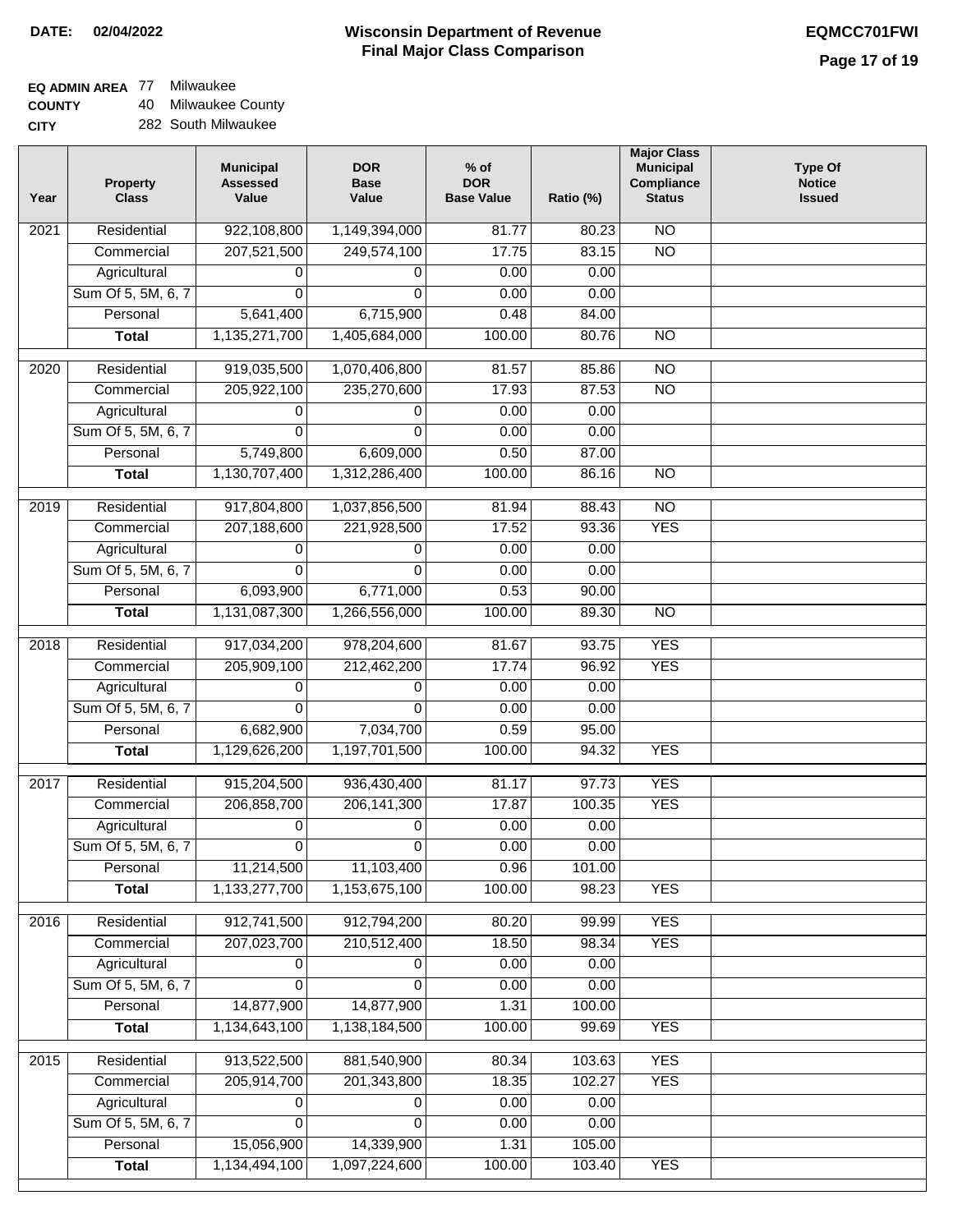## **EQ ADMIN AREA** 77 Milwaukee

**COUNTY** 40 Milwaukee County

| Year              | <b>Property</b><br><b>Class</b> | <b>Municipal</b><br><b>Assessed</b><br>Value | <b>DOR</b><br><b>Base</b><br>Value | $%$ of<br><b>DOR</b><br><b>Base Value</b> | Ratio (%)     | <b>Major Class</b><br><b>Municipal</b><br>Compliance<br><b>Status</b> | <b>Type Of</b><br><b>Notice</b><br><b>Issued</b> |
|-------------------|---------------------------------|----------------------------------------------|------------------------------------|-------------------------------------------|---------------|-----------------------------------------------------------------------|--------------------------------------------------|
| $\overline{202}1$ | Residential                     | 3,988,647,500                                | 4,243,194,600                      | 55.29                                     | 94.00         | <b>YES</b>                                                            |                                                  |
|                   | Commercial                      | 2,987,284,100                                | 3,219,089,900                      | 41.95                                     | 92.80         | <b>YES</b>                                                            |                                                  |
|                   | Agricultural                    | 0                                            | 0                                  | 0.00                                      | 0.00          |                                                                       |                                                  |
|                   | Sum Of 5, 5M, 6, 7              | $\Omega$                                     | $\Omega$                           | 0.00                                      | 0.00          |                                                                       |                                                  |
|                   | Personal                        | 199,922,600                                  | 211,558,300                        | 2.76                                      | 94.50         |                                                                       |                                                  |
|                   | <b>Total</b>                    | 7,175,854,200                                | 7,673,842,800                      | 100.00                                    | 93.51         | <b>YES</b>                                                            |                                                  |
| $\overline{2020}$ | Residential                     | 3,965,028,900                                | 4,039,340,100                      | 60.61                                     | 98.16         | <b>YES</b>                                                            |                                                  |
|                   | Commercial                      | 2,353,227,500                                | 2,449,950,400                      | 36.76                                     | 96.05         | <b>YES</b>                                                            |                                                  |
|                   | Agricultural                    | 0                                            | 0                                  | 0.00                                      | 0.00          |                                                                       |                                                  |
|                   | Sum Of 5, 5M, 6, 7              | 0                                            | $\Omega$                           | 0.00                                      | 0.00          |                                                                       |                                                  |
|                   | Personal                        | 171,259,500                                  | 175,650,800                        | 2.64                                      | 97.50         |                                                                       |                                                  |
|                   | <b>Total</b>                    | 6,489,515,900                                | 6,664,941,300                      | 100.00                                    | 97.37         | <b>YES</b>                                                            |                                                  |
| 2019              | Residential                     | 3,950,564,600                                | 3,761,181,200                      | 59.13                                     | 105.04        | <b>YES</b>                                                            |                                                  |
|                   | Commercial                      | 2,312,391,700                                | 2,408,898,100                      | 37.87                                     | 95.99         | <b>YES</b>                                                            |                                                  |
|                   | Agricultural                    | 0                                            | 0                                  | 0.00                                      | 0.00          |                                                                       |                                                  |
|                   | Sum Of 5, 5M, 6, 7              | 0                                            | 0                                  | 0.00                                      | 0.00          |                                                                       |                                                  |
|                   | Personal                        | 189,347,700                                  | 191,260,300                        | 3.01                                      | 99.00         |                                                                       |                                                  |
|                   | <b>Total</b>                    | 6,452,304,000                                | 6,361,339,600                      | 100.00                                    | 101.43        | <b>YES</b>                                                            |                                                  |
| 2018              | Residential                     | 3,297,603,900                                | 3,700,103,400                      | 59.96                                     | 89.12         | N <sub>O</sub>                                                        |                                                  |
|                   | Commercial                      | 2,044,110,300                                | 2,278,980,100                      | 36.93                                     | 89.69         | NO                                                                    |                                                  |
|                   | Agricultural                    | 0                                            | 0                                  | 0.00                                      | 0.00          |                                                                       |                                                  |
|                   | Sum Of 5, 5M, 6, 7              | 0                                            | $\mathbf{0}$                       | 0.00                                      | 0.00          |                                                                       |                                                  |
|                   | Personal                        | 170,708,900                                  | 191,807,800                        | 3.11                                      | 89.00         |                                                                       |                                                  |
|                   | <b>Total</b>                    | 5,512,423,100                                | 6,170,891,300                      | 100.00                                    | 89.33         | N <sub>O</sub>                                                        |                                                  |
|                   |                                 |                                              |                                    |                                           |               |                                                                       |                                                  |
| 2017              | Residential                     | 3,277,466,300                                | 3,576,603,000                      | 59.85                                     | 91.64         | <b>YES</b>                                                            |                                                  |
|                   | Commercial<br>Agricultural      | 2,018,477,400                                | 2,183,647,600                      | 36.54<br>0.00                             | 92.44<br>0.00 | <b>YES</b>                                                            |                                                  |
|                   | Sum Of 5, 5M, 6, 7              | 0                                            | 0<br>0                             | 0.00                                      | 0.00          |                                                                       |                                                  |
|                   | Personal                        | $\overline{0}$<br>200,296,900                | 215,373,000                        | 3.60                                      | 93.00         |                                                                       |                                                  |
|                   | <b>Total</b>                    | 5,496,240,600                                | 5,975,623,600                      | 100.00                                    | 91.98         | <b>YES</b>                                                            |                                                  |
| 2016              | Residential                     | 3,257,800,100                                | 3,355,638,000                      | 60.70                                     | 97.08         | <b>YES</b>                                                            |                                                  |
|                   | Commercial                      | 1,912,473,300                                | 1,971,030,800                      | 35.65                                     | 97.03         | <b>YES</b>                                                            |                                                  |
|                   | Agricultural                    | 0                                            | 0                                  | 0.00                                      | 0.00          |                                                                       |                                                  |
|                   | Sum Of 5, 5M, 6, 7              | $\Omega$                                     | $\Omega$                           | 0.00                                      | 0.00          |                                                                       |                                                  |
|                   | Personal                        | 191,911,700                                  | 202,012,300                        | 3.65                                      | 95.00         |                                                                       |                                                  |
|                   | <b>Total</b>                    | 5,362,185,100                                | 5,528,681,100                      | 100.00                                    | 96.99         | <b>YES</b>                                                            |                                                  |
|                   |                                 |                                              |                                    |                                           |               |                                                                       |                                                  |
| 2015              | Residential                     | 3,244,068,000                                | 3,372,490,100                      | 62.86                                     | 96.19         | <b>YES</b>                                                            |                                                  |
|                   | Commercial                      | 1,781,973,300                                | 1,822,692,200                      | 33.97                                     | 97.77         | <b>YES</b>                                                            |                                                  |
|                   | Agricultural                    | 0                                            | 0                                  | 0.00                                      | 0.00          |                                                                       |                                                  |
|                   | Sum Of 5, 5M, 6, 7<br>Personal  | 0<br>165,020,500                             | 0<br>170,124,300                   | 0.00<br>3.17                              | 0.00<br>97.00 |                                                                       |                                                  |
|                   | <b>Total</b>                    | 5,191,061,800                                | 5,365,306,600                      | 100.00                                    | 96.75         | <b>YES</b>                                                            |                                                  |
|                   |                                 |                                              |                                    |                                           |               |                                                                       |                                                  |